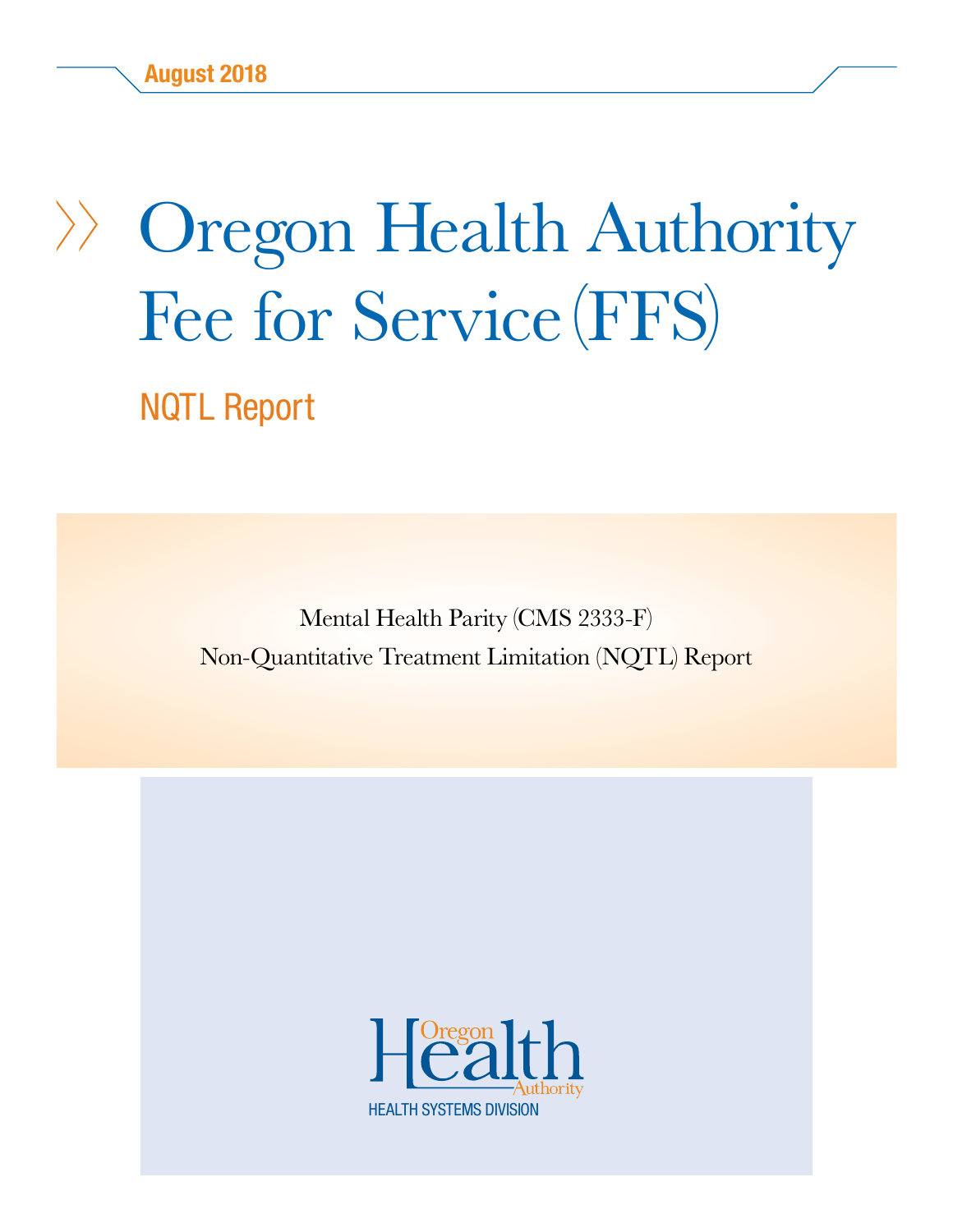# **CONTENTS**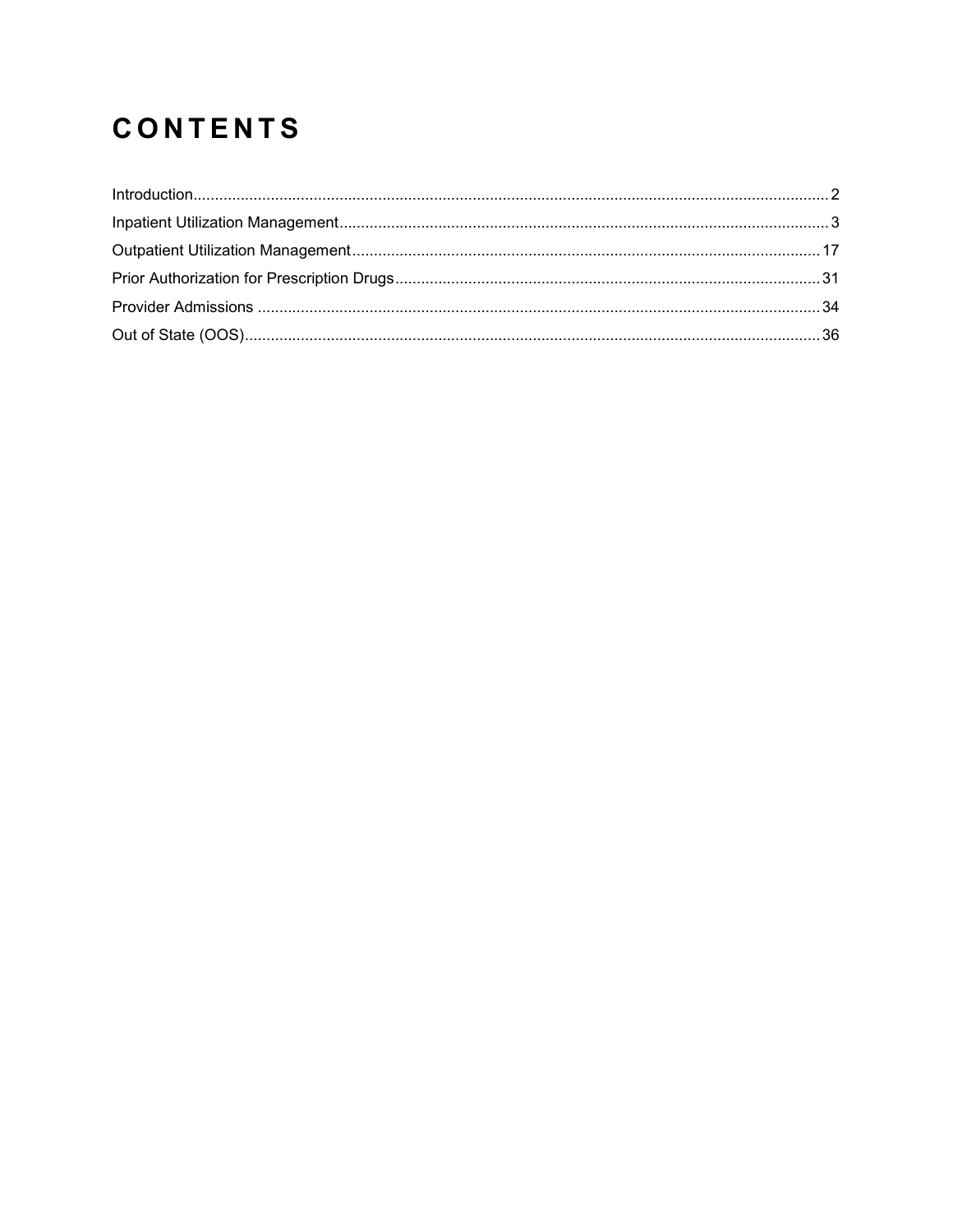Page 2 FFS UM NQTL ANALYSIS AUGUST 2018

#### I N T R O D U C T I O N

The Oregon Health Authority (OHA) contracted with Mercer Government Human Services Consulting, part of Mercer Health & Benefits LLC, to provide technical assistance with assessing compliance with the Medicaid and Children's Health Insurance Program (CHIP) regulations implementing the Mental Health Parity and Addiction Equity Act of 2008 (MHPAEA, herein referenced as "parity").

The Medicaid/CHIP parity rule requires that financial requirements and treatment limitations on MH/SUD benefits not be more restrictive than financial requirements or limitations on M/S benefits. This includes: (a) aggregate lifetime and annual dollar limits; (b) financial requirements (FRs) such as copays; (c) quantitative treatment limitations (QTLs) such as visit limits; and non-quantitative treatment limitations (NQTLs), such as prior authorization. Summaries of OHA's parity analysis are available on the OHA website at:<https://www.oregon.gov/OHA/HSD/OHP/Pages/MH-Parity.aspx>

OHA analyzed the following three NQTLs for OHA's Fee-For-Service (FFS) system:

- **Utilization management (UM) applied to inpatient and outpatient benefits:** UM is typically implemented through prior authorization, concurrent review, and retrospective review (RR). Utilization management processes are applied to ensure the medical necessity and cost-effectiveness of MH/SUD and M/S benefits.
- **Prior authorization for prescription drugs:** Prior authorization is a process used to determine if coverage of a particular drug will be authorized.
- **Out-of-state standards:** Out-of-state standards affect how members access out-of-state providers.

In the first phase of the NQTL analysis, OHA developed data collection worksheets based on guidance from the Centers for Medicare & Medicaid Services (CMS). In the second phase, OHA and Mercer developed a questionnaire for each NQTL. For the FFS system, OHA:

- Populated the applicable NQTL questionnaire with information gathered by OHA in Phase 1.
- Identified specific additional information needed and documented updates to the questionnaire.
- Finalized the information in the questionnaire.

Based on information collected in questionnaires (see sections 1-6 for each NQTL below), OHA drafted compliance determinations regarding whether each NQTL met parity requirements and developed action plans to address potential parity concerns. Mercer reviewed the preliminary compliance determinations and draft action plans with OHA, and OHA made the final compliance determination, including any applicable action plans (see section 7 as applicable, for each NQTL below).

The following documents OHA's analysis of NQTLs applied by OHA's FFS system to MH/SUD benefits. This includes the updated questionnaires (see sections 1-6 for each NQTL below) and the final compliance determinations, including any applicable action plans (see section 7, as applicable, for each NQTL below). Note that, as applicable, the OHA completed an action plan template with additional information on its own action plan, including timeframes, and will update that on an ongoing basis until the action plan has been completed.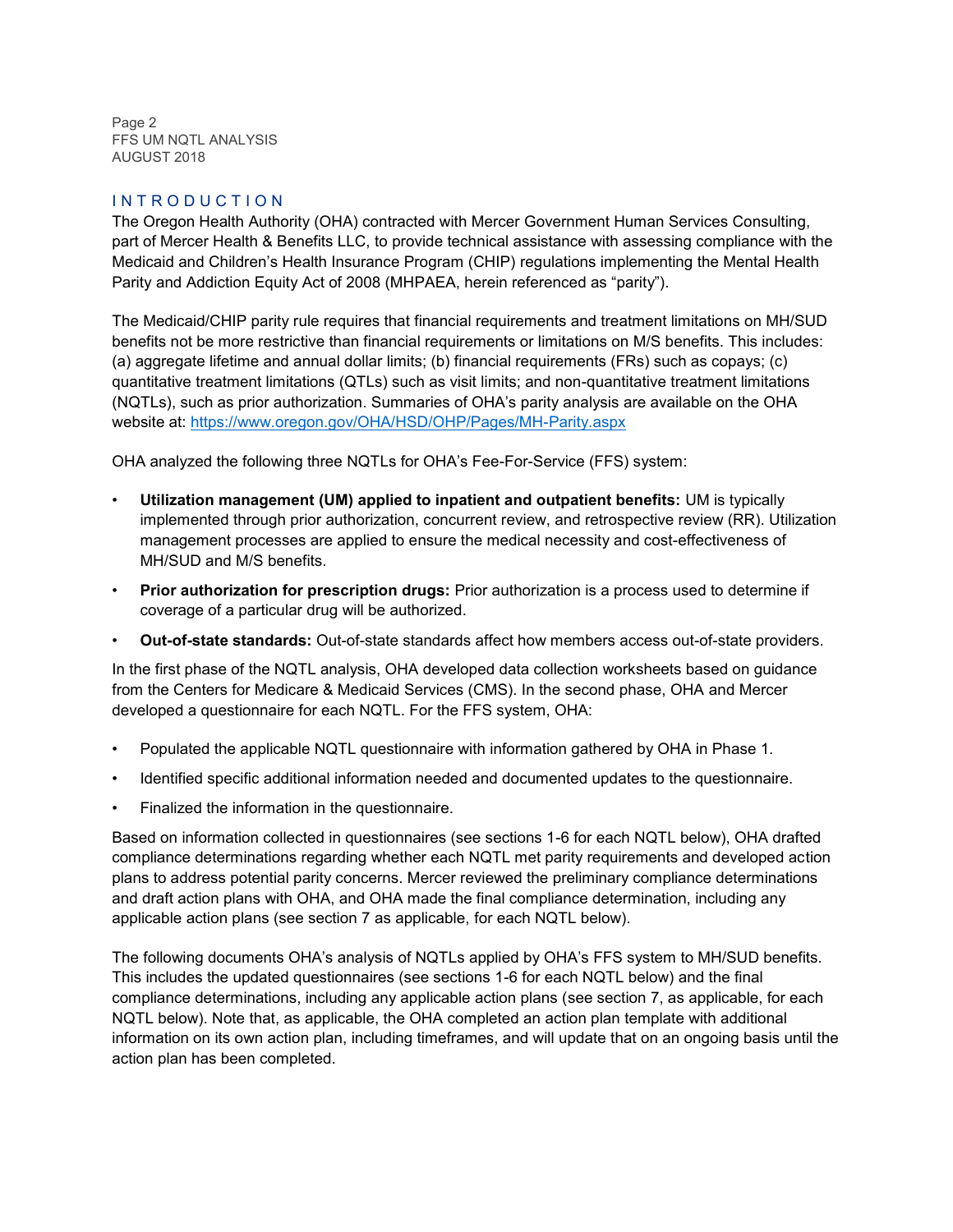Page 3 FFS UM NQTL ANALYSIS AUGUST 2018

# IN PATIENT UTILIZATION MANAGEMENT

**NQTL:** Utilization Management (Prior Authorization (PA), Concurrent Review (CR), Retrospective Review (RR)) **Benefit Package:** FFS benefits for Adults and Children in FFS **Classification:** Inpatient (IP)

#### **1. To which benefits is the NQTL assigned?**

| <b>FFS MH/SUD</b>                                                                                                                                                                                                                                                                                                                                                                                                                                                                                                                                        |           | <b>FFS M/S</b>                                                                                                                                                                                                                                                                                                                                                                                                                                                                                                                                                                    |
|----------------------------------------------------------------------------------------------------------------------------------------------------------------------------------------------------------------------------------------------------------------------------------------------------------------------------------------------------------------------------------------------------------------------------------------------------------------------------------------------------------------------------------------------------------|-----------|-----------------------------------------------------------------------------------------------------------------------------------------------------------------------------------------------------------------------------------------------------------------------------------------------------------------------------------------------------------------------------------------------------------------------------------------------------------------------------------------------------------------------------------------------------------------------------------|
| (1, 4) PA (only) for MH/SUD procedures performed in a medical<br>facility (e.g., gender reassignment surgery authorizations,<br>experimental/investigational, and extra-contractual benefits are<br>conducted by OHA consistent with the information in column 2).<br>(2, 4) A level-of-care review is required for SCIP, SAIP and<br>subacute care that is conducted by an OHA designee.<br>(1, 4) PA for SCIP, SAIP and subacute admission is obtained<br>through a peer-to-peer review between an HIA psychiatrist and the<br>referring psychiatrist. | $\bullet$ | (1, 2, 4) PA and CR are required for in-state and OOS planned<br>surgical procedures (including transplants) and associated<br>imaging, rehabilitation and professional surgical services delivered<br>in an inpatient setting and listed in OAR 410-130-0200, Table 130-<br>0200-1; rehabilitation, and long term acute care (LTAC).<br>(Notification is required for all IP admissions.)<br>(1, 2, 4) PA, CR and RR for Behavior Rehabilitation Services<br>(BRS) are performed by OHA, DHS or OYA designee.<br>(1, 2, 4) PA and CR of skilled nursing facility (SNF) services. |
| (1, 2, 4) CR and RR for SCIP and SAIP are performed by HIA.<br>(1, 2, 4) CR and RR for subacute care are conducted by HIA.<br>(1, 2, 4) PA, inclusive of a Certificate of Need (CONS) process,<br>and CR, is conducted by HIA for PRTS.<br>(1, 2, 4) PA, CR for AFH, SRTF, SRTH, YAP, RTF, and RTH are<br>performed by KEPRO.                                                                                                                                                                                                                            |           | (1, 4) Requests for extra-contractual and<br>experimental/investigational/unproven benefits (i.e., exceptions)<br>are submitted through a PA-like process.                                                                                                                                                                                                                                                                                                                                                                                                                        |

# **2. Comparability of Strategy: Why is the NQTL assigned to these benefits?**

| <b>FFS MH/SUD</b>                                                                                                                                                                                                                                                                      | <b>FFS M/S</b>                                                                                                                                                                                                                   |
|----------------------------------------------------------------------------------------------------------------------------------------------------------------------------------------------------------------------------------------------------------------------------------------|----------------------------------------------------------------------------------------------------------------------------------------------------------------------------------------------------------------------------------|
| (1) UM is assigned to ensure medical necessity of<br>services/prevent overutilization (e.g., matching the level of need to<br>the least restrictive setting using the LOCUS -Level-of-Care<br>utilization system and LSI - Level of Service Inventory) of these<br>high cost services. | (1) PA and CR are assigned to prevent overutilization (e.g.,<br>requests for care that are not medically necessary) (e.g., in<br>violation of relevant OARs, the Health Evidence Review<br>Commission (HERC) PL and guidelines). |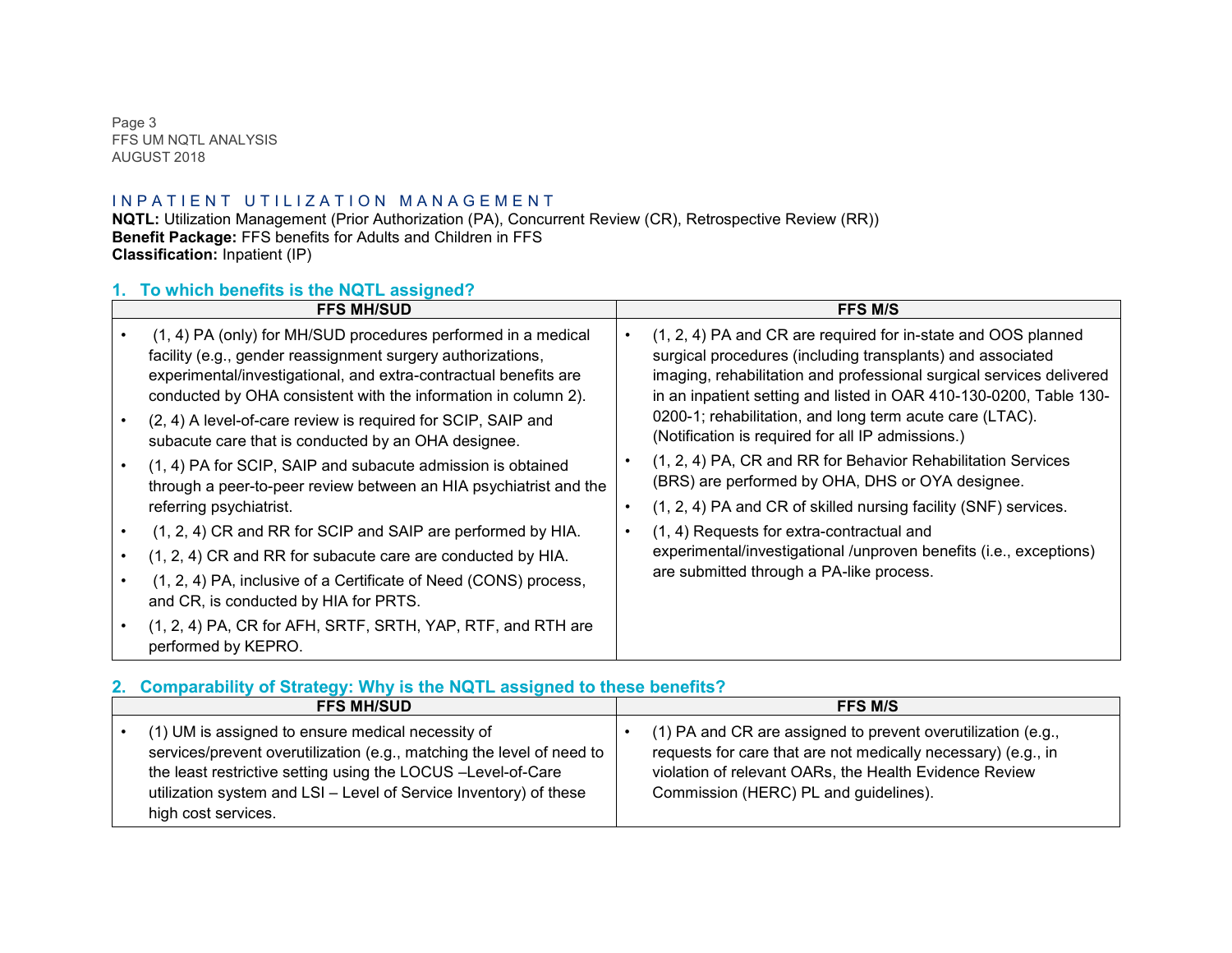Page 4 FFS UM NQTL ANALYSIS AUGUST 2018

| <b>FFS MH/SUD</b>                                                                                                                                                                                                                                                                          | <b>FFS M/S</b>                                                                                                        |
|--------------------------------------------------------------------------------------------------------------------------------------------------------------------------------------------------------------------------------------------------------------------------------------------|-----------------------------------------------------------------------------------------------------------------------|
| (2) Ensure appropriate treatment in the least restrictive<br>environment that maintains the safety of the individual (e.g.,<br>matching the level of need to the least restrictive setting using the<br>LOCUS - Level-of-Care Utilization System and LSI - Level of<br>Service Inventory). | (2) Ensure appropriate treatment in the least restrictive<br>environment that maintains the safety of the individual. |
| (4) To comply with federal and State requirements.                                                                                                                                                                                                                                         | (4) To comply with federal and State requirements.                                                                    |

# **3. Comparability of Evidentiary Standard: What evidence supports the rationale for the assignment?**

| <b>FFS MH/SUD</b>                                                                                                                                                                                                                                                                                                                                                                                                                                                                                                                                                                                                                                                                                                                                                                                                                                                                                                                                                                                                                                                            | <b>FFS M/S</b>                                                                                                                                                                                                                                                                                                                                                                                                                                                                                                                                                                                  |
|------------------------------------------------------------------------------------------------------------------------------------------------------------------------------------------------------------------------------------------------------------------------------------------------------------------------------------------------------------------------------------------------------------------------------------------------------------------------------------------------------------------------------------------------------------------------------------------------------------------------------------------------------------------------------------------------------------------------------------------------------------------------------------------------------------------------------------------------------------------------------------------------------------------------------------------------------------------------------------------------------------------------------------------------------------------------------|-------------------------------------------------------------------------------------------------------------------------------------------------------------------------------------------------------------------------------------------------------------------------------------------------------------------------------------------------------------------------------------------------------------------------------------------------------------------------------------------------------------------------------------------------------------------------------------------------|
| (1, 2, and 4) HERC PL and guidelines. (HERC provides outcome<br>evidence and clinical indications for certain diagnoses that may be<br>translated into UM requirements.)<br>(1) Medical literature demonstrates high cost of unnecessary<br>medical care (i.e. 30% of medical costs). (Institute of Medicine<br>Report, (2012). Also see Fisher, Elliott S., MD, MPH, Wennberg,<br>David E., MD, MPH, Stukel, Therese A., PhD et al., The<br>Implications of Regional Variations in Medicare Spending: Part 2.<br>Health Outcomes and Satisfaction with Care, Center for the<br>Evaluative Clinical Sciences, Dartmouth Medical School, VA<br>Outcomes Group, White River Junction VT, Center for Outcomes<br>Research and Evaluation, Maine Medical Center, & Institute for<br>the Evaluative Clinical Sciences, Toronto, Canada, Financial<br>support was provided by grants from the Robert, Wood Johnson<br>Foundation, the National Institutes of Health (Grant Number<br>CA52192) and the National Institute of Aging (Grant Number<br>1PO1AG19783-01), 2002, pp 1-32. | (1, 2 and 4) The HERC PL and guidelines<br>$\bullet$<br>(1) PA staff reports. If the UM team identifies any services for<br>which utilization appears to be increasing (e.g., number of<br>requests) or it appears that the State is paying for medically<br>unnecessary care, the UM team consults with the health analytics<br>team to analyze and evaluate adjustments to PA or CR.<br>(1) Health analytics reports. The health analytics team and policy<br>$\bullet$<br>analysts refer services that have been identified to have<br>increasing utilization to the UM team for evaluation. |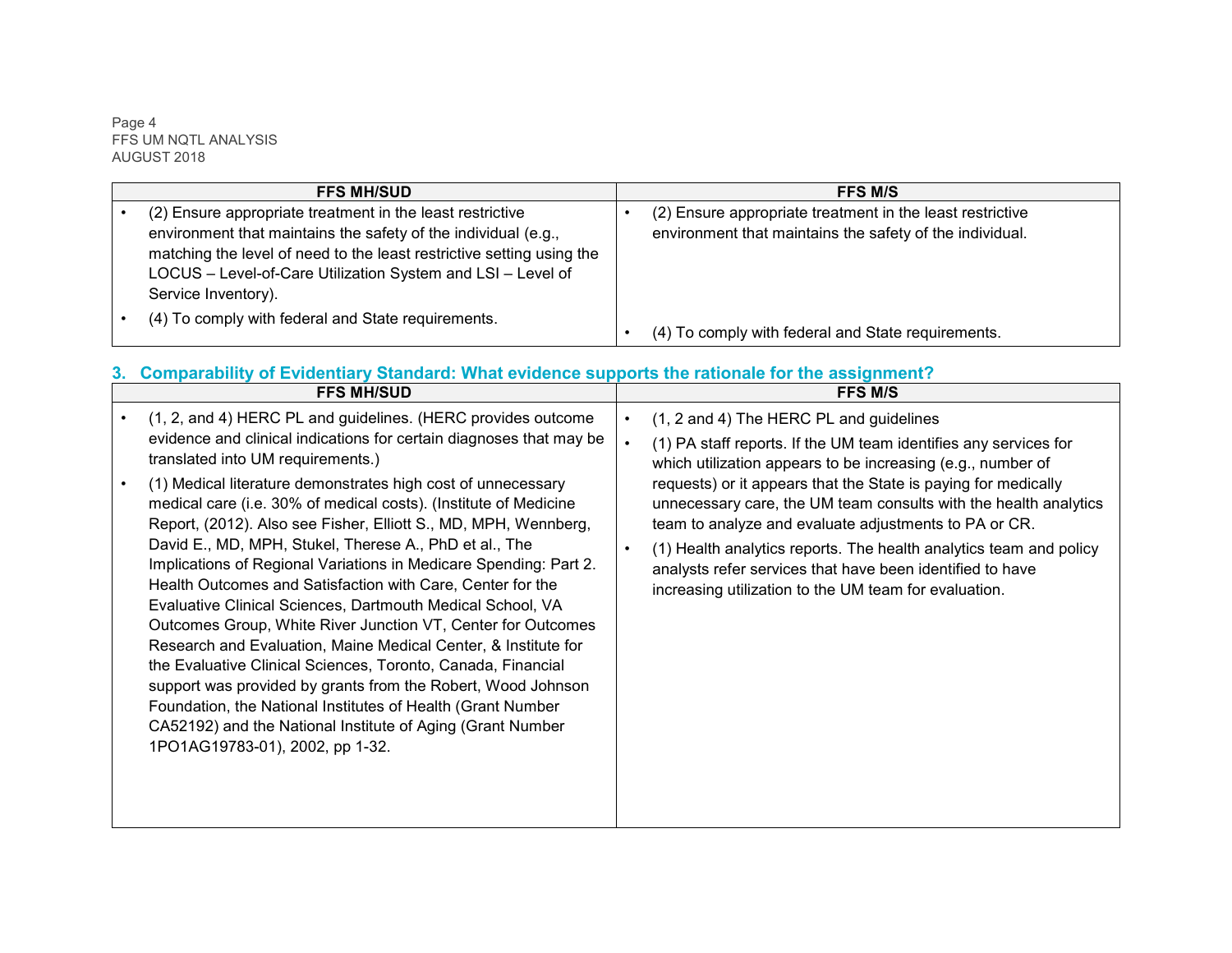Page 5 FFS UM NQTL ANALYSIS AUGUST 2018

| <b>FFS MH/SUD</b>                                                   | <b>FFS M/S</b>                                |
|---------------------------------------------------------------------|-----------------------------------------------|
| (2) The Oregon Performance Plan (OPP) requires that BH              |                                               |
| services be provided in the least restrictive setting possible. The |                                               |
| OPP is a DOJ negotiated Olmsted settlement.                         |                                               |
| (4) PRTF CONS: OAR 410-172-0690 and 42 CFR 441.156.                 | (4) Applicable federal and State requirements |
| (4) OARs and other applicable federal and State requirements.       |                                               |

#### **4. Comparability and Stringency of Processes: Describe the NQTL procedures (e.g., steps, timelines and requirements from the member and provider perspectives).**

| <b>FFS MH/SUD</b>                                                                                                                                                                                                                                                                                                          | <b>FFS M/S</b>                                                                                                                                                                                                                                                                                                                                                                                                                                                                                                                     |
|----------------------------------------------------------------------------------------------------------------------------------------------------------------------------------------------------------------------------------------------------------------------------------------------------------------------------|------------------------------------------------------------------------------------------------------------------------------------------------------------------------------------------------------------------------------------------------------------------------------------------------------------------------------------------------------------------------------------------------------------------------------------------------------------------------------------------------------------------------------------|
| Timelines for gender reassignment surgery authorizations:<br>(OHA)<br>Standard requests are to be processed within 14 days.<br>Timelines for child residential authorizations:<br>(OHA)<br>OHA provides the initial authorization (level-of-care review) within<br>3 days of requests for SCIP, SAIP or subacute.<br>(HIA) | Timelines for authorizations:<br>All in-state and out-of-state (OOS) emergency admissions, LTAC,<br>$\bullet$<br>and IP rehabilitation require notification. Notification is preferred<br>within 24 hours of admission, but there is no timeline requirement.<br>Notification allows the State to conduct case management and<br>discharge planning, but does not limit the scope or duration of the<br>benefit.<br>PA is required before admission.<br>$\bullet$<br>OARs require emergency requests be processed within 24 hours, |
| Authorization requests for PRTS are submitted prior to admission<br>or within 14 days of an emergency admission. An emergency<br>admission is acceptable only under unusual and extreme<br>circumstances, subject to RR by HIA.                                                                                            | urgent requests within 72 hours and standard requests within 14<br>days; although a backlog may develop.                                                                                                                                                                                                                                                                                                                                                                                                                           |
| Timelines for adult residential and YAP authorizations:                                                                                                                                                                                                                                                                    |                                                                                                                                                                                                                                                                                                                                                                                                                                                                                                                                    |
| (KEPRO)                                                                                                                                                                                                                                                                                                                    |                                                                                                                                                                                                                                                                                                                                                                                                                                                                                                                                    |
| OARs require emergency requests be processed within 24 hours,<br>urgent within 72 hours, and standard requests within 14 days.                                                                                                                                                                                             |                                                                                                                                                                                                                                                                                                                                                                                                                                                                                                                                    |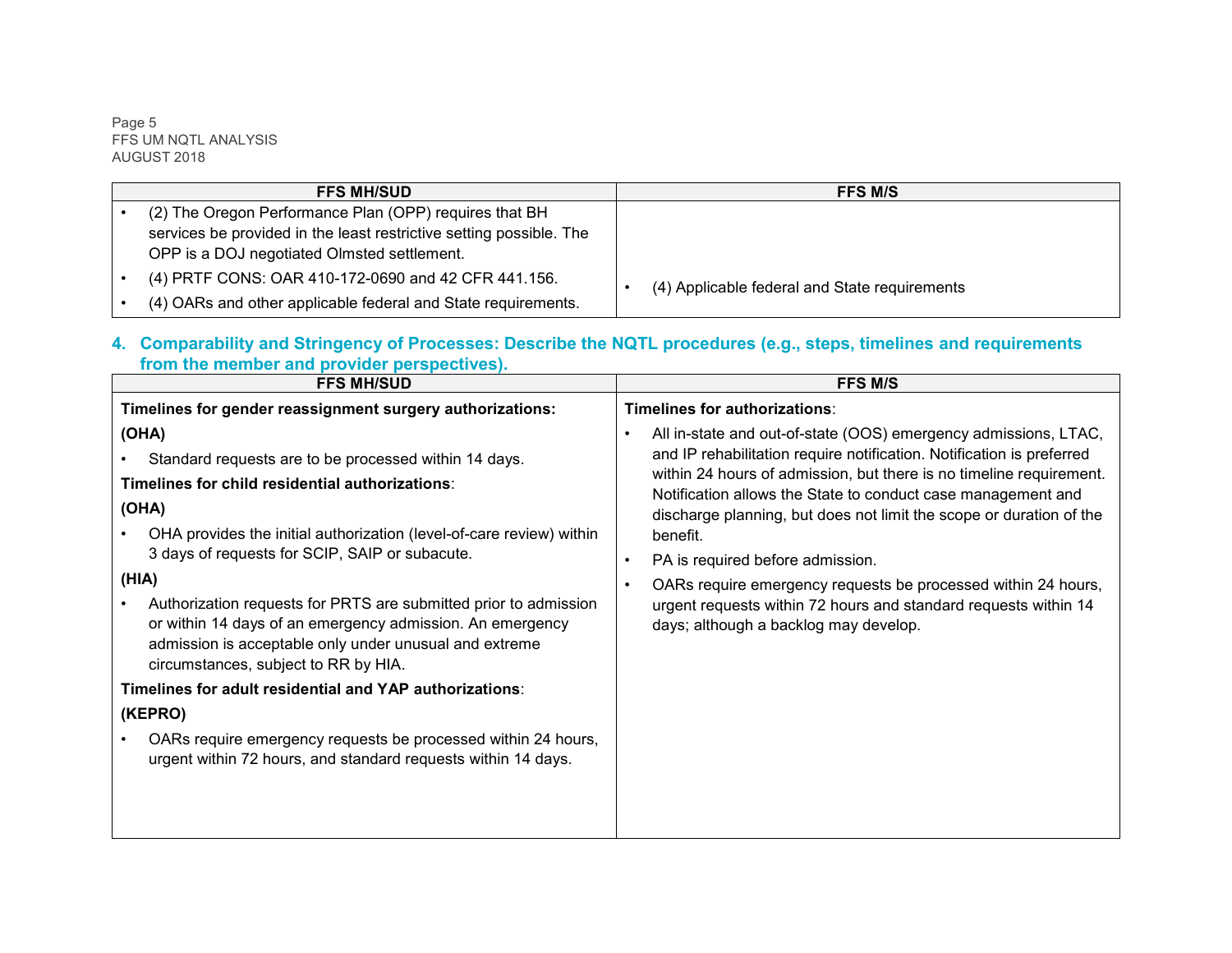Page 6 FFS UM NQTL ANALYSIS AUGUST 2018

| <b>FFS MH/SUD</b>                                                                                                                                                                                                                                                  | <b>FFS M/S</b>                                                                                                                                                                                                                              |
|--------------------------------------------------------------------------------------------------------------------------------------------------------------------------------------------------------------------------------------------------------------------|---------------------------------------------------------------------------------------------------------------------------------------------------------------------------------------------------------------------------------------------|
| <b>Documentation requirements (OHA):</b>                                                                                                                                                                                                                           | <b>Documentation requirements:</b>                                                                                                                                                                                                          |
| PA documentation requirements for non-residential MH/SUD<br>benefits include a form that consists of a cover page. Diagnostic<br>and CPT code information and a rationale for medical necessity<br>must be provided, plus any additional supporting documentation. | PA documentation requirements include a form that consists of a<br>$\bullet$<br>cover page. Diagnostic and CPT code information and a rationale<br>for medical necessity must be provided, plus any additional<br>supporting documentation. |
| The documentation requirement for level-of-care assessment for<br>SCIP, SAIP and subacute is a psychiatric evaluation. Other<br>information may be reviewed when available.                                                                                        |                                                                                                                                                                                                                                             |
| Documentation requirements for PRTF CONS and CR for PRTF,<br><b>SCIP and SAIP (HIA):</b>                                                                                                                                                                           |                                                                                                                                                                                                                                             |
| PRTS CONS requires documentation that supports the<br>justification for child residential services, including:                                                                                                                                                     |                                                                                                                                                                                                                                             |
| (a) A cover sheet detailing relevant provider and recipient<br>Medicaid numbers;                                                                                                                                                                                   |                                                                                                                                                                                                                                             |
| (b) Requested dates of service;                                                                                                                                                                                                                                    |                                                                                                                                                                                                                                             |
| (c) HCPCS or CPT Procedure code requested; and                                                                                                                                                                                                                     |                                                                                                                                                                                                                                             |
| (d) Amount of service or units requested;                                                                                                                                                                                                                          |                                                                                                                                                                                                                                             |
| (e) A behavioral health assessment and service plan meeting the<br>requirements described in OAR 309-019-0135 through 0140; or                                                                                                                                     |                                                                                                                                                                                                                                             |
| (f) Any additional supporting clinical information supporting<br>medical justification for the services requested;                                                                                                                                                 |                                                                                                                                                                                                                                             |
| (g) For substance use disorder services (SUD), the Division uses<br>the American Society of Addiction Medicine (ASAM) Patient<br>Placement Criteria second edition-revised (PPC-2R) to determine<br>the appropriate level of SUD treatment of care.                |                                                                                                                                                                                                                                             |
| There were no reported specific documentation requirements for<br>CR of PRTS, SCIP or SAIP.                                                                                                                                                                        |                                                                                                                                                                                                                                             |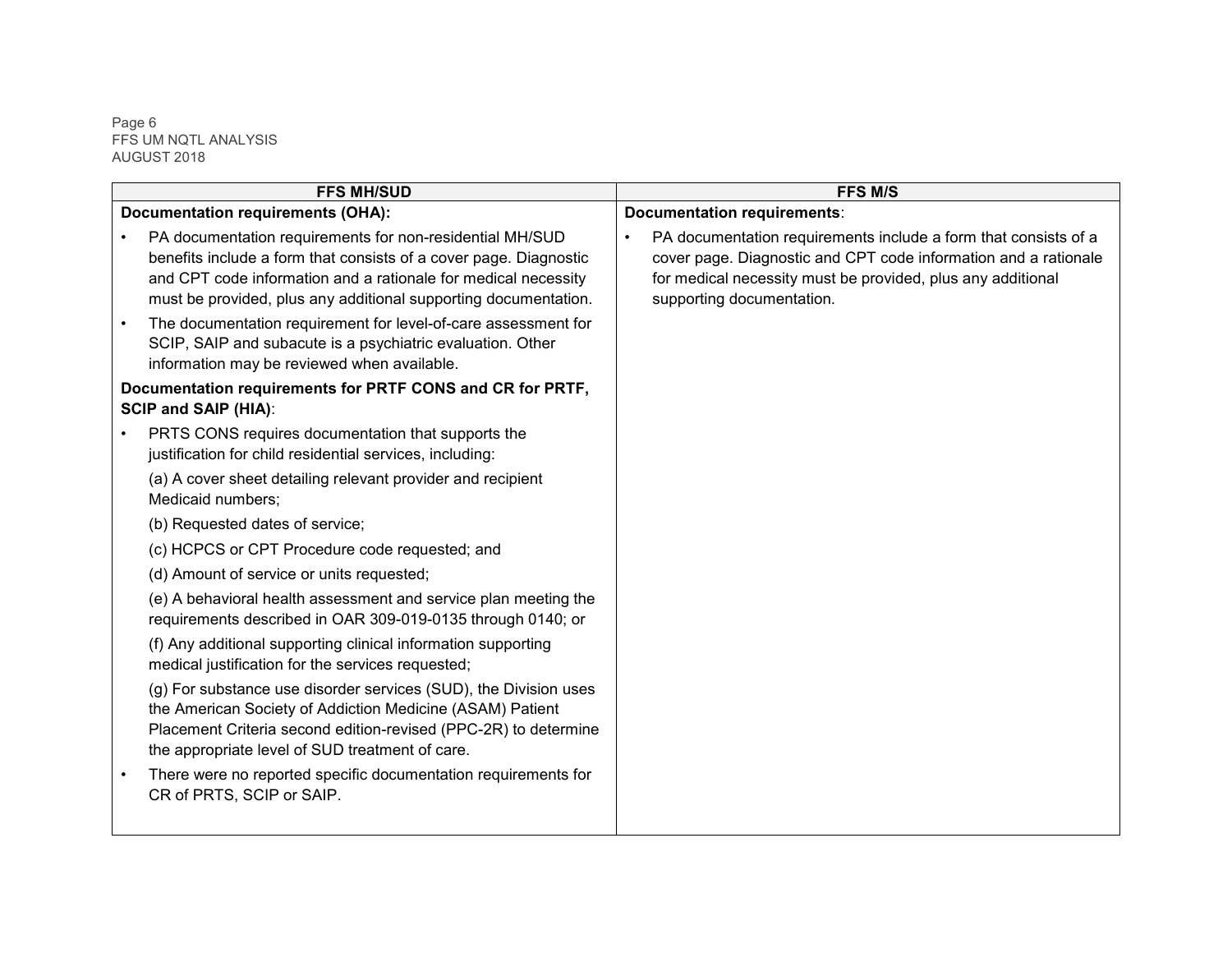Page 7 FFS UM NQTL ANALYSIS AUGUST 2018

| <b>FFS MH/SUD</b>                                                                                                                                                                                                                       | FFS M/S                                                                                                                                                                       |
|-----------------------------------------------------------------------------------------------------------------------------------------------------------------------------------------------------------------------------------------|-------------------------------------------------------------------------------------------------------------------------------------------------------------------------------|
| Documentation requirements (KEPRO):                                                                                                                                                                                                     |                                                                                                                                                                               |
| Documentation may include assessment, service plan, plan-of-<br>care, Level-of-Care Utilization System (LOCUS), Level of Service<br>Inventory (LSI) or other relevant documentation.                                                    |                                                                                                                                                                               |
| Method of document submission (OHA):                                                                                                                                                                                                    | Method of document submission:<br>Paper (fax) or online PA requests are submitted prior to the                                                                                |
| For non-residential MH/SUD services, paper (fax) or online PA<br>requests are submitted prior to the delivery of services for which<br>PA is required.                                                                                  | delivery of services for which PA is required.                                                                                                                                |
| For SCIP, SAIP and subacute level-of-care review, the OHA<br>designee may accept information via fax, mail or email and has<br>also picked up information. Supplemental information may be<br>obtained by phone.                        |                                                                                                                                                                               |
| Method of document submission (HIA):                                                                                                                                                                                                    |                                                                                                                                                                               |
| Packets are submitted to HIA by mail, fax, email or web portal for<br>review for child residential services. Telephonic clarification may<br>be obtained.                                                                               |                                                                                                                                                                               |
| Psychiatrist to psychiatrist review is telephonic.                                                                                                                                                                                      |                                                                                                                                                                               |
| Method of document submission (KEPRO):                                                                                                                                                                                                  |                                                                                                                                                                               |
| Providers submit authorization requests for adult MH residential to<br>KEPRO by mail, fax, email or via portal, but documentation must<br>still be faxed if the request is through portal. Telephonic<br>clarification may be obtained. |                                                                                                                                                                               |
| <b>Qualifications of reviewers (OHA):</b>                                                                                                                                                                                               | <b>Qualifications of reviewers:</b>                                                                                                                                           |
| OHA M/S staff conduct PA and CR (if applicable) for gender<br>reassignment surgery. (Please see processes, strategies and<br>evidentiary standards for M/S benefits.)                                                                   | Nurses may authorize and deny authorization requests relative to<br>OAR, HERC PL guidelines and associated notes, and other<br>industry guidelines (e.g., AIM for radiology). |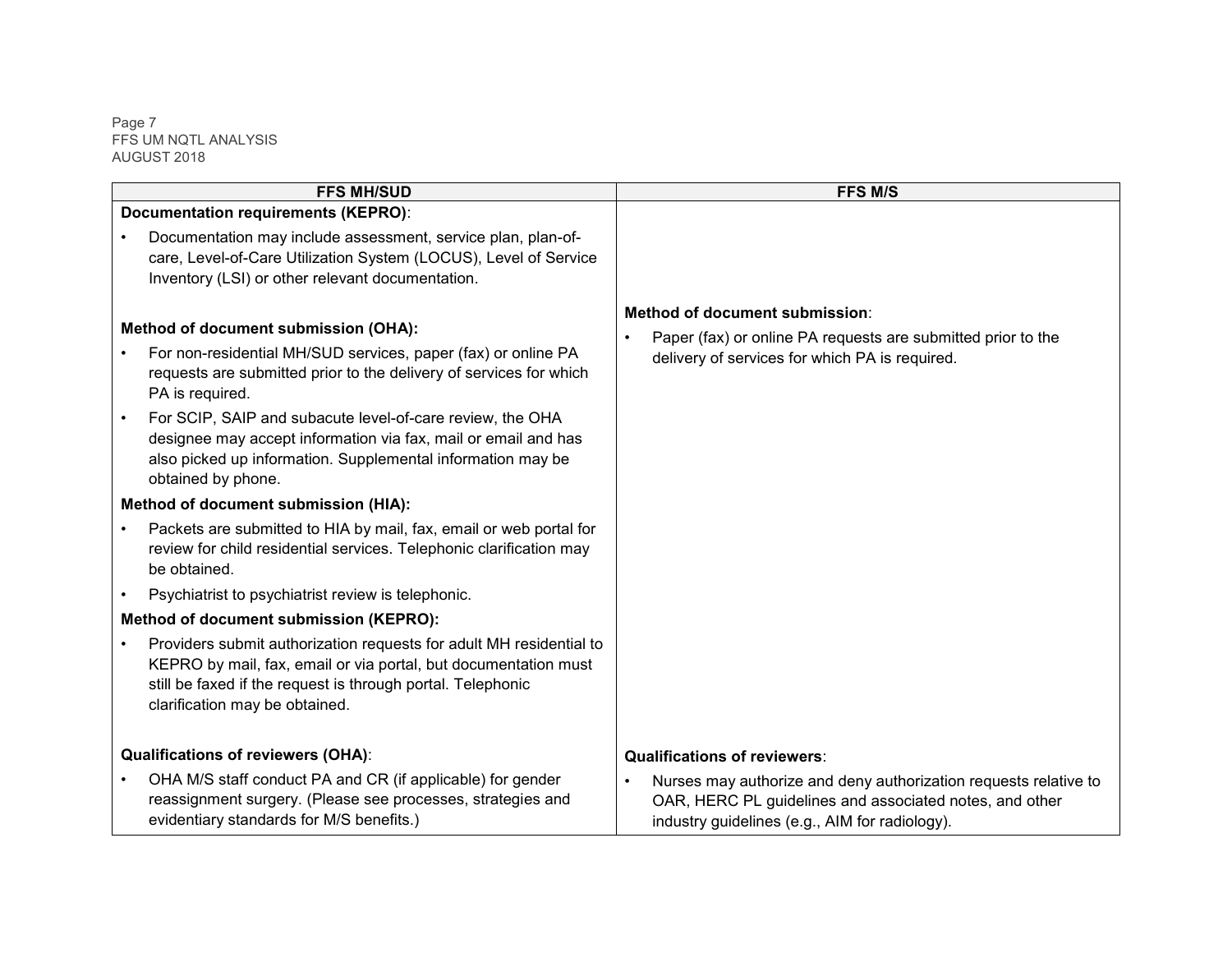Page 8 FFS UM NQTL ANALYSIS AUGUST 2018

| <b>FFS MH/SUD</b>                                                                                                                                                                                                                                                                                                                                                                                                                                                                                                        | <b>FFS M/S</b> |
|--------------------------------------------------------------------------------------------------------------------------------------------------------------------------------------------------------------------------------------------------------------------------------------------------------------------------------------------------------------------------------------------------------------------------------------------------------------------------------------------------------------------------|----------------|
| The OHA designee is a licensed, master's-prepared therapist that<br>reviews psychiatric evaluations to approve or deny the level-of-<br>care requested. Psychiatric consultation is available if needed.                                                                                                                                                                                                                                                                                                                 |                |
| <b>Qualifications of reviewers (HIA):</b>                                                                                                                                                                                                                                                                                                                                                                                                                                                                                |                |
| Two LCSWs with QMHP designation make residential<br>authorization decisions.                                                                                                                                                                                                                                                                                                                                                                                                                                             |                |
| Two psychiatrists make CONS determinations.<br>$\bullet$                                                                                                                                                                                                                                                                                                                                                                                                                                                                 |                |
| <b>Qualifications of reviewers (KEPRO):</b>                                                                                                                                                                                                                                                                                                                                                                                                                                                                              |                |
| KEPRO QMHPs must meet minimum qualifications (see below)<br>and demonstrate the ability to conduct and review an assessment,<br>including identifying precipitating events, gathering histories of<br>mental and physical health, substance use, past mental health<br>services and criminal justice contacts, assessing family, cultural,<br>social and work relationships, and conducting/reviewing a mental<br>status examination, complete a DSM diagnosis, and write and<br>supervise the implementation of a PCSP. |                |
| A QMHP must meet one of the follow conditions:                                                                                                                                                                                                                                                                                                                                                                                                                                                                           |                |
| Bachelor's degree in nursing and licensed by the State or<br>Oregon;                                                                                                                                                                                                                                                                                                                                                                                                                                                     |                |
| Bachelor's degree in occupational therapy and licensed by the<br>State of Oregon;                                                                                                                                                                                                                                                                                                                                                                                                                                        |                |
| Graduate degree in psychology;                                                                                                                                                                                                                                                                                                                                                                                                                                                                                           |                |
| Graduate degree in social work;                                                                                                                                                                                                                                                                                                                                                                                                                                                                                          |                |
| Graduate degree in recreational, art, or music therapy;                                                                                                                                                                                                                                                                                                                                                                                                                                                                  |                |
| Graduate degree in a behavioral science field; or                                                                                                                                                                                                                                                                                                                                                                                                                                                                        |                |
| A qualified Mental Health Intern, as defined in 309-019-<br>$0105(61)$ .                                                                                                                                                                                                                                                                                                                                                                                                                                                 |                |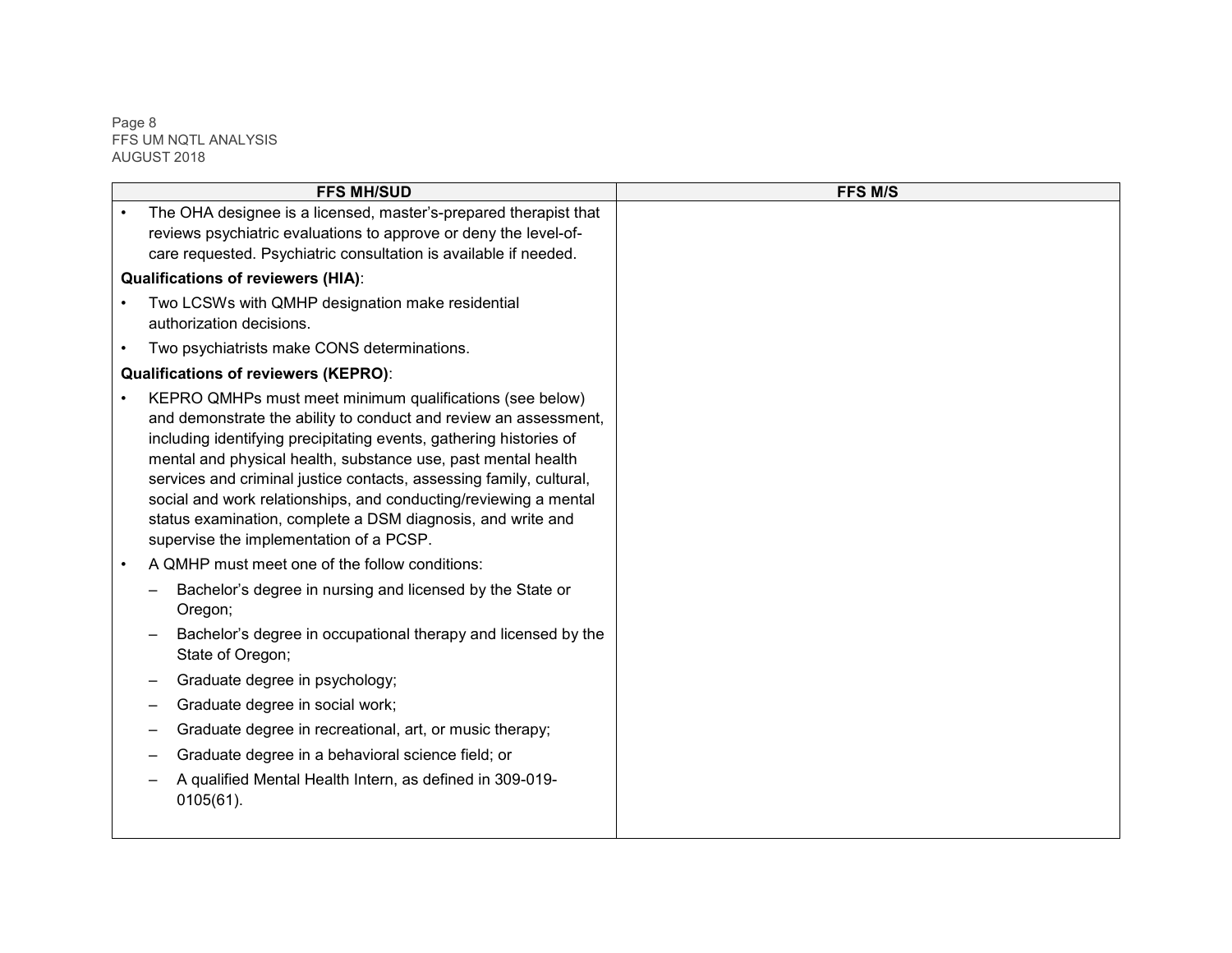Page 9 FFS UM NQTL ANALYSIS AUGUST 2018

| <b>FFS MH/SUD</b>                                                                                                                                                                                                                                                                           |                        | <b>FFS M/S</b>                                                                                                                                                                                                                                                                                                         |                                                                                                    |
|---------------------------------------------------------------------------------------------------------------------------------------------------------------------------------------------------------------------------------------------------------------------------------------------|------------------------|------------------------------------------------------------------------------------------------------------------------------------------------------------------------------------------------------------------------------------------------------------------------------------------------------------------------|----------------------------------------------------------------------------------------------------|
| Criteria (OHA):                                                                                                                                                                                                                                                                             |                        | Criteria:                                                                                                                                                                                                                                                                                                              |                                                                                                    |
| Authorizations for non-residential MH/SUD services are based on<br>the HERC PL and guidelines, Oregon Statute, OAR, federal<br>regulations, and evidence-based guidelines from private and<br>professional associations.<br>The OHA designee reviews requests relative to least restrictive | $\bullet$              | Authorizations are based on the HERC PL and guidelines, Oregon<br>Statute, OAR, federal regulations, evidence-based guidelines from<br>private and professional associations such as the Society of<br>American Gastrointestinal and Endoscopic Surgeons and<br>InterQual, where no State or federal guidelines exist. |                                                                                                    |
| environment requirement.                                                                                                                                                                                                                                                                    |                        |                                                                                                                                                                                                                                                                                                                        |                                                                                                    |
| Criteria (HIA):                                                                                                                                                                                                                                                                             |                        |                                                                                                                                                                                                                                                                                                                        |                                                                                                    |
| HERC PL and HIA policy are used for residential CR.                                                                                                                                                                                                                                         |                        |                                                                                                                                                                                                                                                                                                                        |                                                                                                    |
| Criteria (KEPRO):                                                                                                                                                                                                                                                                           |                        |                                                                                                                                                                                                                                                                                                                        |                                                                                                    |
| QMHPs review information submitted by providers relative to State<br>plan and OAR requirements and develop a PCSP.                                                                                                                                                                          |                        |                                                                                                                                                                                                                                                                                                                        |                                                                                                    |
| The PCSP components are entered into MMIS as an<br>authorization.                                                                                                                                                                                                                           |                        |                                                                                                                                                                                                                                                                                                                        |                                                                                                    |
| Reconsideration/RR (OHA):                                                                                                                                                                                                                                                                   |                        | Reconsideration/RR:                                                                                                                                                                                                                                                                                                    |                                                                                                    |
| A provider may request review of an OHA denial decision for non-<br>residential MH/SUD services. The review occurs in weekly<br>Medical Management Committee (MMC) meetings.                                                                                                                | $\bullet$<br>$\bullet$ | A provider may request review of a denial decision. The review<br>occurs in weekly MMC meetings.<br>Exception requests for experimental and other non-covered                                                                                                                                                          |                                                                                                    |
| Exception requests for experimental and other non-covered<br>benefits may be granted at the discretion of the MMC, which is led<br>by the HSD medical director.                                                                                                                             |                        |                                                                                                                                                                                                                                                                                                                        | benefits may be granted at the discretion of the MMC, which is led<br>by the HSD medical director. |
| If a provider requests review of an OHA designee level-of-care<br>determination, HIA may conduct the second review.                                                                                                                                                                         |                        |                                                                                                                                                                                                                                                                                                                        |                                                                                                    |
| Reconsideration/RR (HIA):                                                                                                                                                                                                                                                                   |                        |                                                                                                                                                                                                                                                                                                                        |                                                                                                    |
| If the facility requests a reconsideration of a CONS denial, a<br>second psychiatrist (who did not make the initial decision) will<br>review the documentation and discuss with the facility in a formal<br>meeting.                                                                        |                        |                                                                                                                                                                                                                                                                                                                        |                                                                                                    |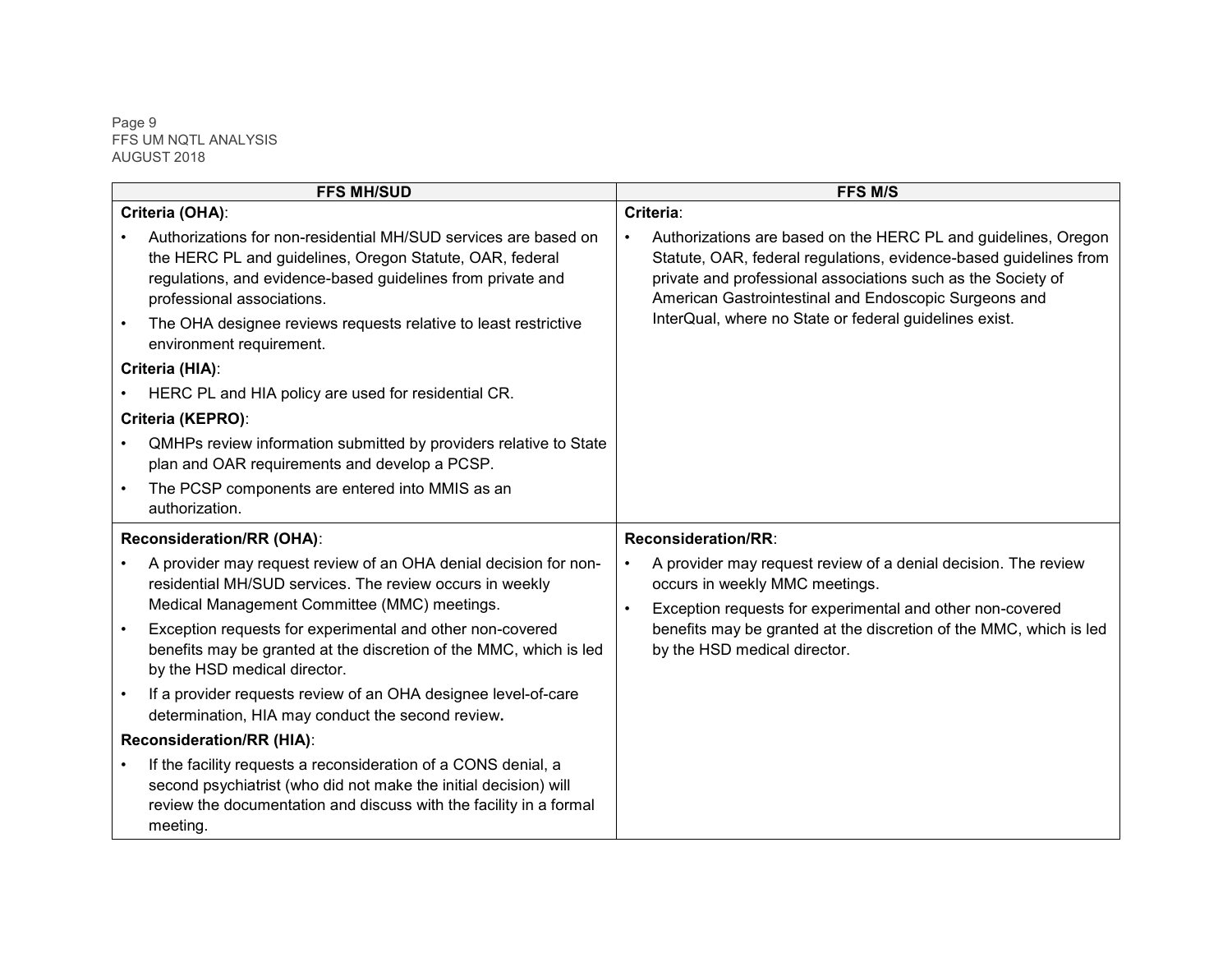Page 10 FFS UM NQTL ANALYSIS AUGUST 2018

| <b>FFS MH/SUD</b>                                                                                                                   | <b>FFS M/S</b>                                                                                                                                |
|-------------------------------------------------------------------------------------------------------------------------------------|-----------------------------------------------------------------------------------------------------------------------------------------------|
| No policy for CR denials.                                                                                                           |                                                                                                                                               |
| Reconsideration/RR (KEPRO):                                                                                                         |                                                                                                                                               |
| Within 10 days of a denial, the provider may send additional<br>documentation to KEPRO for reconsideration                          |                                                                                                                                               |
| A provider may request review of a denial decision, which occurs<br>in weekly MMC meetings or KEPRO's own comparable MM<br>meeting. |                                                                                                                                               |
| Appeals (OHA):<br>Members may request a hearing on any denial decision.                                                             | Appeals:<br>Members may request a hearing on any denial decision.                                                                             |
| Appeals (HIA):                                                                                                                      |                                                                                                                                               |
| Documentation has not included the fair hearing process.                                                                            |                                                                                                                                               |
| Appeals (KEPRO):                                                                                                                    |                                                                                                                                               |
| Members may request a hearing on any denial decision.                                                                               |                                                                                                                                               |
| Consequences for failure to authorize (OHA):<br>Failure to obtain authorization for non-residential MH/SUD                          | Consequences for failure to authorize:<br>Failure to obtain authorization can result in non-payment for<br>benefits for which it is required. |
| services can result in non-payment for benefits for which it is<br>required.                                                        | Failure to obtain notification does not result in a financial penalty.<br>$\bullet$                                                           |
| Failure to obtain notification for non-residential MH/SUD services<br>does not result in a financial penalty.                       |                                                                                                                                               |
| For SCIP, SAIP and subacute, if coverage is retroactively denied,<br>general funds will be used to cover the cost of care.          |                                                                                                                                               |
| <b>Consequences for failure to authorize (HIA):</b>                                                                                 |                                                                                                                                               |
| Non-coverage.                                                                                                                       |                                                                                                                                               |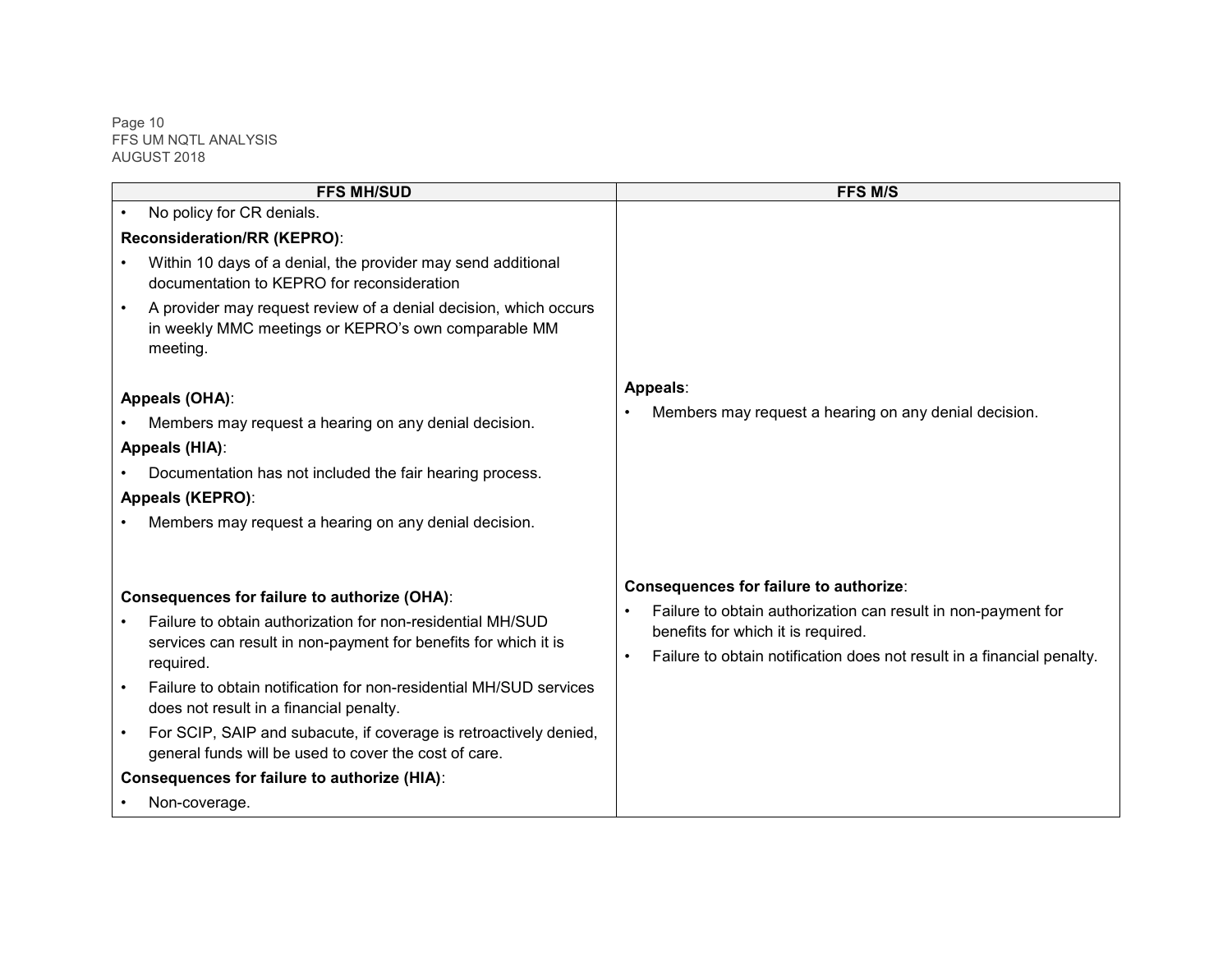Page 11 FFS UM NQTL ANALYSIS AUGUST 2018

| <b>FFS MH/SUD</b>                                             | <b>FFS M/S</b> |
|---------------------------------------------------------------|----------------|
| <b>Consequences for failure to authorize (KEPRO):</b>         |                |
| Failure to obtain authorization can result in non-payment for |                |
| benefits for which it is required.                            |                |

# **5. Stringency of Strategy: How frequently or strictly is UM applied?**

| <b>FFS MH/SUD</b>                                                                                                                                                                                                                                                                                                                                                                                                                                     | <b>FFS M/S</b>                                                                                                                                                                                                                                                                                                                                                                                                                                                |
|-------------------------------------------------------------------------------------------------------------------------------------------------------------------------------------------------------------------------------------------------------------------------------------------------------------------------------------------------------------------------------------------------------------------------------------------------------|---------------------------------------------------------------------------------------------------------------------------------------------------------------------------------------------------------------------------------------------------------------------------------------------------------------------------------------------------------------------------------------------------------------------------------------------------------------|
| Frequency of review (and method of payment) (OHA):                                                                                                                                                                                                                                                                                                                                                                                                    | Frequency of review (and method of payment):                                                                                                                                                                                                                                                                                                                                                                                                                  |
| Gender reassignment surgery is authorized as a procedure.<br>The initial authorization for SCIP, SAIP and subacute is 30 days.<br>Frequency of review (and method of payment) (HIA):<br>Child residential services are paid by per diem.<br>Child residential services authorizations are conducted every 30-<br>90 days.<br>Frequency of review (and method of payment) (KEPRO):<br>Adult residential authorizations are conducted at least once per | Most IP claims are paid DRG; as a result, CR is infrequently used.<br>$\bullet$<br>CR is conducted monthly for LTAC and rehabilitation.<br>$\bullet$<br>The State conducts CR for SNF at a frequency that is determined<br>$\bullet$<br>by the care manager, but not less than one time a year.<br>Authorization lengths are individualized by condition and are valid<br>$\bullet$<br>for up to a year.<br>Procedural authorizations are valid for 3 months. |
| year.<br>RR conditions and timelines (OHA):                                                                                                                                                                                                                                                                                                                                                                                                           | RR conditions and timelines:                                                                                                                                                                                                                                                                                                                                                                                                                                  |
| RR for non-residential MH/SUD services is only available for retro<br>eligibility situations (e.g., the person became eligible during the<br>stay).                                                                                                                                                                                                                                                                                                   | RR is only available for retro eligibility situations (e.g., the person<br>$\bullet$<br>became eligible during the stay).                                                                                                                                                                                                                                                                                                                                     |
| RR conditions and timelines (HIA):                                                                                                                                                                                                                                                                                                                                                                                                                    |                                                                                                                                                                                                                                                                                                                                                                                                                                                               |
| No policy                                                                                                                                                                                                                                                                                                                                                                                                                                             |                                                                                                                                                                                                                                                                                                                                                                                                                                                               |
| RR conditions and timelines (KEPRO):                                                                                                                                                                                                                                                                                                                                                                                                                  |                                                                                                                                                                                                                                                                                                                                                                                                                                                               |
| The request for authorization is received within 30 days of the date<br>of service.                                                                                                                                                                                                                                                                                                                                                                   |                                                                                                                                                                                                                                                                                                                                                                                                                                                               |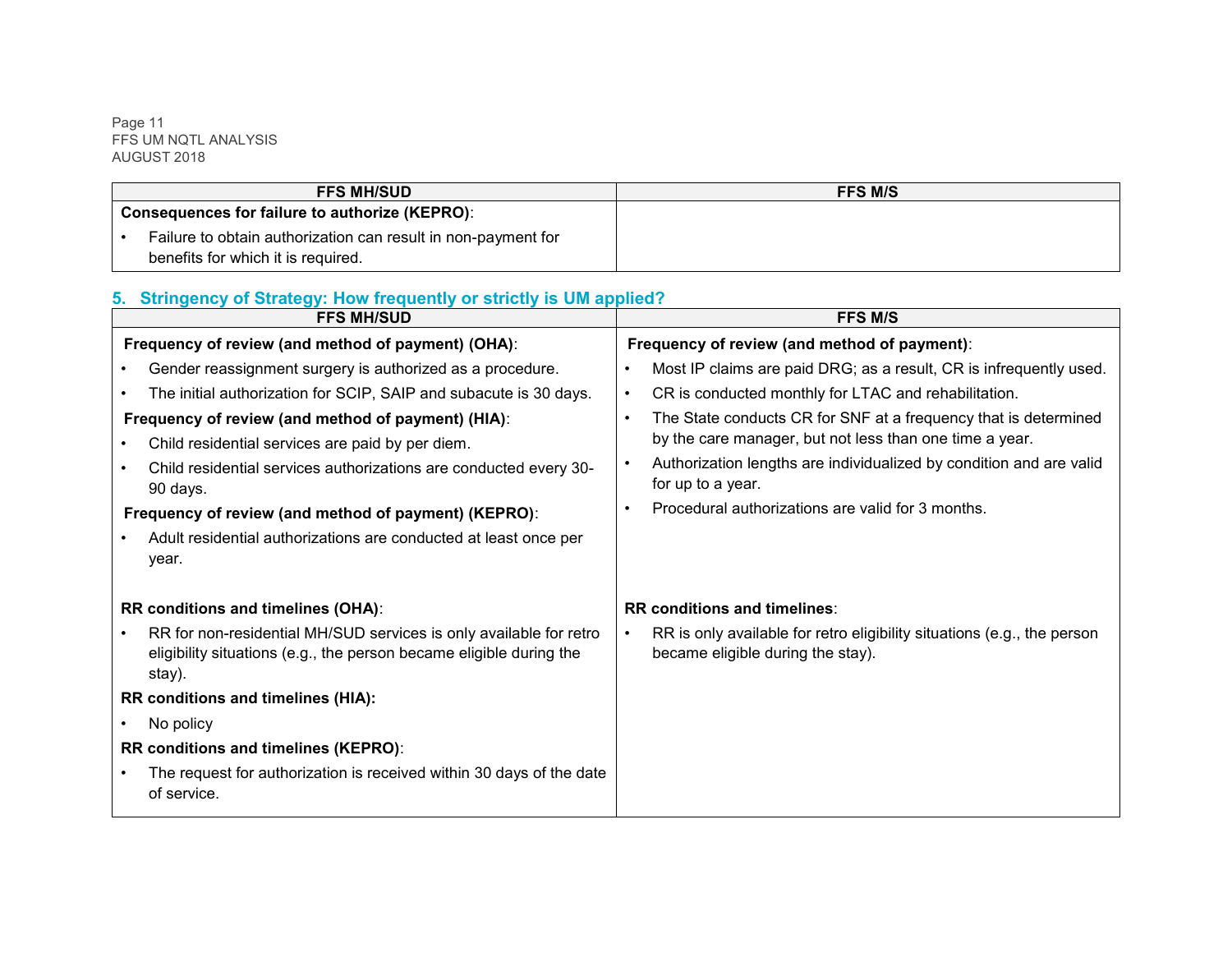Page 12 FFS UM NQTL ANALYSIS AUGUST 2018

| <b>FFS MH/SUD</b>                                                                                                                                                                                                                                                                                                                                                                                                                                                                                                                                                                                                                                      | <b>FFS M/S</b>                                                                                                                                                                                                                                                                                                                                                                                                                        |
|--------------------------------------------------------------------------------------------------------------------------------------------------------------------------------------------------------------------------------------------------------------------------------------------------------------------------------------------------------------------------------------------------------------------------------------------------------------------------------------------------------------------------------------------------------------------------------------------------------------------------------------------------------|---------------------------------------------------------------------------------------------------------------------------------------------------------------------------------------------------------------------------------------------------------------------------------------------------------------------------------------------------------------------------------------------------------------------------------------|
| Any requests for authorization after 30 days from date of service<br>require documentation from the provider that authorization could<br>not have been obtained within 30 days of the date of service.                                                                                                                                                                                                                                                                                                                                                                                                                                                 |                                                                                                                                                                                                                                                                                                                                                                                                                                       |
| Methods to promote consistent application of criteria (OHA):<br>Nurses are trained on the application of the HERC PL and<br>guidelines, which is spot-checked through ongoing supervision.<br>Whenever possible, practice guidelines from clinical professional<br>organizations such as the American Medical Association or the<br>American Psychiatric Association, are used to establish PA<br>frequency for non-residential MH/SUD services.<br>There is only one OHA designee reviewer for level-of-care review<br>for SCIP, SAIP, and subacute and no specific criteria, so N/A.<br>Methods to promote consistent application of criteria (HIA): | Methods to promote consistent application of criteria:<br>Nurses are trained on the application of the HERC PL and<br>guidelines, which is spot-checked through ongoing supervision.<br>Whenever possible, practice guidelines from clinical professional<br>organizations such as the American Medical Association or the<br>American Psychiatric Association, are used to establish PA<br>frequency for services in the FFS system. |
| Parallel chart reviews for the two reviewers. (No criteria.)                                                                                                                                                                                                                                                                                                                                                                                                                                                                                                                                                                                           |                                                                                                                                                                                                                                                                                                                                                                                                                                       |
| Methods to promote consistent application of criteria (KEPRO):                                                                                                                                                                                                                                                                                                                                                                                                                                                                                                                                                                                         |                                                                                                                                                                                                                                                                                                                                                                                                                                       |
| Monthly clinical team meetings in which randomly audited charts<br>are reviewed/discussed by peers using KEPRO compliance<br>department-approved audit tool.                                                                                                                                                                                                                                                                                                                                                                                                                                                                                           |                                                                                                                                                                                                                                                                                                                                                                                                                                       |
| Results of the audit are compared, shared and discussed by the<br>team and submitted to Compliance Department monthly for review<br>and documentation.                                                                                                                                                                                                                                                                                                                                                                                                                                                                                                 |                                                                                                                                                                                                                                                                                                                                                                                                                                       |
| Individual feedback is provided to each clinician during supervision<br>on their authorization as well as plan-of-care reviews.                                                                                                                                                                                                                                                                                                                                                                                                                                                                                                                        |                                                                                                                                                                                                                                                                                                                                                                                                                                       |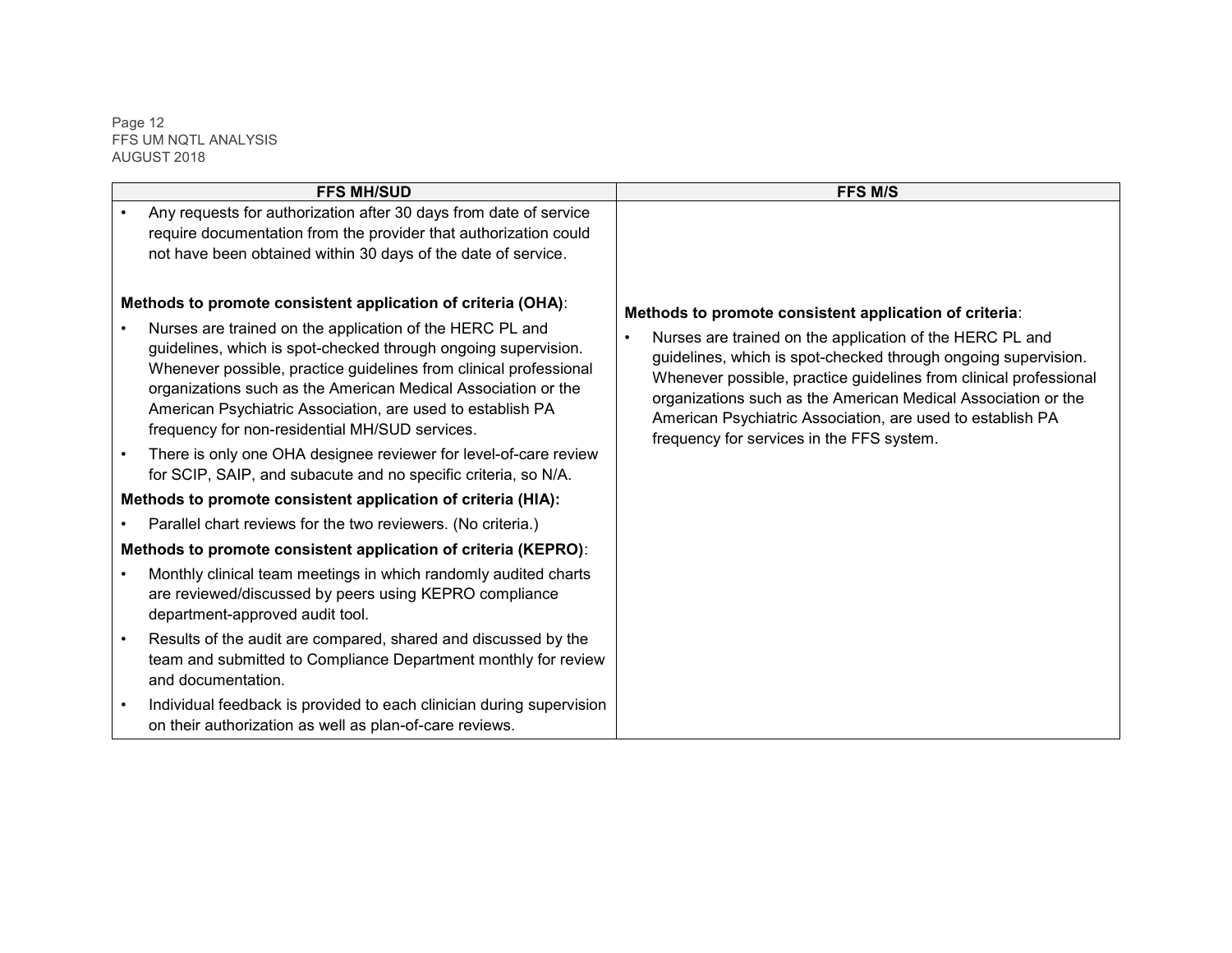Page 13 FFS UM NQTL ANALYSIS AUGUST 2018

# **6. Stringency of Evidentiary Standard: What standard supports the frequency or rigor with which the NQTL is applied?**

| <b>FFS MH/SUD</b>                                                                                                                                                                                                                                                                                                                                                                                                                                                                                                                                                                                                                                                                                                                                                                                                                                                                                                                                                                                                                                                                                                                                                                                                                                                                   | <u>Umingency of Evidentially Olandard. What Standard Supports the hequency of high-with which the NGTE is applied:</u><br><b>FFS M/S</b>                                                                                                                                                                                                                                                                                                                                                                                                                                                                                                                                                                                                                                                                                                                                                                                                                                                              |  |  |
|-------------------------------------------------------------------------------------------------------------------------------------------------------------------------------------------------------------------------------------------------------------------------------------------------------------------------------------------------------------------------------------------------------------------------------------------------------------------------------------------------------------------------------------------------------------------------------------------------------------------------------------------------------------------------------------------------------------------------------------------------------------------------------------------------------------------------------------------------------------------------------------------------------------------------------------------------------------------------------------------------------------------------------------------------------------------------------------------------------------------------------------------------------------------------------------------------------------------------------------------------------------------------------------|-------------------------------------------------------------------------------------------------------------------------------------------------------------------------------------------------------------------------------------------------------------------------------------------------------------------------------------------------------------------------------------------------------------------------------------------------------------------------------------------------------------------------------------------------------------------------------------------------------------------------------------------------------------------------------------------------------------------------------------------------------------------------------------------------------------------------------------------------------------------------------------------------------------------------------------------------------------------------------------------------------|--|--|
| Evidence for UM frequency (OHA (and designee for level-of-care<br>review), HIA and KEPRO):<br>PA length and CR frequency are tied to HERC PL and guidelines,<br>OAR, CFRs, reviewer expertise and timelines for expectations of<br>improvement.<br>The Commission that develops HERC consists of 13 appointed<br>members, which include five physicians, a dentist, a public health<br>nurse, a pharmacist and an insurance industry representative, a<br>provider of complementary and alternative medicine, a behavioral<br>health representative and two consumer representatives. The<br>Commission is charged with maintaining a priority list of services,<br>developing or identifying evidence-based health care guidelines<br>and conducting comparative effectiveness research.<br>HERC guidelines of which there are fewer for MH/SUD than M/S.<br>This is because 1) there are fewer technological procedures for<br>MH/SUD (e.g., cognitive behavioral therapy and psychodynamic<br>therapy are billed using the same codes, no surgeries, few<br>devices); 2) the MH/SUD literature is not as robust (e.g., fewer<br>randomized trials, more subjective diagnoses (or the ICD-10-CM<br>diagnoses represent a spectrum) and less standardization in<br>interventions). | <b>Evidence for UM frequency:</b><br>PA length and CR frequency are tied to HERC PL and guidelines,<br>$\bullet$<br>DRGs, OAR, CFRs, reviewer expertise and timelines for<br>expectations of improvement.<br>The Commission that develops HERC consists of 13 appointed<br>$\bullet$<br>members, which include five physicians, a dentist, a public health<br>nurse, a pharmacist and an insurance industry representative, a<br>provider of complementary and alternative medicine, a behavioral<br>health representative and two consumer representatives. The<br>Commission is charged with maintaining a priority list of services,<br>developing or identifying evidence-based health care guidelines<br>and conducting comparative effectiveness research.<br>HERC guidelines of which there are more M/S than MH/SUD<br>$\bullet$<br>because 1) there are more technological procedures (e.g.,<br>surgery, devices, procedures and diagnostic tests); and 2) the<br>literature is more robust. |  |  |
| Data reviewed to determine UM application (OHA):<br>Denial/appeal overturn rates; number of PA requests; stabilization<br>of cost trends; and number of hearings requested. These data are<br>reviewed in contractor reports, on a quarterly basis by the State.<br>(Applicable to non-residential MH/SUD services.)<br>Data reviewed to determine UM application (HIA): N/A                                                                                                                                                                                                                                                                                                                                                                                                                                                                                                                                                                                                                                                                                                                                                                                                                                                                                                        | Data reviewed to determine UM application:<br>$\bullet$<br>A physician led group of clinical professionals conducts an annual<br>review to determine which services receive or retain PA. Items<br>reviewed include:<br>Utilization                                                                                                                                                                                                                                                                                                                                                                                                                                                                                                                                                                                                                                                                                                                                                                   |  |  |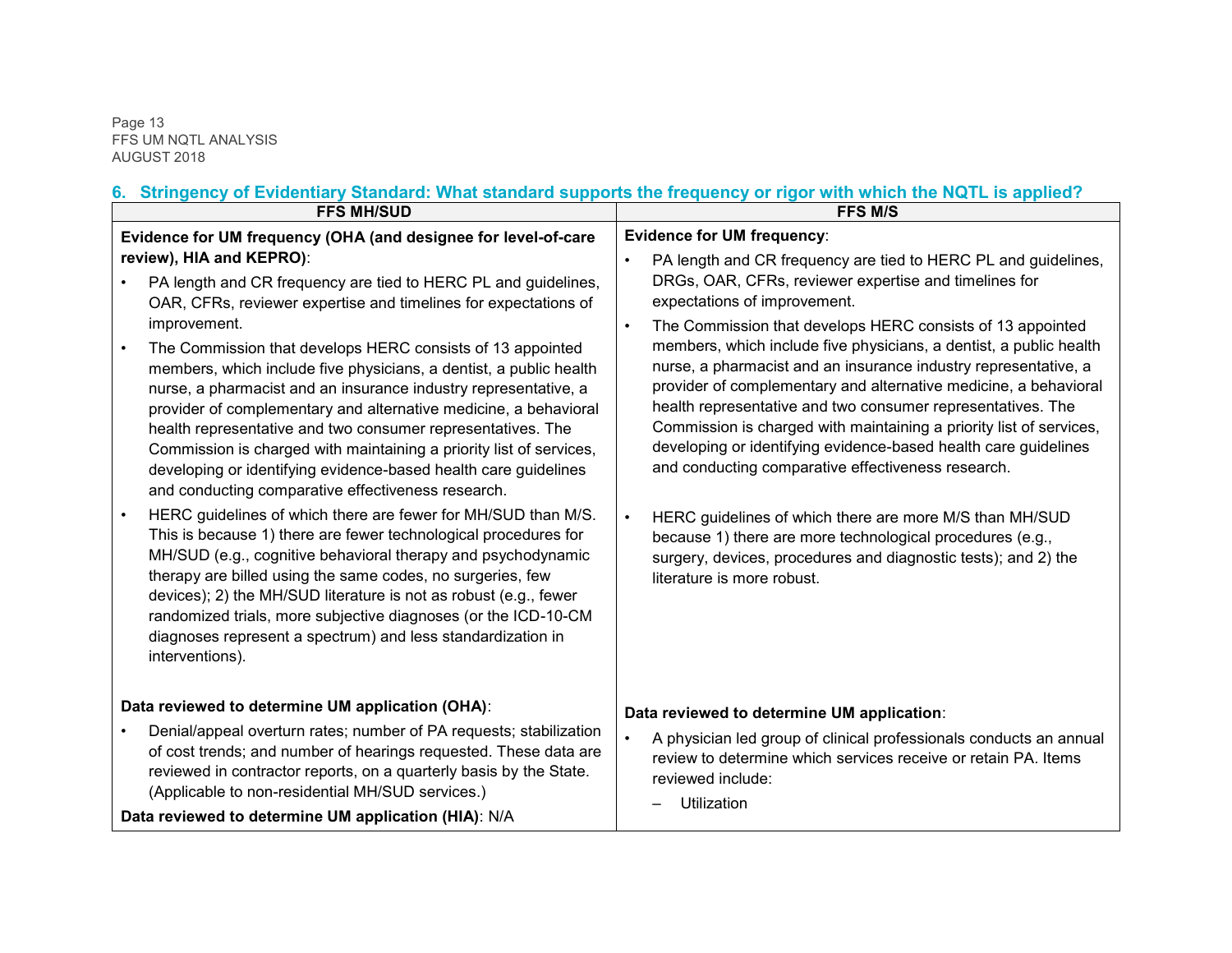Page 14 FFS UM NQTL ANALYSIS AUGUST 2018

| Data reviewed to determine UM application (KEPRO): N/A | Approval/denial rates<br>-                                           |
|--------------------------------------------------------|----------------------------------------------------------------------|
|                                                        | Documentation/ justification of services<br>$\overline{\phantom{0}}$ |
|                                                        | Cost data<br>—                                                       |
| <b>IRR</b> standard:                                   |                                                                      |
| OHA: N/A<br>٠                                          | <b>IRR</b> standard:                                                 |
| HIA: N/A<br>$\bullet$                                  | N/A<br>$\bullet$                                                     |
| <b>KEPRO: N/A</b><br>٠                                 |                                                                      |
| <b>Results of criteria application:</b>                | Results of criteria application:                                     |
| OHA: 0 appeal overturns.<br>٠                          | 0 appeal overturns.                                                  |
| HIA: 0 appeal overturns.                               |                                                                      |
| KEPRO: 0 appeal overturns.                             |                                                                      |

#### **7. Compliance Determination for FFS**

**IP Benefits:** All IP FFS M/S admissions require notification. All FFS MH/SUD residential admissions and all M/S nursing facility services, extracontractual coverage requests (including experimental services), planned surgical procedures (including transplants) and associated, imaging, rehabilitation and professional surgical services delivered in an IP setting and listed in OAR 410-130-0200, Table 130-0200-1 require PA. OHA also conducts PA and CR for in-state and OOS M/S IP rehabilitation and long term acute care. OHA conducts PA for gender transition surgery. An OHA designee conducts level-of-care review for SCIP, SAIP and subacute. HIA conducts the CONS procedure and PA and CR for PRTS and subacute. CR for SCIP and SAIP is conducted by HIA. KEPRO conducts PA and CR for adult residential and YAP. SNF PA and CR is conducted by the State.

**Comparability of Strategy and Evidence:** UM is assigned to MH/SUD and M/S IP benefits primarily using three strategies: 1) To ensure coverage, medical necessity and prevent unnecessary overutilization (e.g., in violation of relevant OARs, HERC PL or guidelines). Evidence of MH/SUD overutilization includes HERC and research demonstrating 30% of IP costs are unnecessary. 2) To ensure appropriate treatment in the least restrictive environment that maintains the safety of the individual. Although strategy (2) primarily applies to MH/SUD benefits, it is permissible because it is a requirement resulting from a DOJ-negotiated Olmstead settlement agreement. Safety issues for M/S are supported by HERC. 4) To comply with federal and State requirements. As a result, the strategies and evidence are comparable.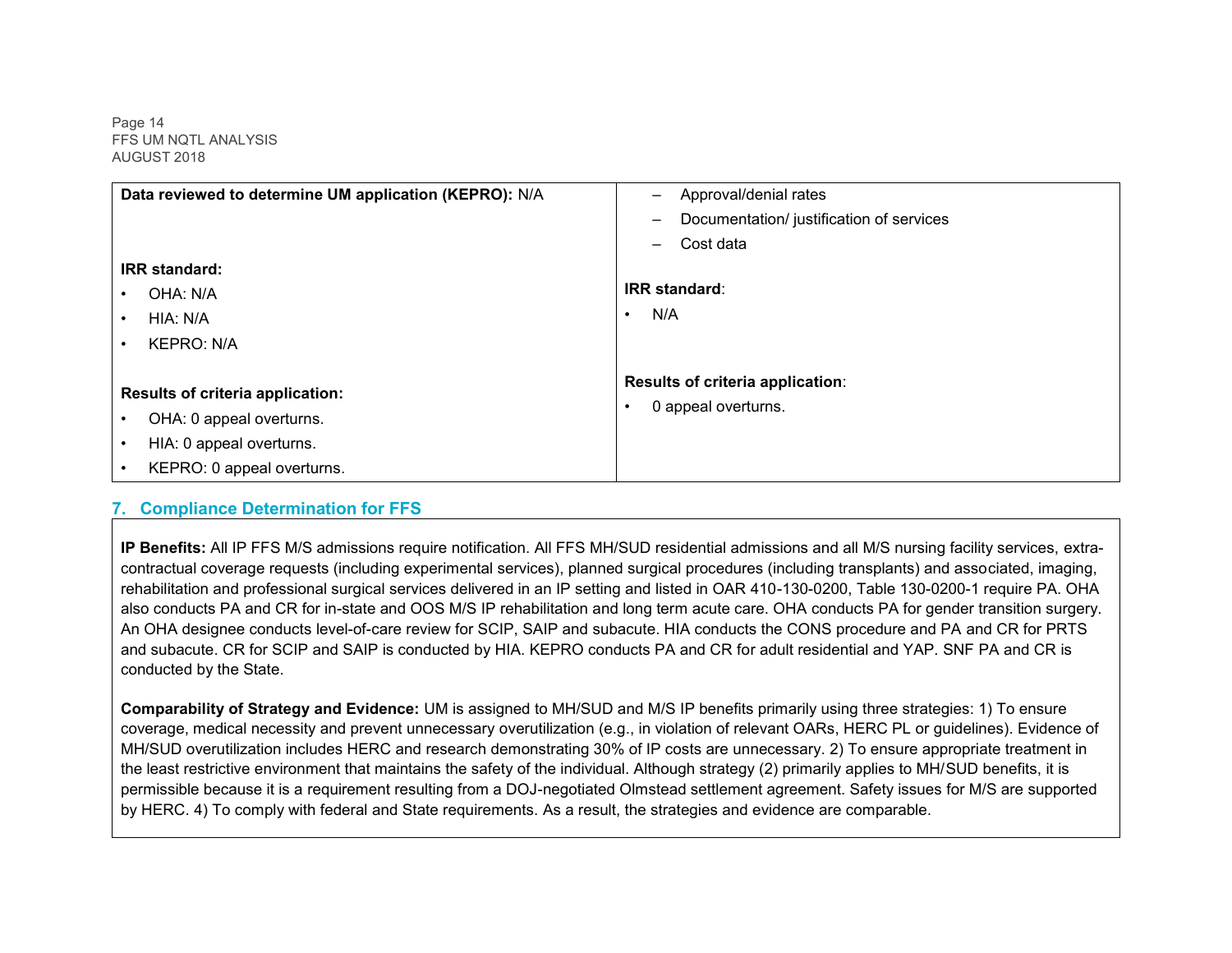Page 15 FFS UM NQTL ANALYSIS AUGUST 2018

**Comparability and Stringency of Processes:** OARs require authorization decisions within 24 hours for emergencies, 72 hours for urgent requests and 14 days for standard requests. Emergency child residential authorization requests must be submitted within 14 days of the admission. Providers are encouraged to submit requests for authorization sufficiently in advance to be consistent with OAR time frames. Most documentation requirements for MH/SUD and M/S IP admissions include a one page form and information that supports medical necessity. Documentation may be submitted by fax or web portal. Documentation requirements for child residential PA/level-of-care review include a psychiatric evaluation or a psychiatrist-to-psychiatrist telephonic review. HIA accepts information for child residential CR via mail, email, fax and web portal. Adult residential and YAP require an assessment (i.e., completion of a relevant level-of-care tool (e.g., ASAM, LSI, LOCUS)) and plan-of-care consistent with State plan requirements. KEPRO documentation submission is via mail, email, fax, and web portal. Consistent with OARs, federal CONS procedures, and due to the potential absence of a psychiatric referral, the PRTS documentation requirements include a cover sheet, a behavioral health assessment and service plan meeting the requirements described in OAR 309-019-0135 through 0140. These documentation requirements are comparable.

OHA reviews authorization requests relative to HERC PL and guidelines and applicable practice guidelines from national organizations. The OHA designee reviews authorization requests to determine if the proposed level-of-care is the least restrictive environment. HIA reviews care relative to policy. KEPRO develops PCSPs relative to State plan and OAR requirements. *OHA plans to enhance the evidence base for FFS child residential authorization decisions through additional research, resulting in admission and CR criteria development.* MH/SUD and M/S allow MA licensed therapists and nurses to make a denial determination. *Although not a parity concern for FFS, OHA plans to ensure that all denial decisions are made by professional peers.* Upon provider request, the OHA designee obtains RR by HIA. HIA allows reconsideration of CONS determinations, but reported they do not have an RR policy for HIA's CR denials for child residential services. For adult residential and YAP services, KEPRO allows reconsideration of denials with the submission of additional documentation within 10 days of the denial. For OHA and KEPRO, the review of a denial decision occurs in a weekly MMC meeting. FFS M/S limits RR to retro eligibility circumstances. *Although not a parity issue for FFS, OHA intends to standardize RR processes when feasible.* OHA reviews denials through the fair hearing process, but HIA and the OHA designee have not encouraged use of this process. *OHA plans to confirm all notices of action, appeal and fair hearing processes are consistent with federal requirements*. Failure to obtain authorization may result in non-coverage. Inclusive of OHA action plans, the MH/SUD and M/S processes are comparable and no more stringently applied to MH/SUD benefits.

**Stringency of Strategy and Evidence:** FFS child residential is reviewed every 1-3 months while FFS adult residential and YAP are reviewed no less than annually, but in practice average 6 month reviews. SNF is also reviewed no less than annually. LTAC and rehab hospital (M/S IP) are reviewed monthly. *OHA plans to task FFS residential subcontractors with review of CR frequencies relative to the most recent research to confirm MH/SUD review frequency is directly tied to evidence rather than historical standard practice*. KEPRO makes RR available for 30 days post-admission. FFS MH/SUD only allows RR for retro-eligibility circumstances. The OHA designee and HIA do not have standard policies describing when RR is available. In addition, it was discovered that there are conflicting State rules regarding RR timelines. *OHA plans to*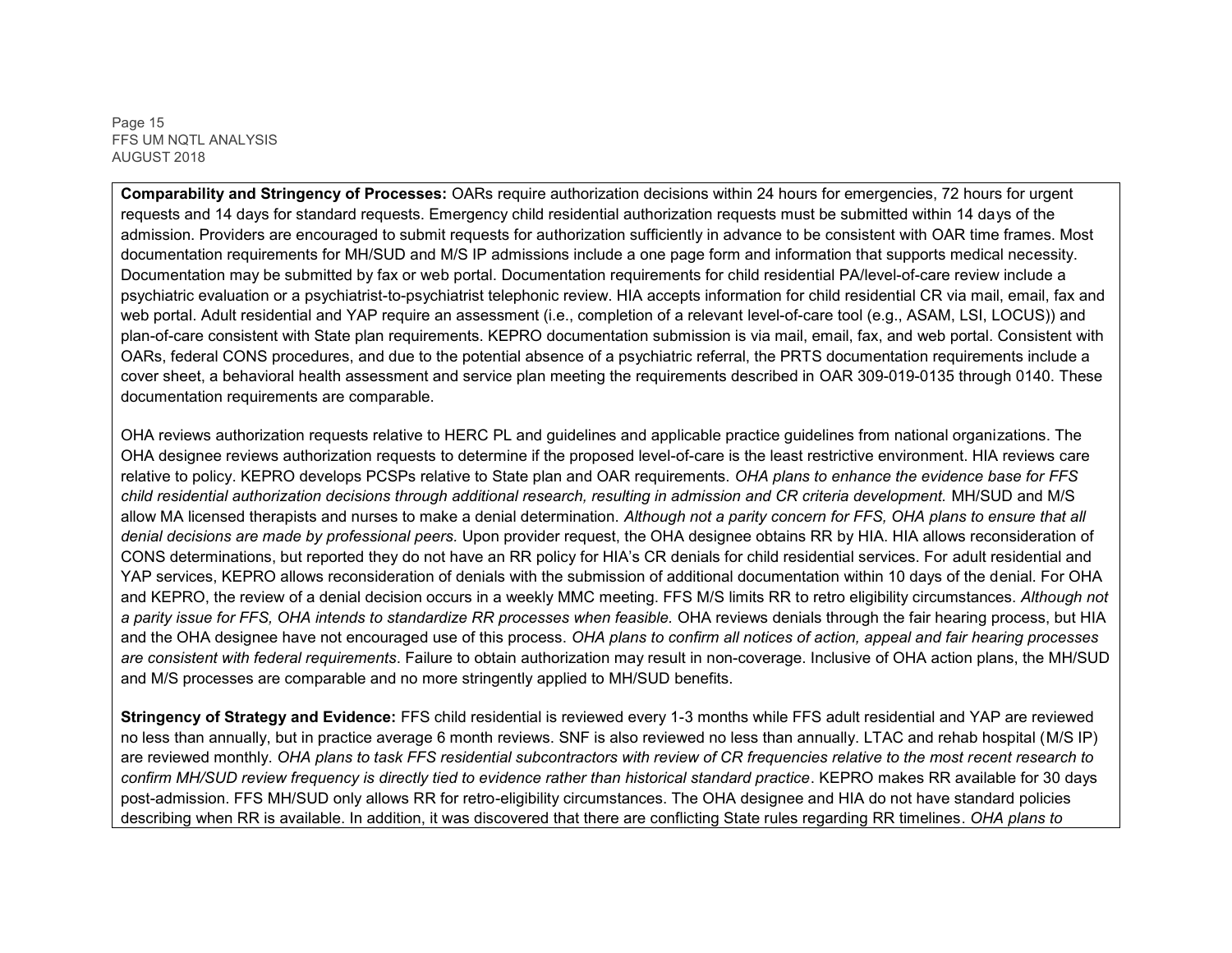Page 16 FFS UM NQTL ANALYSIS AUGUST 2018

*standardize the availability of RR, including the conditions under which it is permissible and the timeframes. OHA will align OAR requirements and RR offerings by contractors*. The State reviews utilization data to determine if PA or CR should be added or adjusted for MH/SUD and M/S IP benefits. HIA conducts IRR and parallel chart reviews for its two reviewers and KEPRO team meetings include random chart audits using a compliance tool followed by team discussion. HIA and the OHA designee do not have specific criteria against which decisions are made. FFS M/S conducts spot-checks through supervision to assess criteria application. *While not a parity concern for FFS, OHA plans to institute a more formalized measurement of criteria application when feasible.* There were 0 appeal overturns for MH/SUD and M/S in 2017. Inclusive of OHA action plans, the strategy and evidence are no more stringently applied to MH/SUD than to M/S in writing or in operation.

**Compliance Determination:** Inclusive of OHA IP action plans, the UM processes, strategies and evidentiary standards are comparable and no more stringently applied to MH/SUD IP benefits than to M/S IP benefits, in writing or in operation, in the child or adult benefit packages.

*Below are the OHA action plans:* 

- *1. OHA is evaluating the purchase of third party MNC, especially as it relates to MNC for child residential authorization decisions. Criteria will be selected that include information upon which CR frequency may be established. In addition, formal measurement (e.g., IRR) of consistency of criteria application will be initiated once criteria are selected and implemented.*
- *2. OHA will ensure that all FFS denial decisions are made by professional peers.*
- *3. OHA will standardize RR processes, which will include a rule change extending the time RR must be available for MH/SUD from 30 to 90 days to match M/S.*
- *4. OHA will confirm all FFS notices of action and appeal and fair hearing processes are consistent with federal requirements.*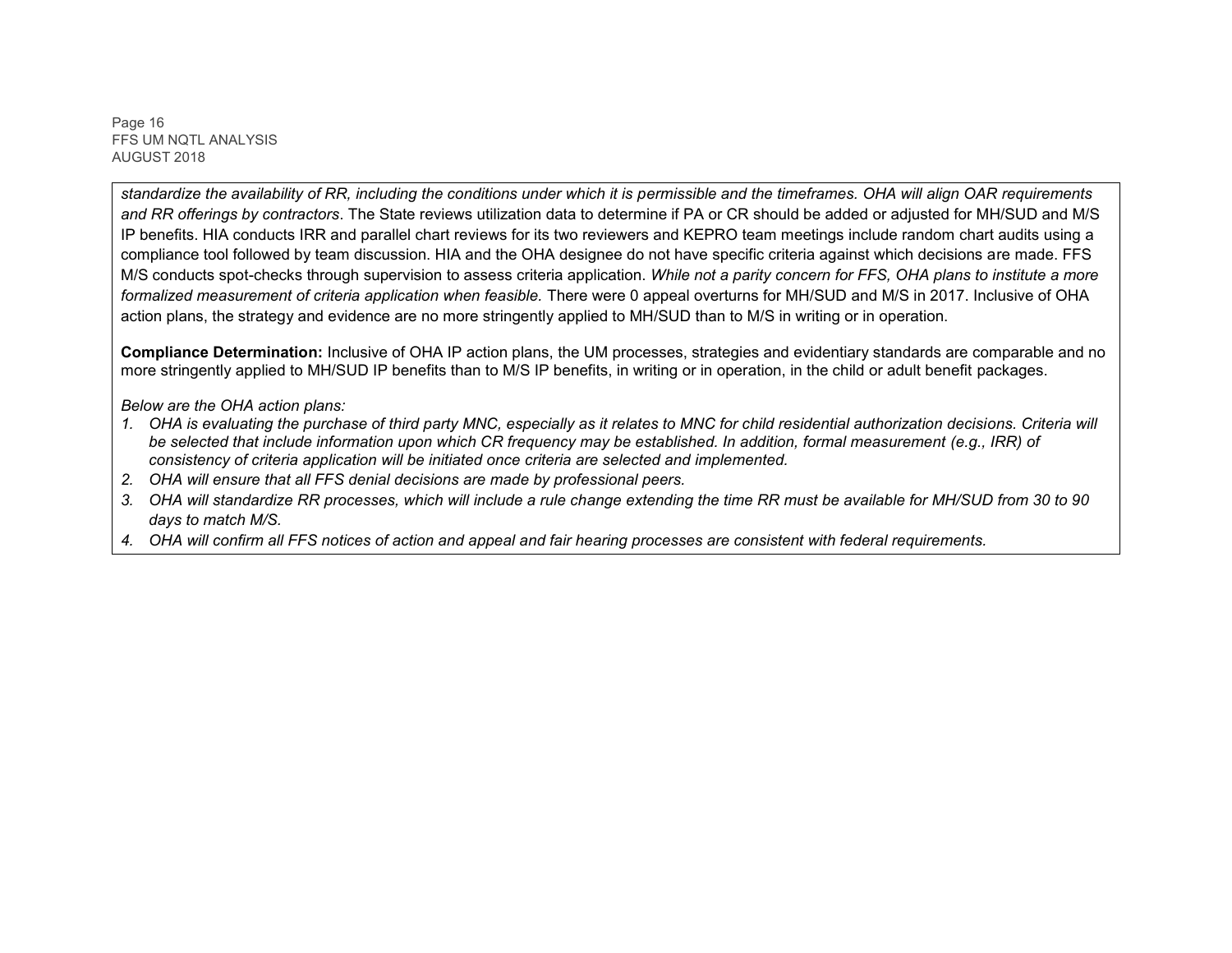Page 17 FFS UM NQTL ANALYSIS AUGUST 2018

# OUTPATIENT UTILIZATION MANAGEMENT

**NQTL:** Utilization Management **Benefit Package:** FFS benefits for Adults and Children in FFS **Classification:** Outpatient (OP)

# **1. To which benefits is the NQTL assigned?**

| FFS/HCBS 1915(c)(i) MH/SUD                                                                                                                                                                                                          | <b>FFS MH/SUD OHA</b>                                                                                   | FFS/HCBS (c)(k)(j) M/S                                                                                                                                                                                                                          | <b>FFS M/S OHA</b>                                                                                                                                                                                                                                                                                                                                              |
|-------------------------------------------------------------------------------------------------------------------------------------------------------------------------------------------------------------------------------------|---------------------------------------------------------------------------------------------------------|-------------------------------------------------------------------------------------------------------------------------------------------------------------------------------------------------------------------------------------------------|-----------------------------------------------------------------------------------------------------------------------------------------------------------------------------------------------------------------------------------------------------------------------------------------------------------------------------------------------------------------|
| (1) 1915(c) Comprehensive<br>DD waiver<br>(operated/managed by<br>DHS)<br>(1) 1915(c) Support<br>Services DD waiver<br>(operated/managed by<br>DHS)<br>$(1)$ 1915 $(c)$ Behavioral DD<br>Model waiver                               | (2) Applied Behavior Analysis<br>$\bullet$<br>(ABA)<br>(2) OT, PT, ST for MH<br>$\bullet$<br>conditions | The following services are<br>managed by DHS:<br>(1) 1915(c) Comprehensive<br>DD waiver<br>$(1)$ 1915 $(c)$ Support Services<br>DD waiver<br>$(1)$ 1915 $(c)$ Behavioral DD<br>Model waiver<br>(1) 1915(c) Aged & Physically<br>Disabled waiver | The following services are<br>managed by OHA:<br>(2, 3) Out of hospital births<br>$\bullet$<br>(2) Home health services<br>$\bullet$<br>(2) OT, PT, ST, and audiology<br>$\bullet$<br>for M/S conditions (and autistic<br>disorder, which is also<br>managed according to the<br>processes, strategies and<br>evidentiary standards<br>described for FFS/MS OP) |
| (operated/managed by<br>DHS)<br>$(1)1915(i)(HK)$ services for<br>adults (home-based<br>habilitation, behavioral<br>habilitation and<br>psychosocial rehab for<br>persons with CMI)<br>(managed by KEPRO<br>under contract with OHA) |                                                                                                         | (1) 1915(c) Hospital Model<br>waiver<br>(1) 1915(c) Medically Involved<br>Children's NF waiver<br>$(1)$ 1915(k) Community First<br>Choice State Plan option<br>$(1)$ 1915 $(j)$ : Self-directed<br>personal assistance                          | $(2, 3)$ Imaging<br>$\bullet$<br>$(2)$ DME<br>$\bullet$                                                                                                                                                                                                                                                                                                         |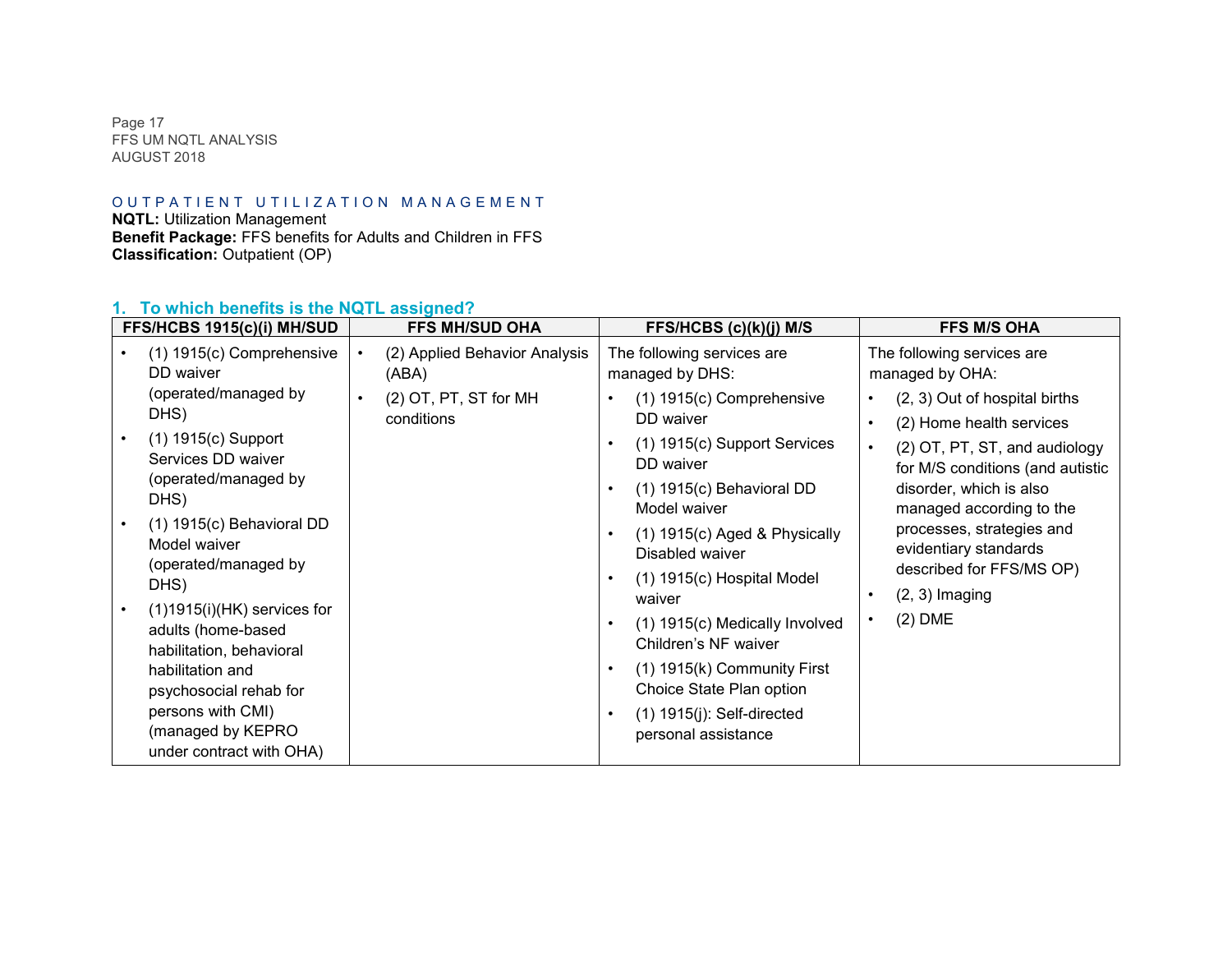Page 18 FFS UM NQTL ANALYSIS AUGUST 2018

# **2. Comparability of Strategy: Why is the NQTL assigned to these benefits?**

| FFS/HCBS 1915(c)(i) MH/SUD                                                                                                                                                                                                                      | <b>FFS MH/SUD OHA</b>                                                                                                                    | FFS/HCBS (c)(k)(j) M/S                                                                                                                                                                                                                      | <b>FFS M/S OHA</b>                                                                                                                                                                                                        |
|-------------------------------------------------------------------------------------------------------------------------------------------------------------------------------------------------------------------------------------------------|------------------------------------------------------------------------------------------------------------------------------------------|---------------------------------------------------------------------------------------------------------------------------------------------------------------------------------------------------------------------------------------------|---------------------------------------------------------------------------------------------------------------------------------------------------------------------------------------------------------------------------|
| (1) The State requires prior<br>authorization of HCBS in<br>order to meet federal<br>requirements regarding<br>PCSPs and ensure<br>services are provided in<br>accordance with a<br>participant's PCSP and in<br>the least restrictive setting. | (2) To prevent services being<br>delivered in violation of<br>relevant OARs, associated<br>HERC PL guidelines or<br>federal regulations. | (1) The State requires prior<br>authorization of HCBS in order<br>to meet federal requirements<br>regarding PCSPs and ensure<br>services are provided in<br>accordance with a participant's<br>PCSP and in the last restrictive<br>setting. | (2) To prevent services being<br>delivered in violation of<br>relevant OARs, associated<br>HERC PL and guidelines and<br>federal regulations.<br>(3) Services are associated<br>with increased health or safety<br>risks. |

### **3. Comparability of Evidentiary Standard: What evidence supports the rationale for the assignment?**

| <b>FFS/HCBS 1915(c)(i) MH/SUD</b>                                                                                                                                                                                                                                                                                                                                                                                                         | <b>FFS MH/SUD OHA</b>                                                                                                                                                                                                                              | FFS/HCBS $(c)(k)(j)$ M/S                                                                                                                                                                                                                                                                                                                                                                             | <b>FFS M/S OHA</b>                                                                                                                                                                                                                                                         |
|-------------------------------------------------------------------------------------------------------------------------------------------------------------------------------------------------------------------------------------------------------------------------------------------------------------------------------------------------------------------------------------------------------------------------------------------|----------------------------------------------------------------------------------------------------------------------------------------------------------------------------------------------------------------------------------------------------|------------------------------------------------------------------------------------------------------------------------------------------------------------------------------------------------------------------------------------------------------------------------------------------------------------------------------------------------------------------------------------------------------|----------------------------------------------------------------------------------------------------------------------------------------------------------------------------------------------------------------------------------------------------------------------------|
| (1) Federal requirements<br>regarding PCSPs for<br>1915(c) and 1915(i)<br>services (e.g., 42 CFR<br>441.301 and 441.725) and<br>the applicable approved<br>$1915(c)$ waiver<br>application/1915(i) State<br>plan amendment.<br>(1) Oregon Performance<br>Plan (OPP) requires that all<br>BH services are provided in<br>least restrictive setting<br>possible as do federal<br>requirements regarding<br>1915(c) and 1915(i)<br>services. | $(2)$ HERC PL<br>$\bullet$<br>(2) OAR 410-172-0650 for<br>$\bullet$<br>ABA services.<br>(2) PA requests with<br>$\bullet$<br>insufficient documentation<br>demonstrate MNC is not<br>being met or HERC PL<br>guidelines are not being<br>followed. | (1) Federal requirements<br>regarding PCSPs for 1915(c),<br>$1915(k)$ , and $1915(i)$ services<br>(e.g., 42 CFR 441.301,<br>441.468, and 441.540) and the<br>applicable approved 1915(c)<br>waiver application/State plan<br>amendment.<br>(1) Federal requirements<br>regarding $1915(c)$ and $1915(i)$<br>services require that HCBS are<br>provided in the least restrictive<br>setting possible. | $(2)$ HERC PL<br>$\bullet$<br>(2) PA requests with<br>$\bullet$<br>insufficient documentation<br>demonstrate MNC are not<br>being met or HERC PL<br>guidelines are not being<br>followed.<br>(3) HERC Guidelines -<br>Recommended limits on<br>services for member safety. |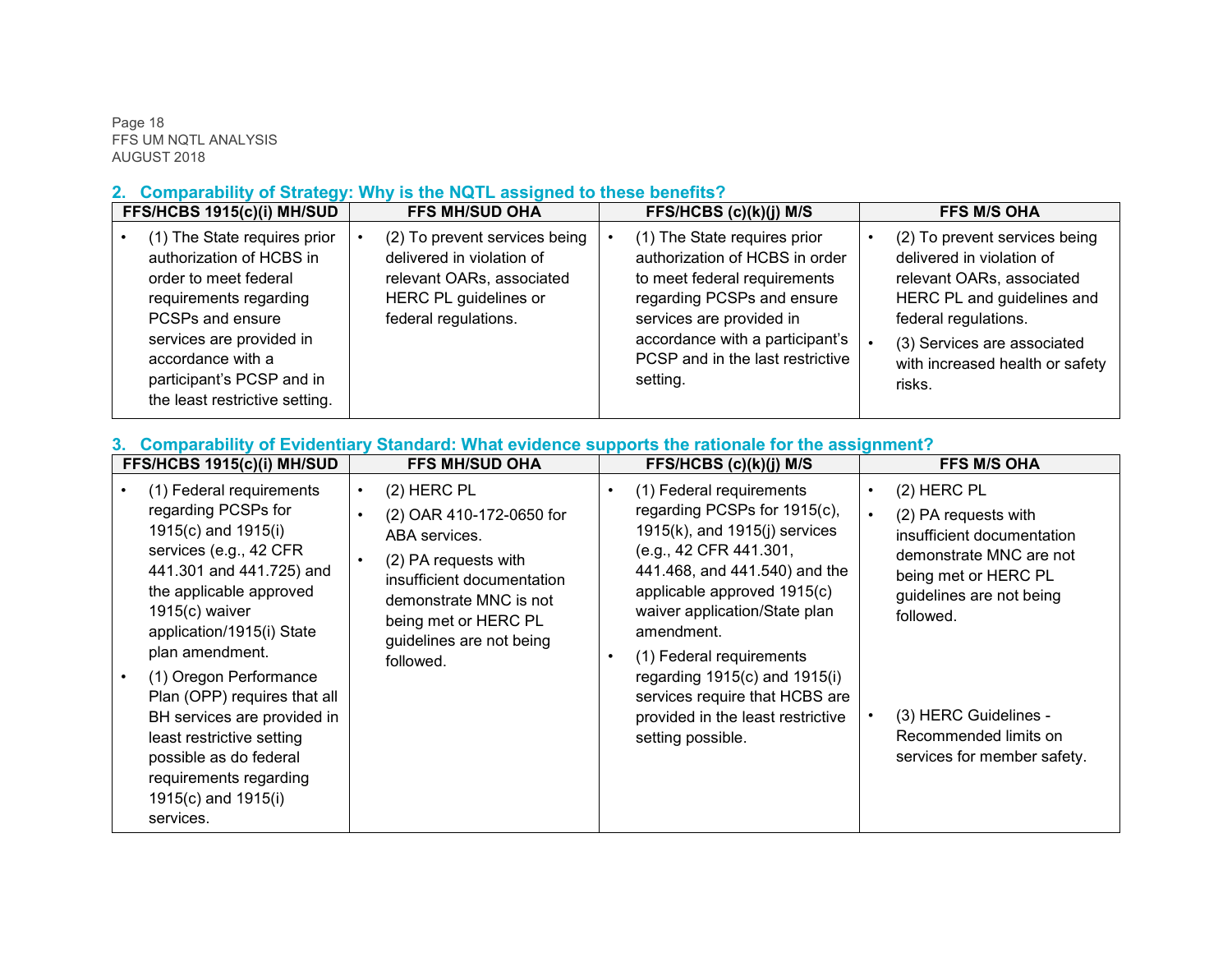Page 19 FFS UM NQTL ANALYSIS AUGUST 2018

#### **4. Comparability and Stringency of Processes: Describe the NQTL procedures (e.g., steps, timelines and requirements from the member and provider perspectives).**

| FFS/HCBS 1915(c)(i) MH/SUD                                                                                                                                                                                                                                                                                                                                                                                                                                                                                                                           | <b>FFS MH/SUD OHA</b>                                                                                                                                                                                                                                                                                                                                                                                                                                                                              | FFS/HCBS (c)(k)(j) M/S                                                                                                                                                                                                                           | <b>FFS M/S OHA</b>                                                                                                                                                                                                                      |
|------------------------------------------------------------------------------------------------------------------------------------------------------------------------------------------------------------------------------------------------------------------------------------------------------------------------------------------------------------------------------------------------------------------------------------------------------------------------------------------------------------------------------------------------------|----------------------------------------------------------------------------------------------------------------------------------------------------------------------------------------------------------------------------------------------------------------------------------------------------------------------------------------------------------------------------------------------------------------------------------------------------------------------------------------------------|--------------------------------------------------------------------------------------------------------------------------------------------------------------------------------------------------------------------------------------------------|-----------------------------------------------------------------------------------------------------------------------------------------------------------------------------------------------------------------------------------------|
| Timelines for authorizations:<br>A PCSP must be approved<br>within 90 days from the date<br>a completed application is<br>submitted.                                                                                                                                                                                                                                                                                                                                                                                                                 | Timelines for authorizations:<br>Urgent requests are<br>$\bullet$<br>processed in 72 hours and<br>immediate requests in 24<br>hours. Routine requests are<br>processed in 14 days.                                                                                                                                                                                                                                                                                                                 | Timelines for authorizations:<br>A PCSP must be approved<br>$\bullet$<br>within 90 days from the date<br>a completed application is<br>submitted.                                                                                                | Timelines for authorizations:<br>Urgent requests are<br>processed in 72 hours and<br>immediate requests in 24<br>hours. Routine requests are<br>processed in 14 days.                                                                   |
| <b>Documentation requirements:</b><br>(c)The PCSP is based on a<br>functional needs assessment<br>and other supporting<br>documentation. It is<br>developed by the individual,<br>the individual's team and the<br>individual's case manager.<br>(i) The PCSP is based on an<br>assessment, service plan,<br>plan-of-care, or Level-of-Care<br>Utilization System (LOCUS),<br>Level of Service Inventory<br>(LSI) or other relevant<br>documentation. The PCSP is<br>developed by the member's<br>treatment team in<br>consultation with the member. | Documentation requirements:<br>Form is 1 cover page.<br>Require diagnostic and CPT<br>code and rationale for<br>medical necessity plus any<br>additional supporting<br>documentation.<br>In addition, as part of the<br>supporting documentation<br>ABA must have an evaluation<br>and referral for treatment<br>from a licensed practitioner<br>described in OAR 410-172-<br>0760 $(1)(a-d)$ and a treatment<br>plan from a licensed health<br>care professional described in<br>410-172-0650(B). | Documentation requirements:<br>The PCSP is based on a<br>$\bullet$<br>functional needs assessment<br>and other supporting<br>documentation. It is<br>developed by the individual,<br>the individual's team and the<br>individual's case manager. | <b>Documentation requirements:</b><br>A cover page form is<br>required. In addition,<br>diagnostic information, a CPT<br>code(s), a rationale for<br>medical necessity plus any<br>additional supporting<br>documentation are required. |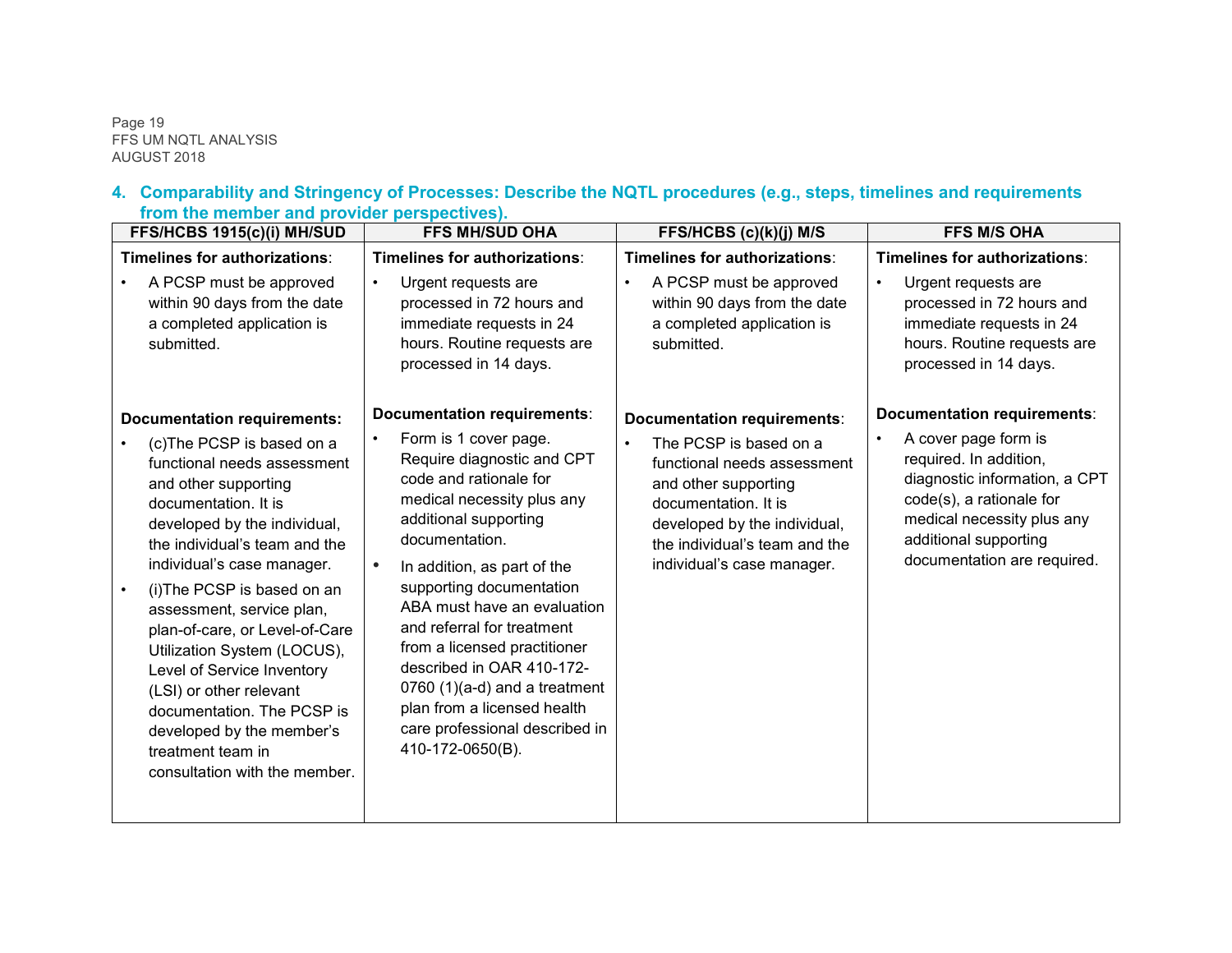#### Page 20 FFS UM NQTL ANALYSIS AUGUST 2018

| FFS/HCBS 1915(c)(i) MH/SUD                                                                                                                                                                                                                                                                                                                                                                                                                                                            | <b>FFS MH/SUD OHA</b>                                                                                                                                                                           | FFS/HCBS (c)(k)(j) M/S                                                                                                                                                                                                                                                                                                                               | <b>FFS M/S OHA</b>                                                                |
|---------------------------------------------------------------------------------------------------------------------------------------------------------------------------------------------------------------------------------------------------------------------------------------------------------------------------------------------------------------------------------------------------------------------------------------------------------------------------------------|-------------------------------------------------------------------------------------------------------------------------------------------------------------------------------------------------|------------------------------------------------------------------------------------------------------------------------------------------------------------------------------------------------------------------------------------------------------------------------------------------------------------------------------------------------------|-----------------------------------------------------------------------------------|
| <b>Method of document</b>                                                                                                                                                                                                                                                                                                                                                                                                                                                             | <b>Method of document</b>                                                                                                                                                                       | <b>Method of document</b>                                                                                                                                                                                                                                                                                                                            | <b>Method of document</b>                                                         |
| submission:                                                                                                                                                                                                                                                                                                                                                                                                                                                                           | submission:                                                                                                                                                                                     | submission:                                                                                                                                                                                                                                                                                                                                          | submission:                                                                       |
| All 1915(c) services must be<br>included in a participant's<br>PCSP and approved by a<br>qualified case manager at the<br>local case management entity<br>(CME) prior to service<br>delivery.<br>Information is obtained during<br>a face-to-face meeting, often<br>at the individual's location.<br>(i) Providers submit<br>authorization requests to<br>KEPRO by mail, fax, email or<br>via portal, but documentation<br>must still be faxed if request<br>is submitted via portal. | Paper (fax) or online PA/POC<br>$\bullet$<br>submitted prior to the delivery<br>of services.                                                                                                    | $\bullet$<br>All 1915(c), 1915(k), and<br>1915(j) services must be<br>included in a participant's<br>PCSP and approved by a<br>qualified case manager at the<br>local case management entity<br>(CME) prior to service<br>delivery.<br>Information is obtained during<br>$\bullet$<br>a face-to-face meeting, often<br>at the individual's location. | Paper (fax) or online PA/POC<br>submitted prior to the delivery<br>of services.   |
| <b>Qualifications of reviewers:</b><br>(c) A case manager must<br>have at least:<br>A bachelor's degree (BA)<br>in behavioral science,<br>social science, or a<br>closely related field; or<br>A BA in any field AND<br>one year of human                                                                                                                                                                                                                                             | <b>Qualifications of reviewers:</b><br>For ABA services, physicians<br>$\bullet$<br>review services.<br>For the OT, PT, ST services,<br>$\bullet$<br>nurses may authorize and<br>deny services. | <b>Qualifications of reviewers:</b><br>A case manager must have at<br>least:<br>A bachelor's degree (BA)<br>in behavioral science,<br>social science, or a<br>closely related field; or<br>A BA in any field AND<br>one year of human                                                                                                                | <b>Qualifications of reviewers:</b><br>Nurses may authorize and<br>deny services. |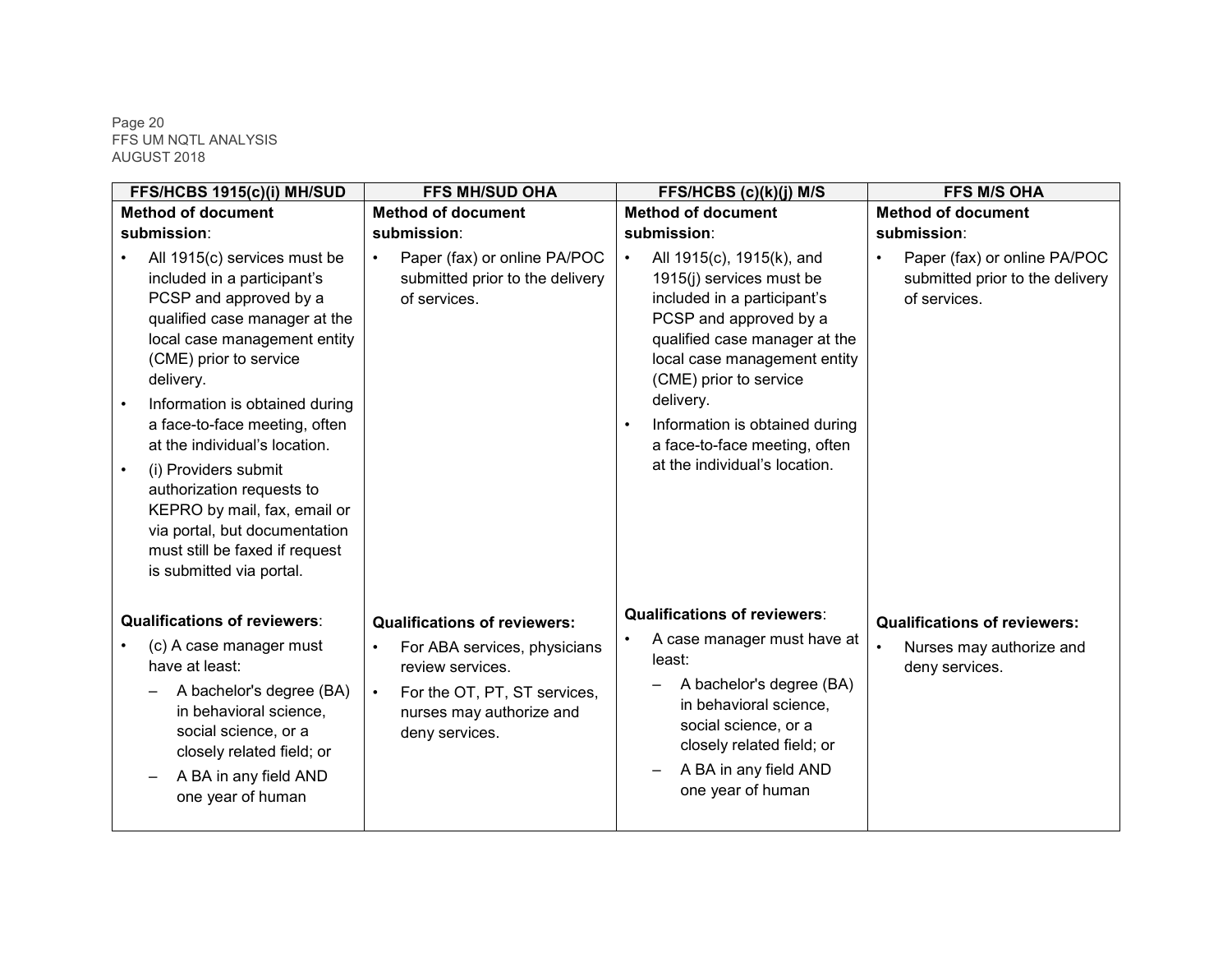Page 21 FFS UM NQTL ANALYSIS AUGUST 2018

| FFS/HCBS 1915(c)(i) MH/SUD       | <b>FFS MH/SUD OHA</b> | FFS/HCBS (c)(k)(j) M/S     | <b>FFS M/S OHA</b> |
|----------------------------------|-----------------------|----------------------------|--------------------|
| services related                 |                       | services related           |                    |
| experience; or                   |                       | experience; or             |                    |
| An associate's degree            |                       | An associate's degree      |                    |
| (AA) in a behavioral             |                       | (AA) in a behavioral       |                    |
| science, social science,         |                       | science, social science,   |                    |
| or a closely related field       |                       | or a closely related field |                    |
| AND two years human              |                       | AND two years human        |                    |
| services related                 |                       | services related           |                    |
| experience; or                   |                       | experience; or             |                    |
| Three years of human             |                       | Three years of human       |                    |
| services related                 |                       | services related           |                    |
| experience.                      |                       | experience.                |                    |
| (i) Qualifications of reviewers: |                       |                            |                    |
| <b>KEPRO QMHPs must meet</b>     |                       |                            |                    |
| minimum qualifications (see      |                       |                            |                    |
| below) and demonstrate the       |                       |                            |                    |
| ability to conduct and review    |                       |                            |                    |
| an assessment, including         |                       |                            |                    |
| identifying precipitating        |                       |                            |                    |
| events, gathering histories of   |                       |                            |                    |
| mental and physical health,      |                       |                            |                    |
| substance use, past mental       |                       |                            |                    |
| health services and criminal     |                       |                            |                    |
| justice contacts, assessing      |                       |                            |                    |
| family, cultural, social and     |                       |                            |                    |
| work relationships, and          |                       |                            |                    |
| conducting/reviewing a           |                       |                            |                    |
| mental status examination,       |                       |                            |                    |
| complete a DSM diagnosis,        |                       |                            |                    |
|                                  |                       |                            |                    |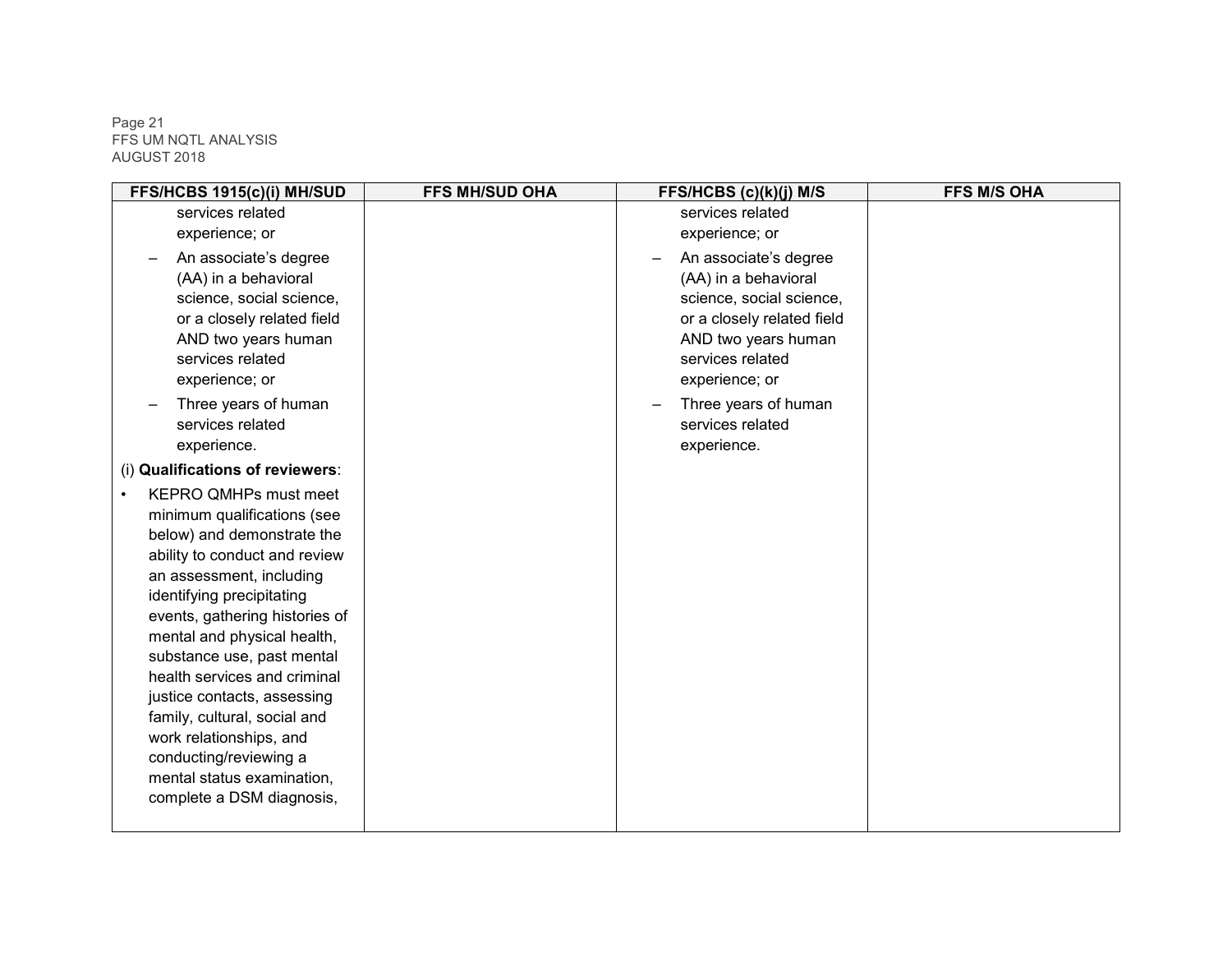Page 22 FFS UM NQTL ANALYSIS AUGUST 2018

| FFS/HCBS 1915(c)(i) MH/SUD              | <b>FFS MH/SUD OHA</b> | FFS/HCBS (c)(k)(j) M/S | <b>FFS M/S OHA</b> |
|-----------------------------------------|-----------------------|------------------------|--------------------|
| and write and supervise the             |                       |                        |                    |
| implementation of a PCSP.               |                       |                        |                    |
| A QMHP must meet one of<br>$\bullet$    |                       |                        |                    |
| the following conditions:               |                       |                        |                    |
| Bachelor's degree in                    |                       |                        |                    |
| nursing and licensed by                 |                       |                        |                    |
| the State or Oregon;                    |                       |                        |                    |
| Bachelor's degree in                    |                       |                        |                    |
| occupational therapy and                |                       |                        |                    |
| licensed by the State of                |                       |                        |                    |
| Oregon;                                 |                       |                        |                    |
| Graduate degree in                      |                       |                        |                    |
| psychology;                             |                       |                        |                    |
| Graduate degree in social<br>work;      |                       |                        |                    |
|                                         |                       |                        |                    |
| Graduate degree in                      |                       |                        |                    |
| recreational, art, or music<br>therapy; |                       |                        |                    |
| Graduate degree in a                    |                       |                        |                    |
| behavioral science field;               |                       |                        |                    |
| or                                      |                       |                        |                    |
| A qualified Mental Health               |                       |                        |                    |
| Intern, as defined in 309-              |                       |                        |                    |
| 019-0105(61).                           |                       |                        |                    |
|                                         |                       |                        |                    |
|                                         |                       |                        |                    |
|                                         |                       |                        |                    |
|                                         |                       |                        |                    |
|                                         |                       |                        |                    |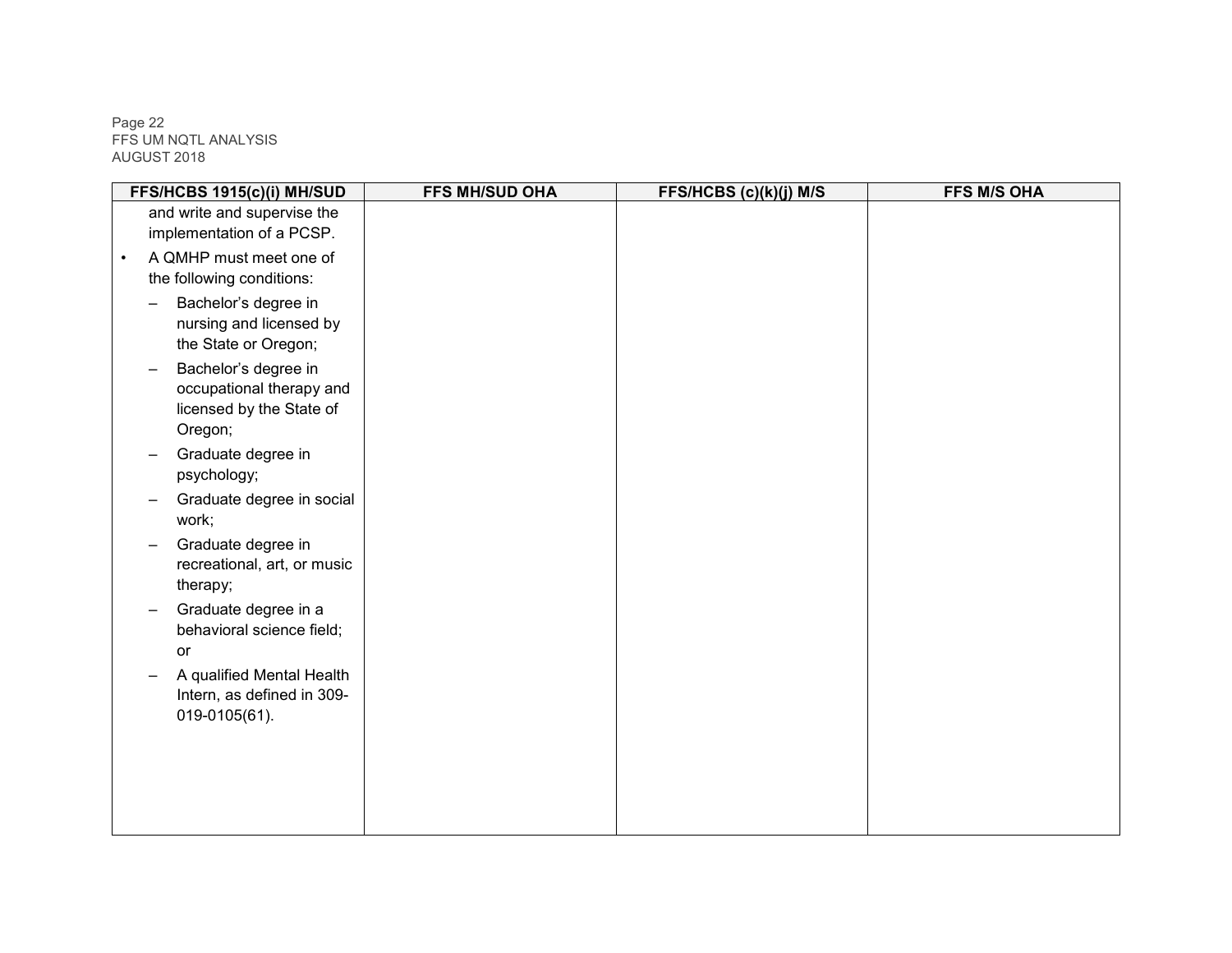#### Page 23 FFS UM NQTL ANALYSIS AUGUST 2018

|           | FFS/HCBS 1915(c)(i) MH/SUD                                                                                                                                                                                                                                                                                                                                                                                                                                                   | <b>FFS MH/SUD OHA</b>                                                                                                                                                                                                                                                                                                   | FFS/HCBS (c)(k)(j) M/S                                                                                                                                                                                                                                                    | <b>FFS M/S OHA</b>                                                                                                                                                                                                                                                                                                                                            |
|-----------|------------------------------------------------------------------------------------------------------------------------------------------------------------------------------------------------------------------------------------------------------------------------------------------------------------------------------------------------------------------------------------------------------------------------------------------------------------------------------|-------------------------------------------------------------------------------------------------------------------------------------------------------------------------------------------------------------------------------------------------------------------------------------------------------------------------|---------------------------------------------------------------------------------------------------------------------------------------------------------------------------------------------------------------------------------------------------------------------------|---------------------------------------------------------------------------------------------------------------------------------------------------------------------------------------------------------------------------------------------------------------------------------------------------------------------------------------------------------------|
|           | Criteria:                                                                                                                                                                                                                                                                                                                                                                                                                                                                    | Criteria:                                                                                                                                                                                                                                                                                                               | Criteria:                                                                                                                                                                                                                                                                 | Criteria:                                                                                                                                                                                                                                                                                                                                                     |
|           | (c) Qualified case managers<br>approve or deny services in<br>the PCSP consistent with<br>waiver and OAR<br>requirements.<br>Once a PCSP is approved,<br>services in the PCSP are<br>entered into the payment<br>management system by the<br>CME staff as authorizations.<br>(i) QMHPs approve or deny<br>services in the PCSP<br>consistent with State plan and<br>OAR requirements.<br>QMHPs enter prior<br>authorizations into the MMIS<br>based on the member's<br>PCSP. | Authorizations are based on<br>applicable HERC guidelines,<br>Oregon Statute, Oregon<br>Administrative rules, federal<br>regulations, and evidence based<br>guidelines from private and<br>professional associations such as<br>the American Psychiatric<br>Association, where no State or<br>federal guidelines exist. | Qualified case managers<br>approve or deny services in<br>the PCSP consistent with<br>waiver/state plan and OAR<br>requirements.<br>Once a PCSP is approved, it<br>$\bullet$<br>is entered into the payment<br>management system as<br>authorization by the CME<br>staff. | Authorizations are based on<br>applicable HERC PL and<br>guidelines, Oregon Statute,<br>Oregon Administrative rules,<br>federal regulations, and evidence-<br>based guidelines from private and<br>professional associations such as<br>the Society of American<br>Gastrointestinal and Endoscopic<br>Surgeons where no State or<br>federal guidelines exist. |
|           | Reconsideration/RR:                                                                                                                                                                                                                                                                                                                                                                                                                                                          | <b>Reconsideration/RR:</b>                                                                                                                                                                                                                                                                                              | Reconsideration/RR:                                                                                                                                                                                                                                                       | <b>Reconsideration/RR:</b>                                                                                                                                                                                                                                                                                                                                    |
| $\bullet$ | (c) <b>NA</b><br>(i) Within 10 days of a denial,<br>the provider may send<br>additional documentation to<br>KEPRO for reconsideration.<br>(i) A provider may request<br>review of a denial decision,<br>which occurs in weekly MMC                                                                                                                                                                                                                                           | A provider may request<br>$\bullet$<br>review of a denial decision,<br>which occurs in weekly MMC<br>meetings or KEPRO's own<br>comparable MMC meeting.                                                                                                                                                                 | <b>NA</b>                                                                                                                                                                                                                                                                 | A review of a denial decision<br>can be requested and is<br>reviewed in weekly MMC<br>meetings.                                                                                                                                                                                                                                                               |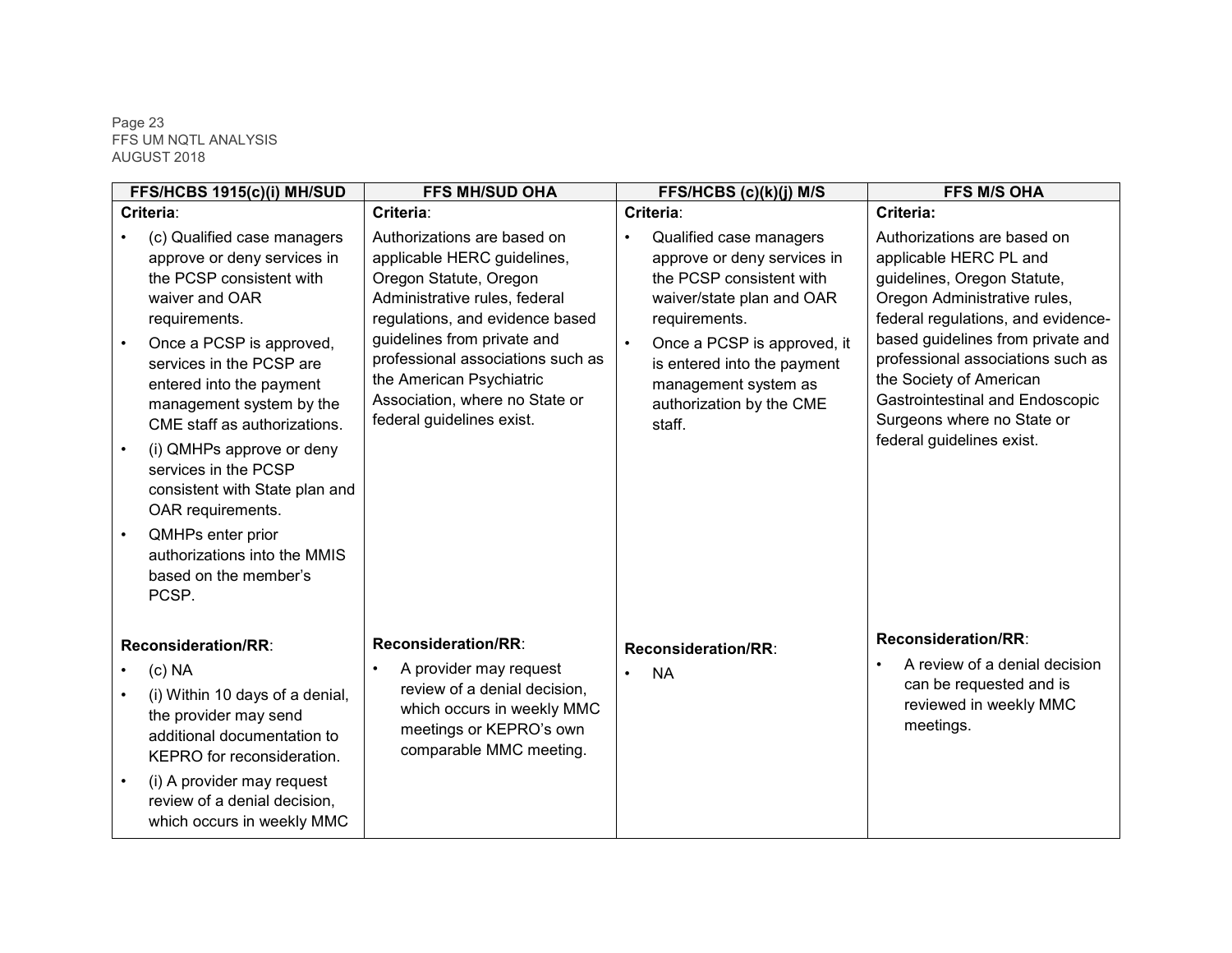Page 24 FFS UM NQTL ANALYSIS AUGUST 2018

| FFS/HCBS 1915(c)(i) MH/SUD                                    | <b>FFS MH/SUD OHA</b>                                                   | FFS/HCBS (c)(k)(j) M/S                                                     | <b>FFS M/S OHA</b>                                                      |
|---------------------------------------------------------------|-------------------------------------------------------------------------|----------------------------------------------------------------------------|-------------------------------------------------------------------------|
| meetings or KEPRO's own<br>comparable MMC meeting.            |                                                                         |                                                                            |                                                                         |
| <b>Consequences for failure to</b><br>authorize:              | <b>Consequences for failure to</b><br>authorize:                        | <b>Consequences for failure to</b><br>authorize:                           | <b>Consequences for failure to</b><br>authorize:                        |
| Failure to obtain authorization<br>may result in non-payment. | Failure to obtain authorization<br>may result in non-payment            | Failure to obtain authorization<br>$\bullet$<br>may result in non-payment. | Failure to obtain authorization<br>may result in non-payment.           |
| Appeals:<br>Notice and fair hearing rights<br>apply.          | Appeals:<br>Members may request a<br>hearing on any denial<br>decision. | Appeals:<br>Notice and fair hearing rights<br>$\bullet$<br>apply.          | Appeals:<br>Members may request a<br>hearing on any denial<br>decision. |

# **5. Stringency of Strategy: How frequently or strictly is UM applied?**

| FFS/HCBS 1915(c)(i) MH/SUD                                                    | <b>FFS MH/SUD OHA</b>                                                                                                                                                                                                                                                                                                       | FFS/HCBS (c)(k)(j) M/S                                                        | <b>FFS M/S OHA</b>                                                                                                                                                                                                                                                                                                                                   |
|-------------------------------------------------------------------------------|-----------------------------------------------------------------------------------------------------------------------------------------------------------------------------------------------------------------------------------------------------------------------------------------------------------------------------|-------------------------------------------------------------------------------|------------------------------------------------------------------------------------------------------------------------------------------------------------------------------------------------------------------------------------------------------------------------------------------------------------------------------------------------------|
| Frequency of review:                                                          | Frequency of review:                                                                                                                                                                                                                                                                                                        | Frequency of review:                                                          | Frequency of review:                                                                                                                                                                                                                                                                                                                                 |
| PCSPs are reviewed and<br>revised as needed, but at<br>least every 12 months. | PA is granted for different<br>LOS depending on the<br>service and can be adjusted.<br>Auths for extensive services<br>usually range from 6 months<br>to 1 year.<br>PT, ST, OT is usually for one<br>$\bullet$<br>year (i.e., 30 visits)<br>ABA is usually multiple<br>$\bullet$<br>service codes approved for 6<br>months. | PCSPs are reviewed and<br>revised as needed, but at least<br>every 12 months. | PA is granted for different<br>$\bullet$<br>authorization periods<br>depending on the service and<br>can be adjusted.<br>Authorizations for extensive<br>services usually range from 6<br>months to 1 year.<br>PT, ST, OT authorizations are<br>usually for one year (i.e., 30<br>visits)<br>Exceptions may be made at<br>the discretion of the MMC, |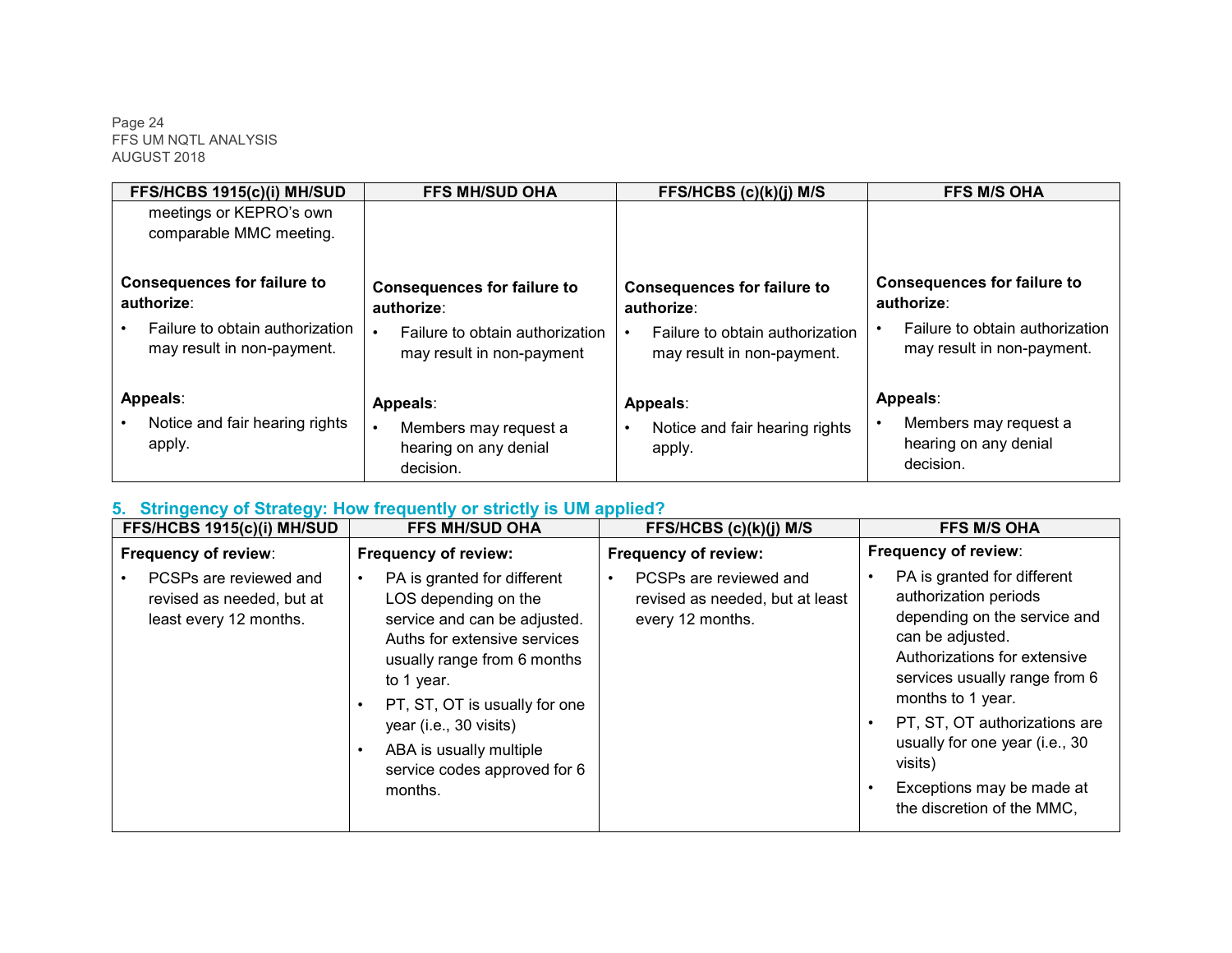Page 25 FFS UM NQTL ANALYSIS AUGUST 2018

| FFS/HCBS 1915(c)(i) MH/SUD                                                                                                                                                                                                                                                                                                                            | <b>FFS MH/SUD OHA</b>                                                                                                                                                                                                                                                                                                  | FFS/HCBS (c)(k)(j) M/S                                                                                                                                                                                                                                                       | <b>FFS M/S OHA</b>                                                                                                                                                                                             |
|-------------------------------------------------------------------------------------------------------------------------------------------------------------------------------------------------------------------------------------------------------------------------------------------------------------------------------------------------------|------------------------------------------------------------------------------------------------------------------------------------------------------------------------------------------------------------------------------------------------------------------------------------------------------------------------|------------------------------------------------------------------------------------------------------------------------------------------------------------------------------------------------------------------------------------------------------------------------------|----------------------------------------------------------------------------------------------------------------------------------------------------------------------------------------------------------------|
|                                                                                                                                                                                                                                                                                                                                                       | Exceptions may be made at<br>$\bullet$<br>the discretion of the MMC,<br>which is led by the HSD<br>medical director.                                                                                                                                                                                                   |                                                                                                                                                                                                                                                                              | which is led by the HSD<br>medical director.                                                                                                                                                                   |
| <b>RR conditions and timelines:</b><br>$(c)$ N/A<br>(i) Within 10 days of a<br>denial, the provider may<br>send additional<br>documentation to KEPRO<br>for reconsideration<br>(i) A provider may request<br>review of a denial decision,<br>which occurs in weekly<br><b>Medical Management</b><br>meetings or KEPRO's own<br>comparable MM meeting. | <b>RR conditions and timelines:</b><br>RR available for retro<br>$\bullet$<br>eligibility circumstances.                                                                                                                                                                                                               | <b>RR conditions and timelines:</b><br>N/A<br>$\bullet$                                                                                                                                                                                                                      | <b>RR conditions and timelines:</b><br>RR available for retro eligibility<br>$\bullet$<br>circumstances.                                                                                                       |
| <b>Methods to promote</b><br>consistent application of<br>criteria:<br>For 1915(c), DHS Quality<br><b>Assurance Review teams</b><br>review a representative<br>sample of PCSPs as part of<br>quality assurance and case<br>review activities to assure<br>that PCSPs meet program<br>standards.                                                       | <b>Methods to promote consistent</b><br>application of criteria:<br>For ABA, a sample of cases<br>$\bullet$<br>are reviewed for ability to<br>address assessed member<br>needs and whether OARs<br>were met.<br>For OT, PT, ST, nurses are<br>$\bullet$<br>trained on the application of<br>the HERC guidelines, which | <b>Methods to promote consistent</b><br>application of criteria:<br><b>DHS Quality Assurance</b><br>Review teams review a<br>representative sample of<br>PCSPs as part of quality<br>assurance and case review<br>activities to assure that PCSPs<br>meet program standards. | <b>Methods to promote consistent</b><br>application of criteria:<br>Nurses are trained on the<br>$\bullet$<br>application of the HERC<br>guidelines, which is spot-<br>checked through ongoing<br>supervision. |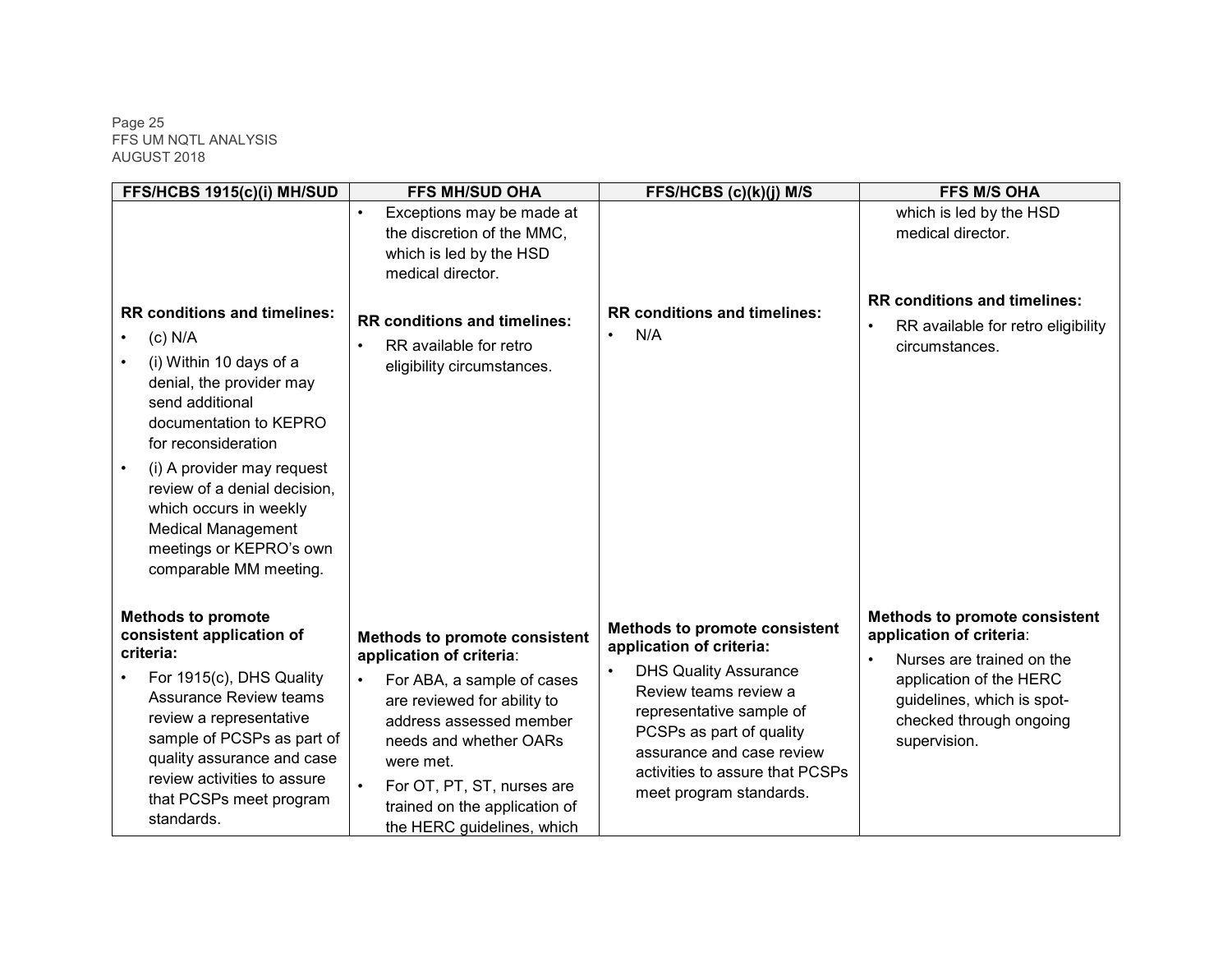Page 26 FFS UM NQTL ANALYSIS AUGUST 2018

|           | FFS/HCBS 1915(c)(i) MH/SUD    | <b>FFS MH/SUD OHA</b>   | FFS/HCBS (c)(k)(j) M/S                      | <b>FFS M/S OHA</b> |
|-----------|-------------------------------|-------------------------|---------------------------------------------|--------------------|
| $\bullet$ | Additionally, OHA staff       | is spot-checked through | Additionally, OHA staff review<br>$\bullet$ |                    |
|           | review a percentage of        | ongoing supervision.    | a percentage of files to assure             |                    |
|           | 1915(c) participant files to  |                         | quality and compliance.                     |                    |
|           | assure quality and            |                         |                                             |                    |
|           | compliance.                   |                         |                                             |                    |
|           | For 1915(i), monthly clinical |                         |                                             |                    |
|           | team meetings in which        |                         |                                             |                    |
|           | randomly audited charts       |                         |                                             |                    |
|           | are reviewed/discussed by     |                         |                                             |                    |
|           | peers using the KEPRO         |                         |                                             |                    |
|           | compliance department-        |                         |                                             |                    |
|           | approved audit tool.          |                         |                                             |                    |
|           | Results of the audit are      |                         |                                             |                    |
|           | compared, shared and          |                         |                                             |                    |
|           | discussed by the team and     |                         |                                             |                    |
|           | submitted to Compliance       |                         |                                             |                    |
|           | Department monthly for        |                         |                                             |                    |
|           | review and documentation.     |                         |                                             |                    |
|           | Individual feedback is        |                         |                                             |                    |
|           | provided to each clinician    |                         |                                             |                    |
|           | during supervision on their   |                         |                                             |                    |
|           | PA.                           |                         |                                             |                    |
|           | For 1915(i), on a quarterly   |                         |                                             |                    |
|           | basis a representative        |                         |                                             |                    |
|           | sample of cases are           |                         |                                             |                    |
|           | reviewed for ability to       |                         |                                             |                    |
|           | address assessed member       |                         |                                             |                    |
|           | needs, whether the PCSPs      |                         |                                             |                    |
|           | are updated annually,         |                         |                                             |                    |
|           | whether OARs are met,         |                         |                                             |                    |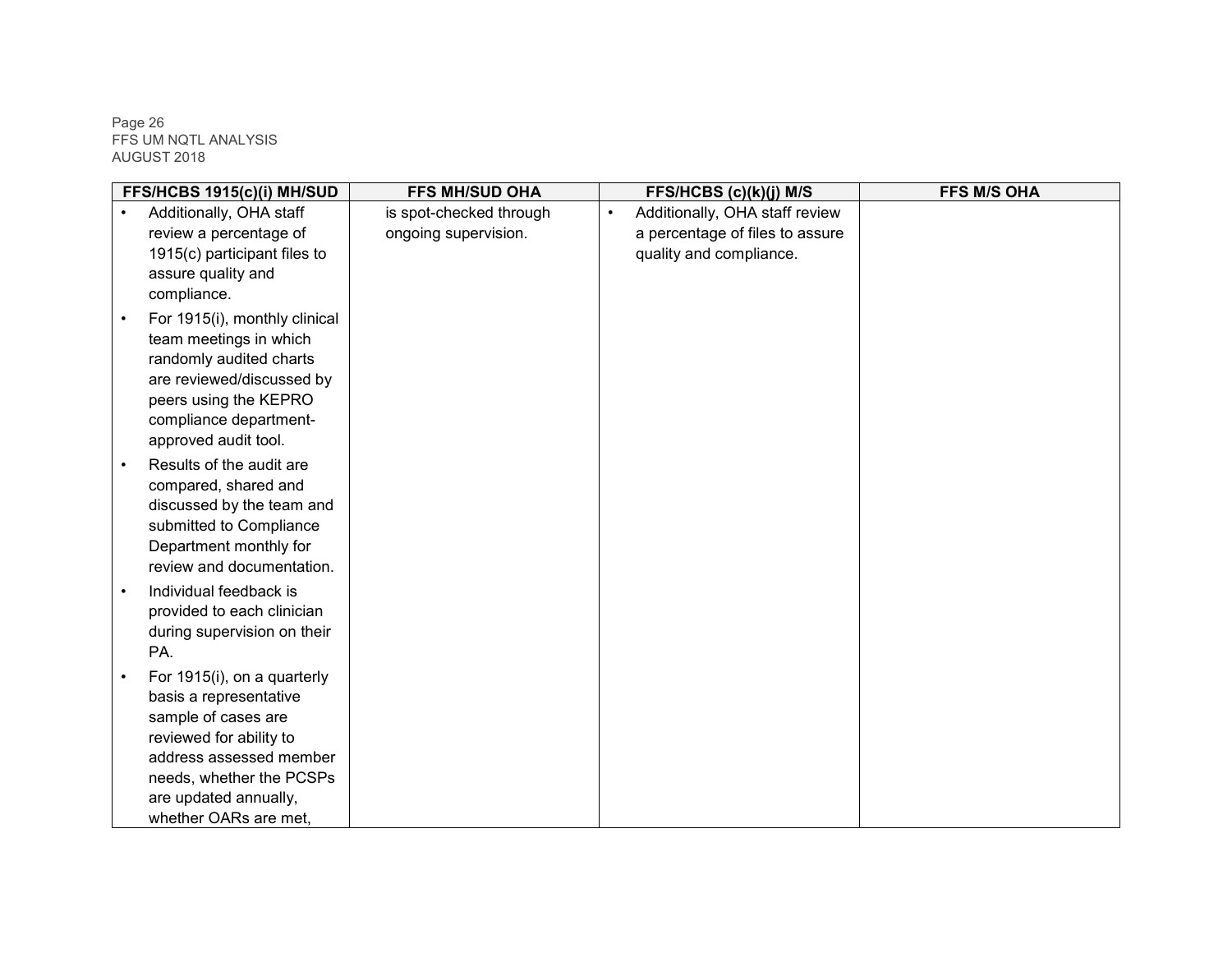Page 27 FFS UM NQTL ANALYSIS AUGUST 2018

| <b>FFS/HCBS 1915(c)(i) MH/SUD</b> | <b>FFS MH/SUD OHA</b> | FFS/HCBS $(c)(k)(j)$ M/S | <b>FFS M/S OHA</b> |
|-----------------------------------|-----------------------|--------------------------|--------------------|
| and whether member's              |                       |                          |                    |
| choices regarding services        |                       |                          |                    |
| and providers were                |                       |                          |                    |
| documented.                       |                       |                          |                    |

# **6. Stringency of Evidentiary Standard: What standard supports the frequency or rigor with which it is applied?**

| <b>FFS/HCBS 1915(c)(i) MH/SUD</b>                                                                                                                                                                                       | <b>FFS MH/SUD OHA</b>                                                                                                                                                                                                                                                                                                                                                                                                                                                                                                                                                                                                                                   | FFS/HCBS (c)(k)(j) M/S                                                                                                                                                                                                              | <b>FFS M/S OHA</b>                                                                                                                                                                                                                                                                                                                                                                                                                                                                                                                                                                                                                                                              |
|-------------------------------------------------------------------------------------------------------------------------------------------------------------------------------------------------------------------------|---------------------------------------------------------------------------------------------------------------------------------------------------------------------------------------------------------------------------------------------------------------------------------------------------------------------------------------------------------------------------------------------------------------------------------------------------------------------------------------------------------------------------------------------------------------------------------------------------------------------------------------------------------|-------------------------------------------------------------------------------------------------------------------------------------------------------------------------------------------------------------------------------------|---------------------------------------------------------------------------------------------------------------------------------------------------------------------------------------------------------------------------------------------------------------------------------------------------------------------------------------------------------------------------------------------------------------------------------------------------------------------------------------------------------------------------------------------------------------------------------------------------------------------------------------------------------------------------------|
| <b>Evidence for UM frequency:</b>                                                                                                                                                                                       | <b>Evidence for UM frequency:</b>                                                                                                                                                                                                                                                                                                                                                                                                                                                                                                                                                                                                                       | <b>Evidence for UM frequency:</b>                                                                                                                                                                                                   | <b>Evidence for UM frequency:</b>                                                                                                                                                                                                                                                                                                                                                                                                                                                                                                                                                                                                                                               |
| Federal requirements<br>regarding PCSPs and<br>1915(c) and 1915(i)<br>services (e.g., 42 CFR<br>441.301 and 441.725) and<br>the applicable approved<br>$1915(c)$ waiver<br>application/1915(i) State<br>plan amendment. | <b>HERC</b> guidelines (for ABA<br>$\bullet$<br>and OT, PT, ST) of which<br>there are more M/S than<br>MH/SUD because 1) there<br>are more technological<br>procedures (e.g., surgery,<br>devices, procedures and<br>diagnostic tests); 2) the<br>literature is more robust.<br>The amount of time a PA<br>$\bullet$<br>covers for services is limited<br>by OAR 410-120-1320(7)<br>which states that PAs can be<br>approved and renewed up to<br>1 year at a time.<br>Whenever possible, practice<br>$\bullet$<br>guidelines from clinical<br>professional organizations<br>such as the American<br>Medical Association or the<br>American Psychiatric | Federal requirements<br>regarding PCSPs and 1915(c),<br>$1915(k)$ , and $1915(j)$ services<br>(e.g., 42 CFR 441.301,<br>441.468, and 441.540) and the<br>applicable approved 1915(c)<br>waiver application/State plan<br>amendment. | HERC guidelines of which<br>$\bullet$<br>there are more M/S than<br>MH/SUD because 1) there are<br>more technological procedures<br>(e.g., surgery, devices,<br>procedures and diagnostic<br>tests); and 2) the literature is<br>more robust.<br>The amount of time a PA<br>$\bullet$<br>covers for services is limited by<br>OAR 410-120-1320(7) which<br>states that PAs can be<br>approved and renewed up to 1<br>year at a time.<br>Whenever possible, practice<br>$\bullet$<br>guidelines from clinical<br>professional organizations<br>such as the American Medical<br>Association or the American<br>Psychiatric Association, are<br>used to establish PA<br>frequency. |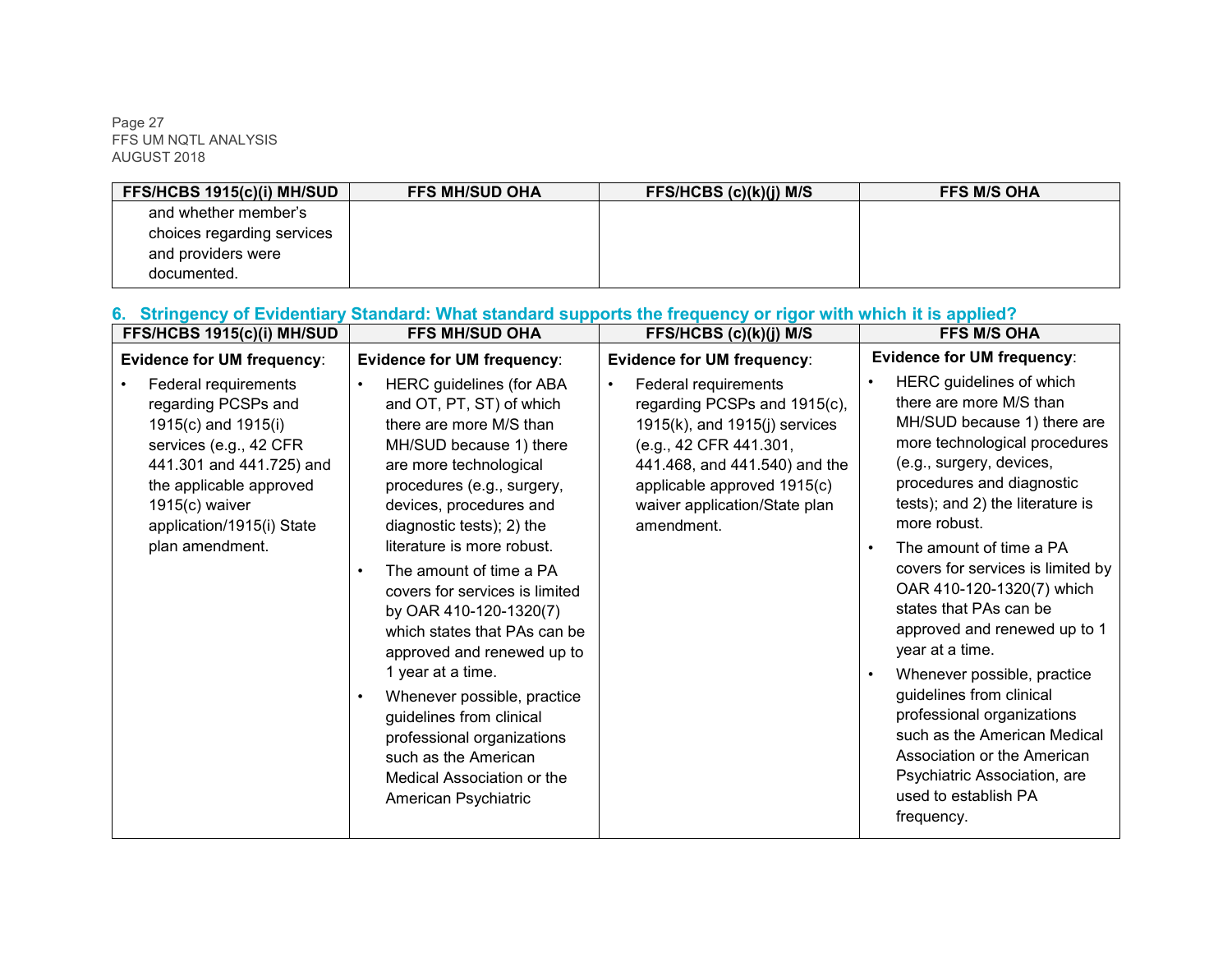Page 28 FFS UM NQTL ANALYSIS AUGUST 2018

| Data reviewed to determine<br><b>UM</b> application:<br>N/A                                                                                                         | Association, are used to<br>establish PA frequency.<br>Data reviewed to determine UM<br>application:<br>A physician-led group of<br>$\bullet$<br>clinical professionals conduct<br>an annual review to<br>determine which services<br>receive or retain a PA; items<br>reviewed include:<br>Utilization<br>Approval/denial rates<br>Documentation/<br>justification of services<br>Cost data | Data reviewed to determine UM<br>application:<br>N/A<br>$\bullet$                                                                                                         | Data reviewed to determine UM<br>application:<br>A physician-led group of<br>$\bullet$<br>clinical professionals conducts<br>an annual review to determine<br>which services receive or<br>retain a PA; items reviewed<br>include:<br>Utilization<br>Approval/denial rates<br>Documentation/<br>justification of services<br>Cost data |
|---------------------------------------------------------------------------------------------------------------------------------------------------------------------|----------------------------------------------------------------------------------------------------------------------------------------------------------------------------------------------------------------------------------------------------------------------------------------------------------------------------------------------------------------------------------------------|---------------------------------------------------------------------------------------------------------------------------------------------------------------------------|----------------------------------------------------------------------------------------------------------------------------------------------------------------------------------------------------------------------------------------------------------------------------------------------------------------------------------------|
| <b>IRR</b> standard:<br>N/A                                                                                                                                         | <b>IRR</b> standard:<br><b>NA</b><br>$\bullet$                                                                                                                                                                                                                                                                                                                                               | <b>IRR</b> standard:<br>N/A<br>$\bullet$                                                                                                                                  | <b>IRR</b> standard:<br><b>NA</b><br>$\bullet$                                                                                                                                                                                                                                                                                         |
| <b>Results of criteria application</b><br>(appeal overturn rates):<br>(c): 0 appeal overturns<br>$(i)$ (KEPRO) 11% appeal<br>overturn rate (1 out of 9<br>hearings) | <b>Results of criteria application</b><br>(appeal overturn rates):<br>0 appeal overturns<br>$\bullet$                                                                                                                                                                                                                                                                                        | <b>Results of criteria application</b><br>(appeal overturn rates):<br>(c) for I/DD: 0 appeal overturns<br>(c) for APD plus $(k)$ and $(j)$ :<br>0.8% appeal overturn rate | <b>Results of criteria application</b><br>(appeal overturn rates):<br>0 appeal overturns<br>$\bullet$                                                                                                                                                                                                                                  |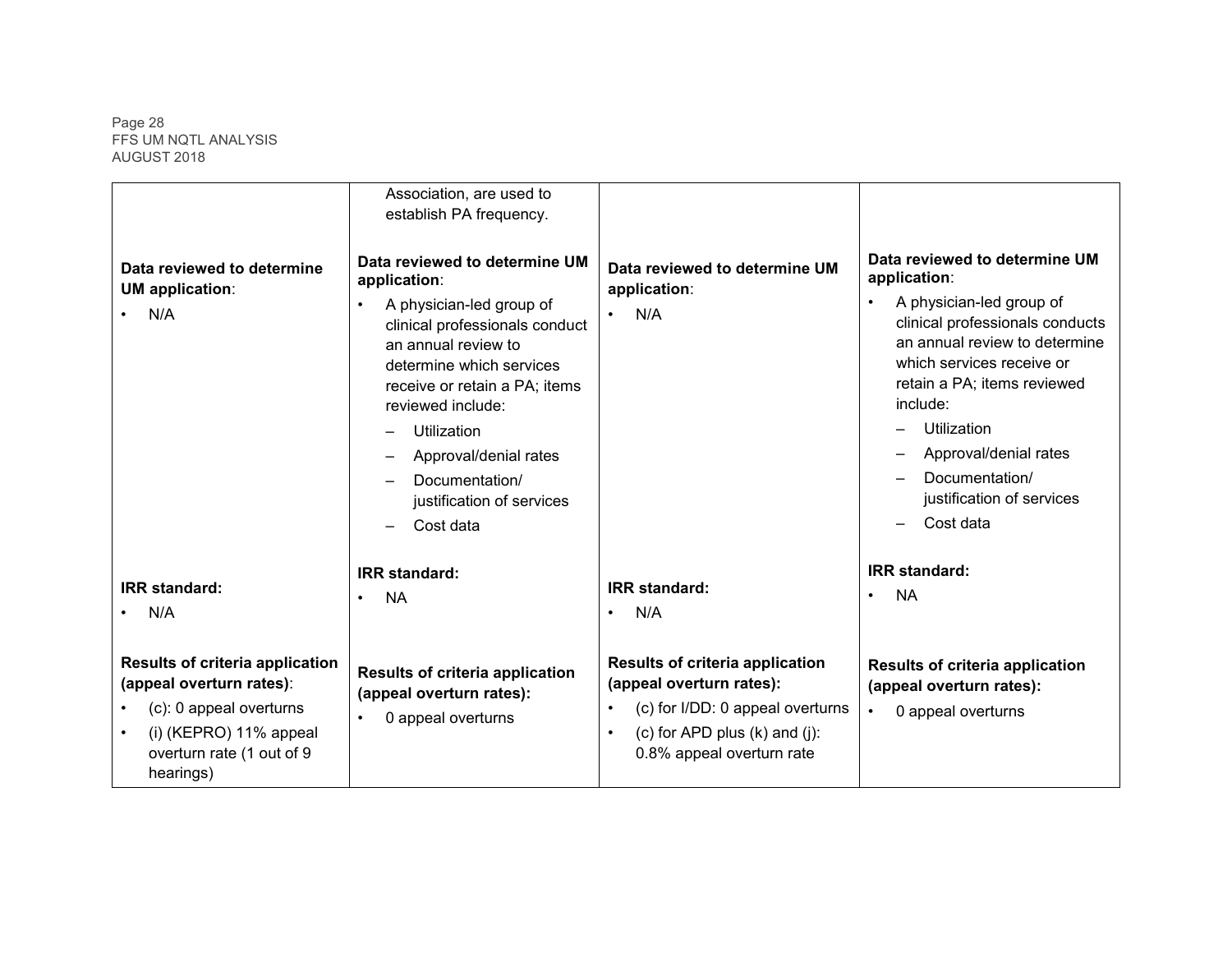Page 29 FFS UM NQTL ANALYSIS AUGUST 2018

#### **7. Compliance Determination for FFS**

**OP services:** UM applies to the MH/SUD and M/S HCBS benefits and the MH/SUD and M/S OP benefits listed in Section 1.

**Comparability of Strategy and Evidence:** UM of MH/SUD and M/S HCBS benefits is required to meet federal requirements regarding HCBS, including requirements regarding PCSPs, providing benefits in the least restrictive environment, and applicable waiver applications/State plan amendments. Evidence includes the federal requirements regarding PCSPs for 1915(c), 1915(i), 1915(k), and 1915(j) services and applicable approved waiver applications/State plan amendments. These strategies and evidence are comparable.

Most non-HCBS FFS MH/SUD and M/S OP services are assigned UM to prevent services from being delivered in violation of relevant OARs, associated HERC guidelines or federal regulations and to confirm coverage. In addition, out of hospital births are assigned UM as it is a service associated with increased health and safety risks. Evidence for UM comes from the HERC PL, relevant OARs, and federal guidelines. Evidence for safety issues includes HERC guidelines. These strategies and evidence are compatible.

**Comparability and Stringency of Processes:** HCBS MH/SUD benefits are administered by DHS and KEPRO while HCBS M/S benefits are administered by DHS. PCSPs for MH/SUD and M/S must be developed within 90 days. The PCSP for both MH/SUD and M/S is based on an assessment and other relevant supporting documentation and developed by the individual, the individual's team and the individual's case manager. MH/SUD and M/S DHS reviewers must have a BA in a related field; a BA in any field plus one year experience; an AA with two years' experience; or three years' experience. KEPRO reviewers must have a nursing or OT license, a graduate degree in a related field or be a qualified MH intern. KEPRO's higher education requirements do not present a parity concern because they impact quality, not stringency. MH/SUD and M/S review documentation relative to waiver application/State plan amendment requirements, and the approved PCSP is entered as service authorization KEPRO offers reconsideration and RR, although DHS does not offer RR when services are not authorized. Failure to obtain authorization may result in non-payment for MH/SUD and M/S. Notice and fair hearing rights apply. Accordingly, UM processes are comparable, and no more stringently applied, to HCBS MH/SUD benefits than to M/S benefits.

Benefit reviews are conducted by qualified clinicians that evaluate clinical information that supports medical necessity (which may include POCs) submitted via paper (fax) or online relative HERC, OARs and national guidelines. Timelines for authorization decisions are the same for MH/SUD and M/S and defined in OARs. Failure to obtain authorization may result in non-payment for MH/SUD and M/S services; although an exception process allows RR. Appeal processes apply for both MH/SUD and M/S. Accordingly, UM processes are comparable to, and no more stringently applied, to non-HCBS MH/SUD benefits than to M/S benefits.

**Stringency of Strategy and Evidence:** MH/SUD and M/S HCBS PCSPs are reviewed annually (or more frequently if needed) consistent with OARs and federal requirements. Quality review is conducted by KEPRO, DHS and OHA to assure PCSPs meet standards. In 2017, appeal overturn rates for 1915(i) services were 11% (1 of 9). Appeal overturn rates for 1915(c)(k)(j) services were less than 1%. Because the 11%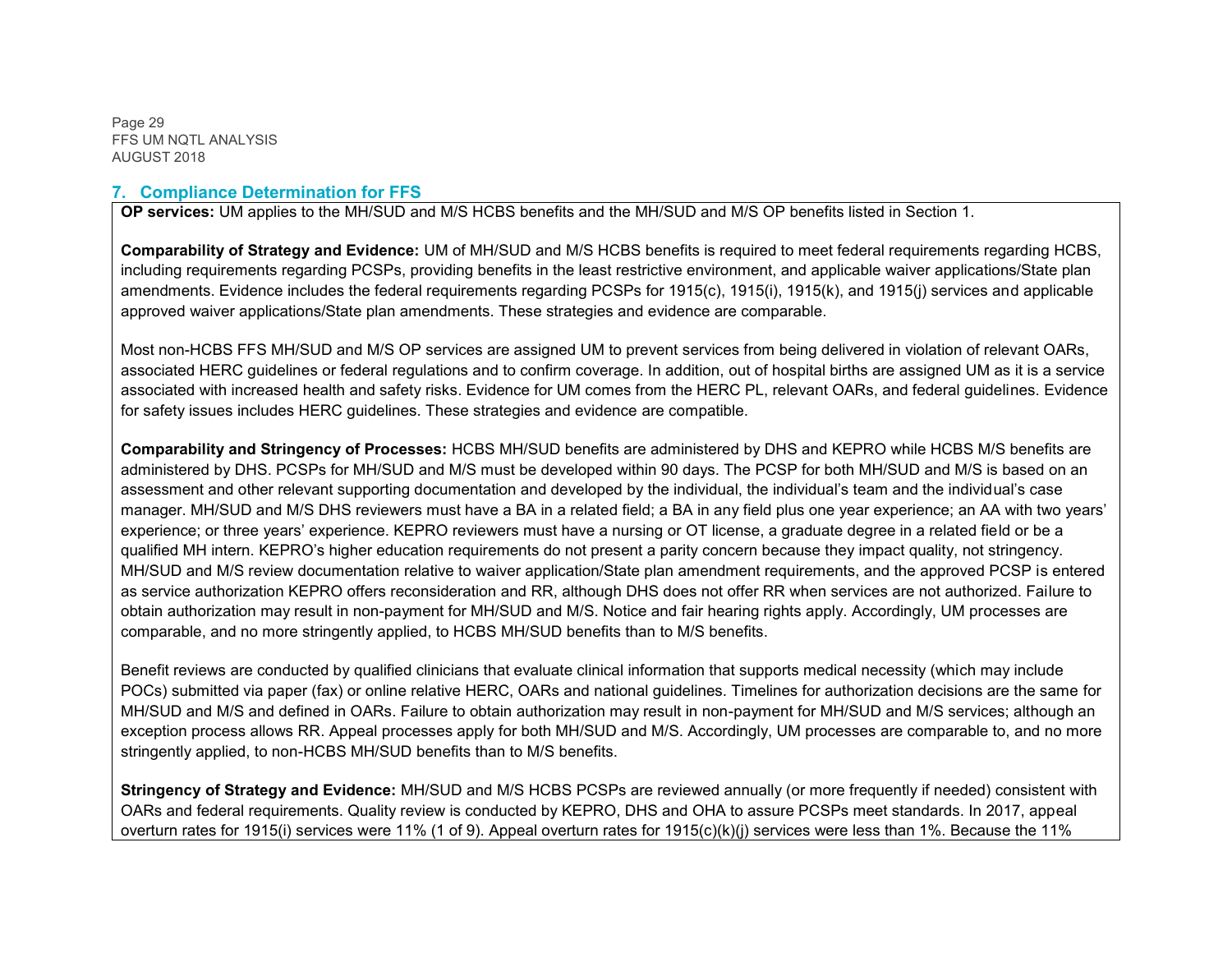Page 30 FFS UM NQTL ANALYSIS AUGUST 2018

MH/SUD appeal overturn rate resulted from one overturned appeal, the difference in appeal overturn rates for MH/SUD and M/S is not meaningful. As a result, UM strategy and evidence are no more stringently applied to MH/SUD than to M/S OP benefits in operation or in writing for HCBS services.

Non-HCBS MH/SUD and M/S OP service authorizations range from 6 months to 1 year and are tied to HERC. Both MH/SUD and M/S application is spot-checked through supervision and chart review. At a minimum, the State reviews utilization and other data to determine if UM requires adjustment. MH/SUD and M/S reported appeal overturn rates of 0. As a result, the UM strategy and evidence are no more stringently applied to MH/SUD than to M/S OP benefits in operation or in writing.

**Compliance Determination:** Inclusive of OHA IP action plans above, the UM processes, strategies and evidentiary standards are comparable and no more stringently applied to MH/SUD OP benefits than to M/S OP benefits, in writing or in operation, in the child or adult benefit packages.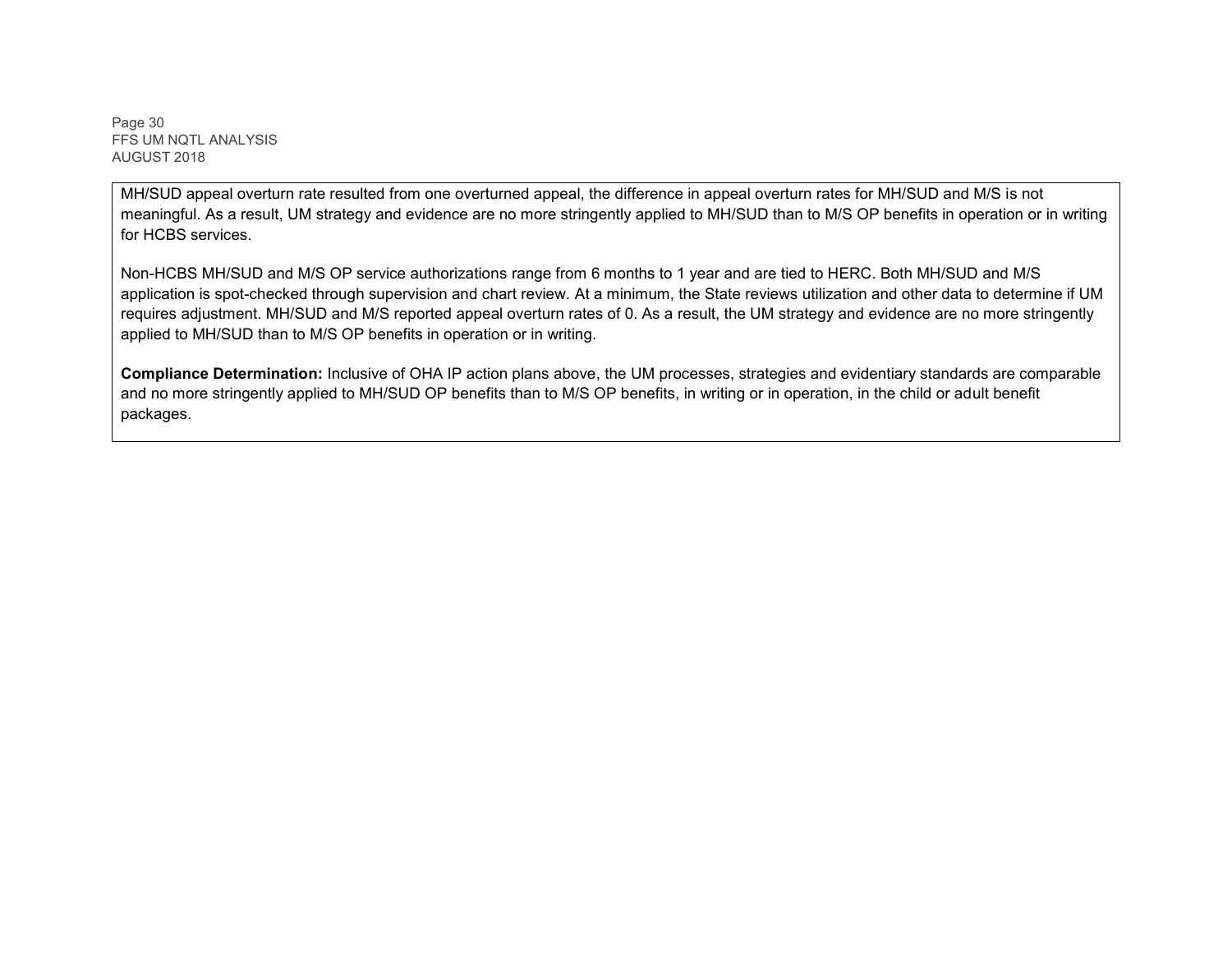Page 31 FFS PRIOR AUTHORIZATION FOR PRESCRIPTION DRUGS NQTL ANALYSIS AUGUST 2018

# PRIOR AUTHORIZATION FOR PRESCRIPTION DRUGS

**NQTL:** Prior Authorization for Prescription Drugs **Benefit Package:** FFS benefits for Adults and Children in FFS **Classification:** Prescription Drugs

#### **1. To which benefits is the NQTL assigned?**

| <b>FFS MH/SUD</b>                                                  | <b>FFS M/S</b>                                 |
|--------------------------------------------------------------------|------------------------------------------------|
| A and F drug groups                                                | A, F, P, S drug groups                         |
| MH carve out drugs do not have an enforceable preferred drug list. | All M/S preferred agents are enforced with PA. |
| While certain higher cost-effect agents are listed as "preferred", |                                                |
| this is not enforced by PA.                                        |                                                |

# **2. Comparability of Strategy: Why is the NQTL assigned to these benefits?**

| <b>FFS MH/SUD</b>                                               |  | <b>FFS M/S</b>                                                                                                              |  |
|-----------------------------------------------------------------|--|-----------------------------------------------------------------------------------------------------------------------------|--|
| To promote appropriate and safe treatment of funded conditions. |  | To promote appropriate and safe treatment of funded conditions<br>and to encourage use of preferred, cost-effective agents. |  |

#### **3. Comparability of Evidentiary Standard: What evidence supports the rationale for the assignment?**

| <b>FFS MH/SUD</b>                                                                                                                          | <b>FFS M/S</b>                                                                                                                             |
|--------------------------------------------------------------------------------------------------------------------------------------------|--------------------------------------------------------------------------------------------------------------------------------------------|
| FDA prescribing guidelines, medical evidence, best practices,<br>professional guidelines, and P&T Committee review and<br>recommendations. | FDA prescribing guidelines, medical evidence, best practices,<br>professional guidelines, and P&T Committee review and<br>recommendations. |
| Federal and state regulations/OAR and the Prioritized List.                                                                                | Federal and state regulations/OAR and the Prioritized List.                                                                                |

#### **4. Comparability and Stringency of Processes: Describe the NQTL procedures (e.g., steps, timelines and requirements from the member and provider perspectives).**

| <b>FFS MH/SUD</b>                                                | <b>FFS M/S</b>                                                   |
|------------------------------------------------------------------|------------------------------------------------------------------|
| PA requests are typically faxed to the Pharmacy Call Center, but | PA requests are typically faxed to the Pharmacy Call Center, but |
| requests can also be submitted through the online portal, by     | requests can also be submitted through the online portal, by     |
| phone, or by mail.                                               | phone, or by mail.                                               |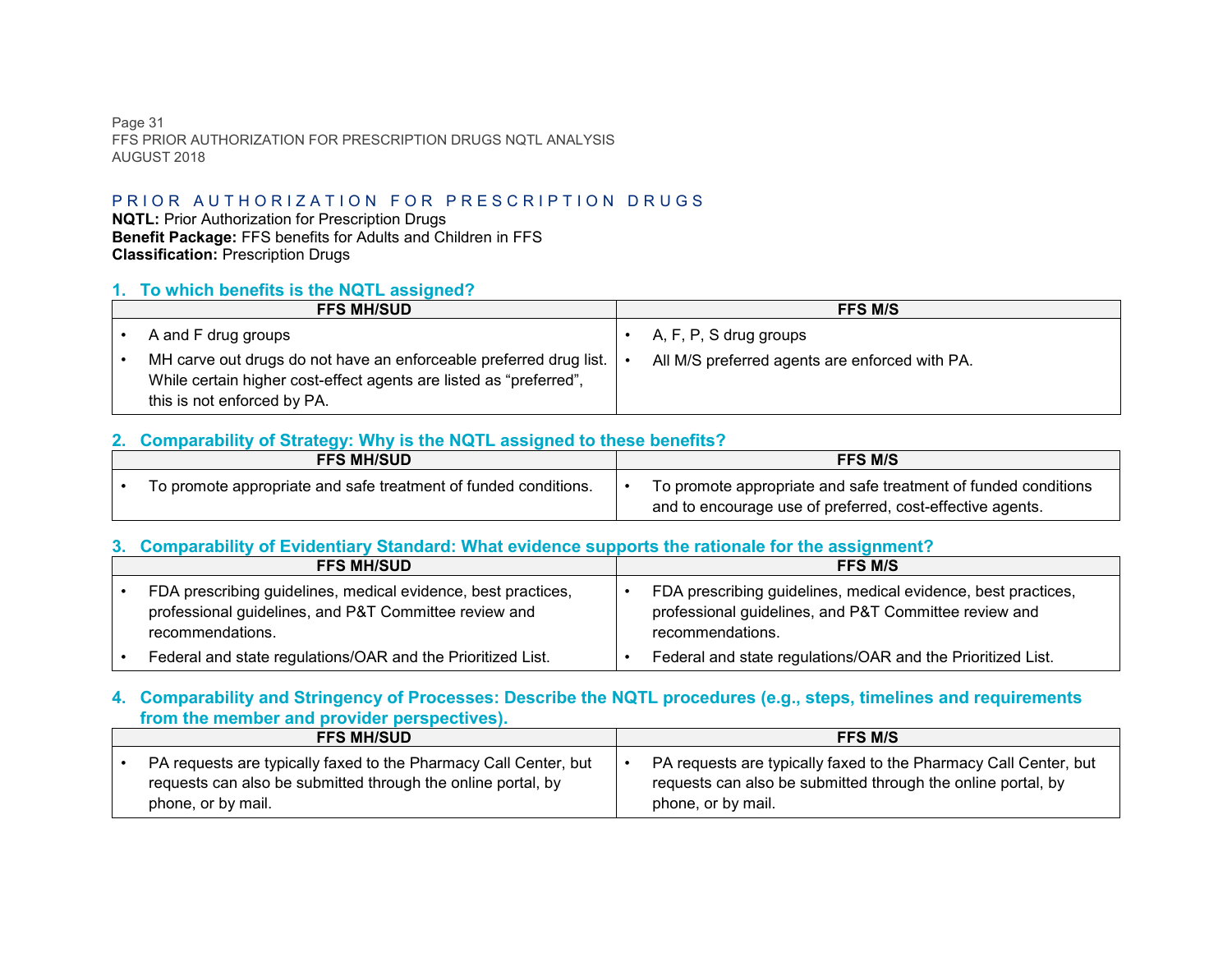#### Page 32 FFS PRIOR AUTHORIZATION FOR PRESCRIPTION DRUGS NQTL ANALYSIS AUGUST 2018

| <b>FFS MH/SUD</b>                                                                                                 | <b>FFS M/S</b>                                                                                                    |
|-------------------------------------------------------------------------------------------------------------------|-------------------------------------------------------------------------------------------------------------------|
| The standard PA form is one page long, except for nutritional                                                     | The standard PA form is one page long, except for nutritional                                                     |
| supplement requests. Most PA criteria require clinical                                                            | supplement requests. Most PA criteria require clinical                                                            |
| documentation such as chart notes.                                                                                | documentation such as chart notes.                                                                                |
| All PA requests are responded to within 24 hours.                                                                 | All PA requests are responded to within 24 hours.                                                                 |
| The PA criteria are developed by pharmacists in consultation with<br>the P&T Committee.                           | The PA criteria are developed by pharmacists in consultation with<br>the P&T Committee.                           |
| Failure to obtain PA in combination with an absence of medical<br>necessity results in no provider reimbursement. | Failure to obtain PA in combination with an absence of medical<br>necessity results in no provider reimbursement. |

# **5. Stringency of Strategy: How frequently or strictly is the NQTL applied?**

| <b>FFS MH/SUD</b>                                                                                                                                                                      |           | <b>FFS M/S</b>                                                                                                                                                                         |
|----------------------------------------------------------------------------------------------------------------------------------------------------------------------------------------|-----------|----------------------------------------------------------------------------------------------------------------------------------------------------------------------------------------|
| The State approves PAs for up to 12 months, depending on<br>medical appropriateness and safety, as recommended by the P&T<br>Committee.                                                | $\bullet$ | The State approves PAs for up to 12 months, depending on<br>medical appropriateness and safety, as recommended by the P&T<br>Committee.                                                |
| Approximately 18% of MH/SUD drugs are subject to PA criteria for<br>clinical reasons.                                                                                                  |           | Approximately 18% of M/S drugs are subject to PA criteria for<br>clinical reasons.                                                                                                     |
| The State allows providers to submit additional information for<br>reconsideration of a denial.                                                                                        |           | The State allows providers to submit additional information for<br>reconsideration of a denial.                                                                                        |
| Providers can appeal denials on behalf of a member, and<br>members have fair hearing rights.                                                                                           | $\bullet$ | Providers can appeal denials on behalf of a member, and<br>members have fair hearing rights.                                                                                           |
| There were 11 client fair hearing requests for denied MH/SUD<br>medications. Two were reversed after agency reconsideration,<br>and none were reversed by hearing.                     | $\bullet$ | There were nine client fair hearing requests for denied M/S<br>medications. None were reversed after agency reconsideration or<br>by hearing.                                          |
| The State assesses stringency through review of PA<br>denial/approval and appeal rates; number of drugs requiring PA;<br>number of PA requests; and pharmacy utilization data/reports. |           | The State assesses stringency through review of PA<br>denial/approval and appeal rates; number of drugs requiring PA;<br>number of PA requests; and pharmacy utilization data/reports. |
| PA criteria are reviewed as needed due to clinical developments,<br>literature, studies, and FDA medication approvals.                                                                 | $\bullet$ | PA criteria are reviewed as needed due to clinical developments,<br>literature, studies, and FDA medication approvals.                                                                 |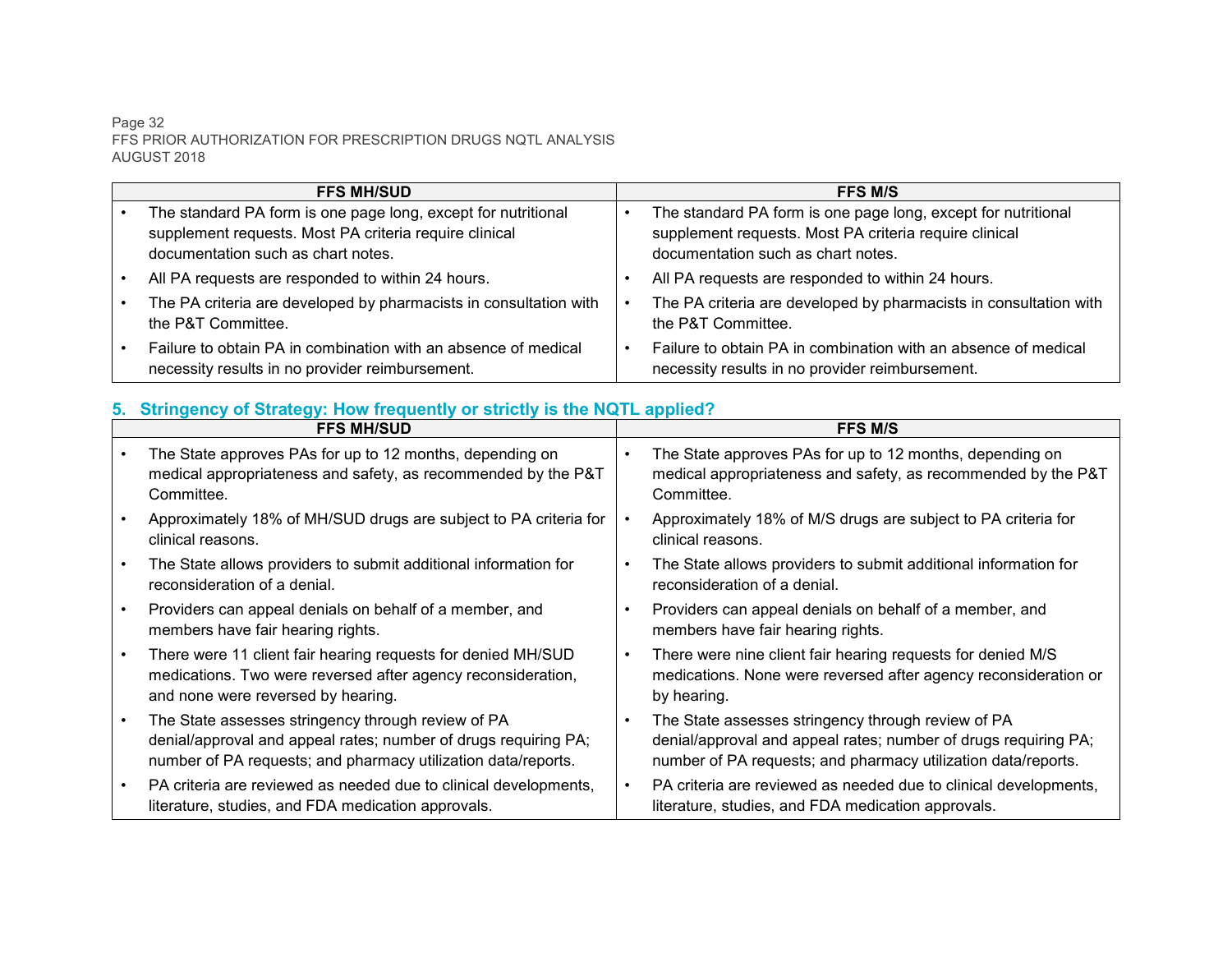#### Page 33 FFS PRIOR AUTHORIZATION FOR PRESCRIPTION DRUGS NQTL ANALYSIS AUGUST 2018

## **6. Stringency of Evidentiary Standard: What standard supports the frequency or rigor with which the NQTL is applied?**

| <b>FFS MH/SUD</b>                                                                                                                          |  | <b>FFS M/S</b>                                                                                                                             |  |
|--------------------------------------------------------------------------------------------------------------------------------------------|--|--------------------------------------------------------------------------------------------------------------------------------------------|--|
| FDA prescribing guidelines, medical evidence, best practices,<br>professional guidelines, and P&T Committee review and<br>recommendations. |  | FDA prescribing guidelines, medical evidence, best practices,<br>professional guidelines, and P&T Committee review and<br>recommendations. |  |
| Federal and state regulations/OAR and the Prioritized List.                                                                                |  | Federal and state regulations/OAR and the Prioritized List.                                                                                |  |

#### **7. Compliance Determination for FFS**

**Comparability of Strategy and Evidence:** OHA applies prior authorization (PA) to certain MH/SUD drugs to promote appropriate and safe treatment and to certain M/S drugs to ensure the appropriate and cost-effective use of prescription drugs. While the State does not consider cost in developing PA criteria for MH drugs, this is less stringent than M/S so is not a parity concern. Evidence used by OHA to determine which MH/SUD and M/S drugs are subject to PA includes FDA prescribing guidelines, medical evidence, best practices, professional guidelines, and P&T Committee review and recommendations. As a result, the strategy and evidence for applying prior authorization to prescription drugs are comparable for MH/SUD and M/S drugs.

**Comparability and Stringency of Processes:** The PA criteria for both MH/SUD and M/S drugs are developed by pharmacists in consultation with the P&T Committee. PA requests for both MH/SUD and M/S drugs may be submitted by fax, phone, or online portal and are responded to within 24 hours. For both MH/SUD and M/S drugs, most PA criteria require clinical documentation such as chart notes. Failure to obtain PA for MH/SUD and M/S drugs subject to prior authorization in combination with an absence of medical necessity results in no reimbursement for the drug. The PA processes for MH/SUD and M/S drugs are comparable and applied no more stringently to MH/SUD drugs.

**Stringency of Strategy and Evidence:** For both MH/SUD and M/S drugs, the length of prior authorization depends on medical appropriateness and safety, as recommended by the P&T Committee based on evidence such as FDA prescribing guidelines, best practices, and professional guidelines. OHA assesses the stringency of strategy for both MH/SUD and M/S drugs through review of PA denial/approval and appeal rates. The percent of MH/SUD drugs subject to PA requirements is comparable to M/S drugs. In addition, the appeal overturn rates are comparable. As a result, the strategies and evidentiary standards for prior authorization of prescription drugs are applied no more stringently to MH/SUD drugs than to M/S drugs.

**Compliance Determination:** As a result, the processes, strategies, and evidentiary standards for prior authorization of MH/SUD prescription drugs are comparably and no more stringently applied, in writing and in operation, to M/S drugs.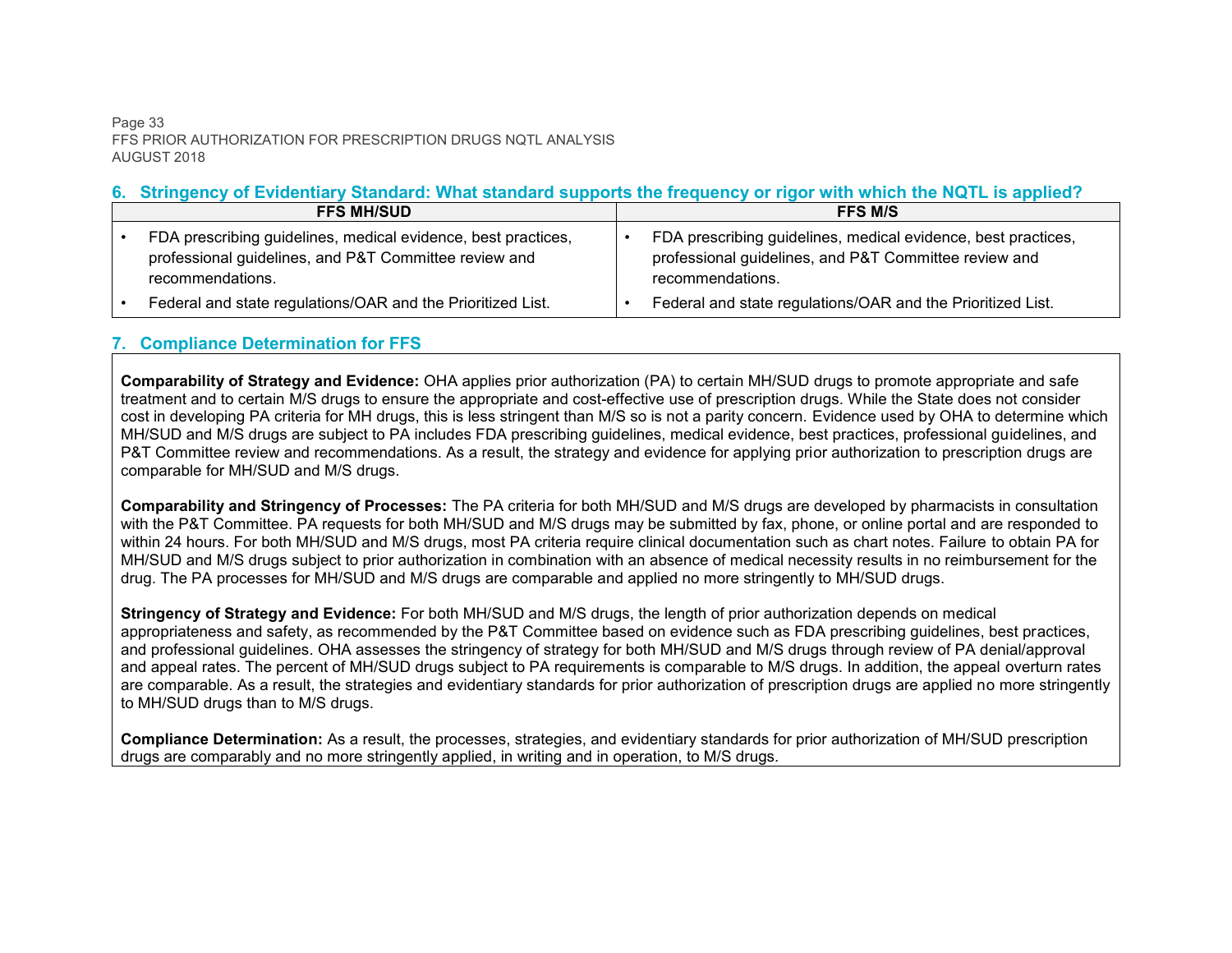Page 34 FFS PROVIDER ADMISSION NOTL ANALYSIS AUGUST 2018

#### PROVIDER ADMISSIONS

**NQTL:** Provider Admission **Benefit Package:** FFS benefits for Adults and Children in FFS **Classification:** Inpatient and Outpatient

**Managed care entities such as Oregon's Coordinated Care Organizations (CCO) may apply provider network admission limits under 42 CFR 438.206, 42 CFR 438.12 and 42 CFR 438.214. Provider network admission limits do not apply to FFS benefits. Consequently, Oregon is unable to analyze limits that structurally (network structure) apply only to benefits under managed care and do not apply to FFS benefits. For that reason, Oregon's analysis for provider admission has been completed for were managed benefits in benefit packages CCOA and CCOB (not the carved out MH/SUD services), and an analysis was not conducted for benefit packages CCOE/CCOG or FFS.**

#### **1. To which benefits is the NQTL assigned?**

| <b>EES MU/SUD</b><br>∍טר<br>. | <b>FFS M/S</b> |
|-------------------------------|----------------|
| N/A                           | N/A            |

#### **2. Comparability of Strategy: Why is the NQTL assigned to these provider types?**

| <b>FFS MH/SUD</b> | <b>FFS M/S</b> |
|-------------------|----------------|
| N/A               | N/A            |

#### **3. Comparability of Evidentiary Standard: What evidence supports the rationale for the assignment?**

| <b>EEG MU/CHD</b><br>. IVII 1 | FFS M/S                   |
|-------------------------------|---------------------------|
| N/A                           | $\mathbf{A}$ .<br>$N/r$ . |

#### **4. Comparability and Stringency of Processes: Describe the NQTL procedures (e.g., steps, timelines and requirements from the member and provider perspectives).**

| <b>EEC MU/CIIN</b><br>— r. <i>n</i><br>∟טטיד | <b>FFS M/S</b> |
|----------------------------------------------|----------------|
| N/A                                          | N/A            |

#### **5. Stringency of Strategy: How frequently or strictly is the NQTL applied?**

| <b>EES MU/SUD</b><br>∟טר | FFS M/S                                                |
|--------------------------|--------------------------------------------------------|
| N/A                      | $\mathbf{A}$<br>N/A<br>the contract of the contract of |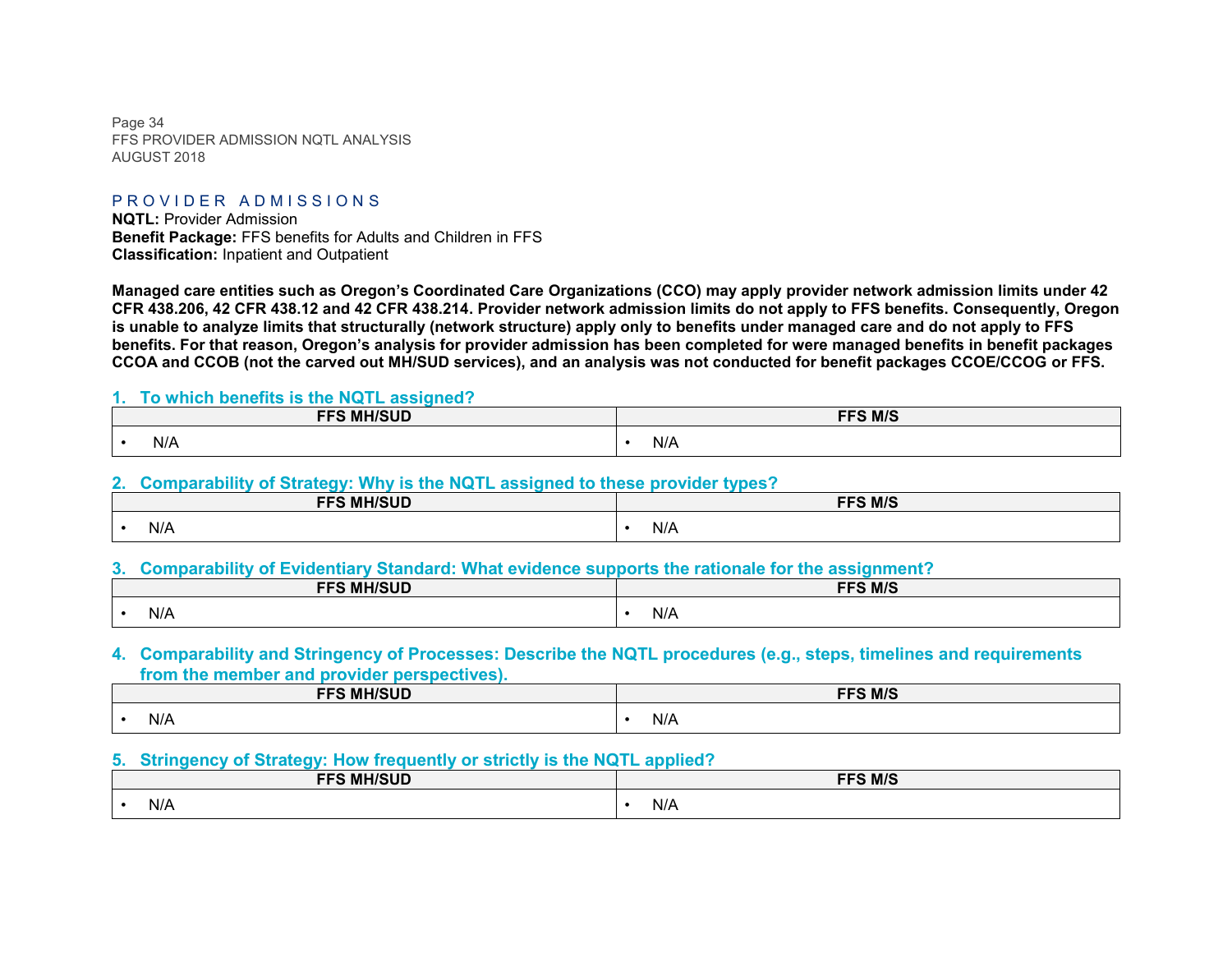Page 35 FFS PROVIDER ADMISSION NQTL ANALYSIS AUGUST 2018

# **6. Stringency of Evidentiary Standard: What standard supports the frequency or rigor with which the NQTL is applied?**

| <b>EEG MU/CLID</b><br>- 67 | FFS M/S |
|----------------------------|---------|
| N/A                        | N/A     |

#### **7. Compliance Determination for FFS**

Provider network admission limits do not apply to FFS benefits; accordingly, parity was not analyzed.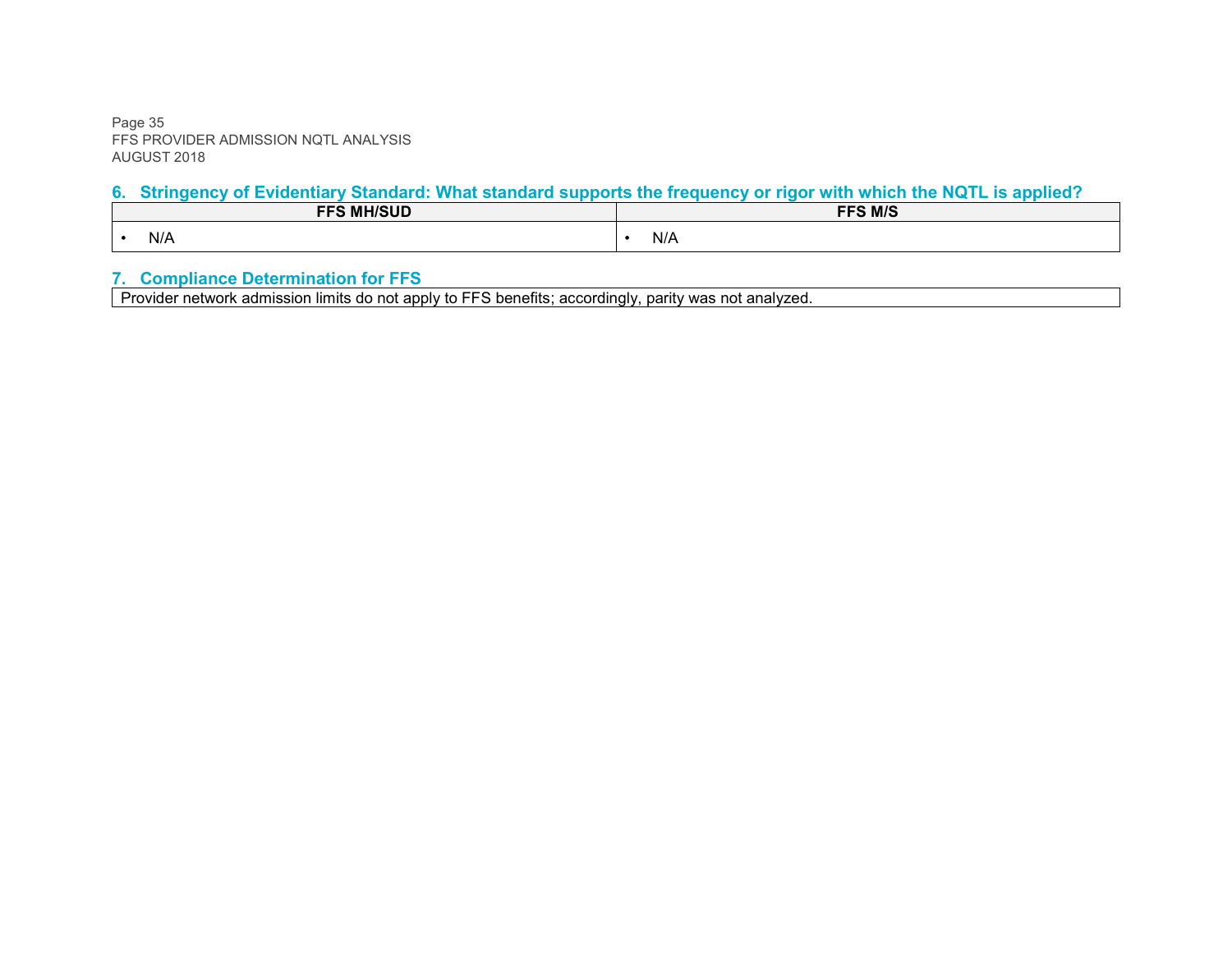Page 36 FFS OOS NQTL ANALYSIS AUGUST 2018

#### OUT OF STATE (OOS)

**NQTL:** Out of State (OOS) Standards **Benefit Package:** FFS benefits for Adults and Children in FFS **Classification:** Inpatient and Outpatient

# **1. To which benefits is the NQTL assigned?**

| <b>FFS MH/SUD</b>           | <b>FFS M/S</b>              |
|-----------------------------|-----------------------------|
| Out of State (OOS) Benefits | Out of State (OOS) Benefits |

# **2. Comparability of Strategy: Why is the NQTL assigned to these benefits?**

| <b>FFS MH/SUD</b>                                                                                                                                                                                                                                                                         | <b>FFS M/S</b>                                                                                                                                                                                                                                                                            |
|-------------------------------------------------------------------------------------------------------------------------------------------------------------------------------------------------------------------------------------------------------------------------------------------|-------------------------------------------------------------------------------------------------------------------------------------------------------------------------------------------------------------------------------------------------------------------------------------------|
| The State seeks to maximize use of in-State providers because<br>the State has determined that they meet applicable requirements,<br>and they have a provider agreement with the State, which includes<br>agreement to comply with Oregon Medicaid requirements and<br>accept DMAP rates. | The State seeks to maximize use of in-State providers because<br>the State has determined that they meet applicable requirements,<br>and they have a provider agreement with the State, which includes<br>agreement to comply with Oregon Medicaid requirements and<br>accept DMAP rates. |
| The purpose of providing OOS coverage is to provide needed<br>services when the service is not available in the State of Oregon<br>or the client is OOS and requires covered services.                                                                                                    | The purpose of providing OOS coverage is to provide needed<br>services when the service is not available in the State of Oregon<br>or the client is OOS and requires covered services.                                                                                                    |
| The purpose of prior authorizing non-emergency OOS services is<br>to ensure the criteria in OAR 410-120-1180 are met.                                                                                                                                                                     | The purpose of prior authorizing non-emergency OOS services is<br>to ensure the criteria in OAR 410-120-1180 are met.                                                                                                                                                                     |

#### **3. Comparability of Evidentiary Standard: What evidence supports the rationale for the assignment?**

| FFS MH/SUD                                                                                            | <b>FFS M/S</b>                                                           |
|-------------------------------------------------------------------------------------------------------|--------------------------------------------------------------------------|
| $\cdot$ with OAR.<br>- State covers ∪<br>$^{\sf \tiny \sf The}$ .<br>JOS<br>; benefits in accordance. | The $\cdot$<br>OAR.<br>OOS benefits in accordance with (<br>State covers |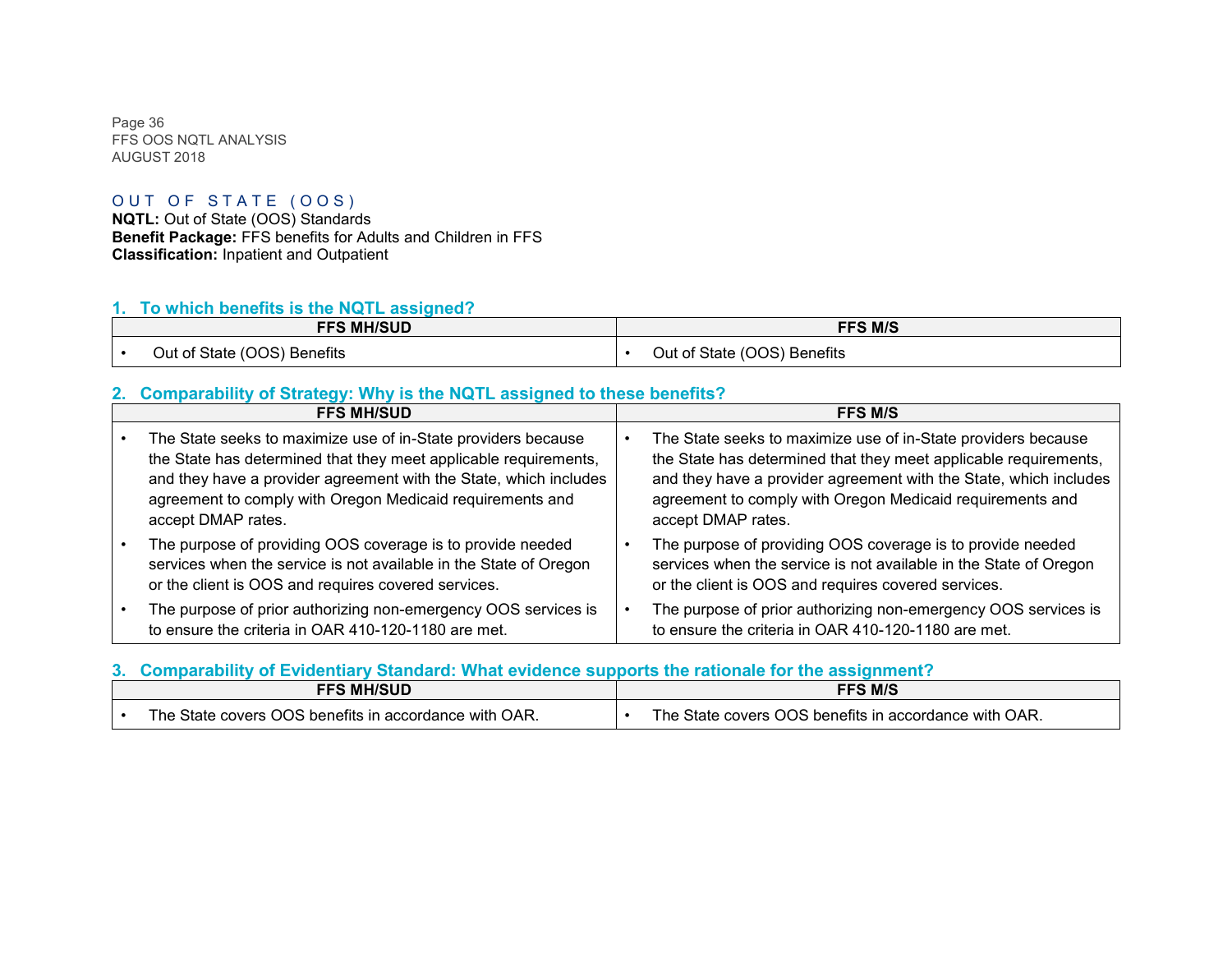Page 37 FFS OOS NQTL ANALYSIS AUGUST 2018

#### **4. Comparability and Stringency of Processes: Describe the NQTL procedures (e.g., steps, timelines and requirements from the member and provider perspectives).**

| <b>FFS MH/SUD</b> |                                                                                                                                                                                   | <b>FFS M/S</b>                                                                                                                                                                    |  |
|-------------------|-----------------------------------------------------------------------------------------------------------------------------------------------------------------------------------|-----------------------------------------------------------------------------------------------------------------------------------------------------------------------------------|--|
|                   | Non-emergency OOS services are not covered unless the service<br>meets the OAR criteria.                                                                                          | Non-emergency OOS services are not covered unless the service<br>meets the OAR criteria.                                                                                          |  |
|                   | The OAR criteria for OOS coverage of non-emergency services<br>include the service is not available in the State of Oregon or the<br>client is OOS and requires covered services. | The OAR criteria for OOS coverage of non-emergency services<br>include the service is not available in the State of Oregon or the<br>client is OOS and requires covered services. |  |
|                   | Requests for non-emergency OOS services are made through the<br>State prior authorization process.                                                                                | Requests for non-emergency OOS services are made through the<br>State prior authorization process.                                                                                |  |
|                   | The timeframe for approving or denying a non-emergency OOS<br>request is the same as for other prior authorizations (14 days for<br>standard and 72 hours for urgent).            | The timeframe for approving or denying a non-emergency OOS<br>request is the same as for other prior authorizations (14 days for<br>standard and 72 hours for urgent).            |  |
|                   | OOS providers must enroll with Oregon Medicaid.                                                                                                                                   | OOS providers must enroll with Oregon Medicaid.                                                                                                                                   |  |
|                   | The State pays OOS providers the Medicaid FFS rate.                                                                                                                               | The State pays OOS providers the Medicaid FFS rate.                                                                                                                               |  |

# **5. Stringency of Strategy: How frequently or strictly is the NQTL applied?**

| <b>FFS MH/SUD</b> |                                                                                                                                            | <b>FFS M/S</b>                                                                                                                             |  |
|-------------------|--------------------------------------------------------------------------------------------------------------------------------------------|--------------------------------------------------------------------------------------------------------------------------------------------|--|
|                   | If a request for a non-emergency OOS benefit does not meet the<br>OAR criteria, it will not be prior authorized.                           | If a request for a non-emergency OOS benefit does not meet the<br>OAR criteria, it will not be prior authorized.                           |  |
|                   | If a non-emergency OOS benefit is not prior authorized, the<br>service will not be covered, and payment for the service will be<br>denied. | If a non-emergency OOS benefit is not prior authorized, the<br>service will not be covered, and payment for the service will be<br>denied. |  |
|                   | Members/providers may appeal the denial of an OOS request.                                                                                 | Members/providers may appeal the denial of an OOS request.                                                                                 |  |
|                   | The State measures the stringency of the application of OOS<br>requirements by reviewing OOS denial/appeal rates.                          | The State measures the stringency of the application of OOS<br>requirements by reviewing OOS denial/appeal rates.                          |  |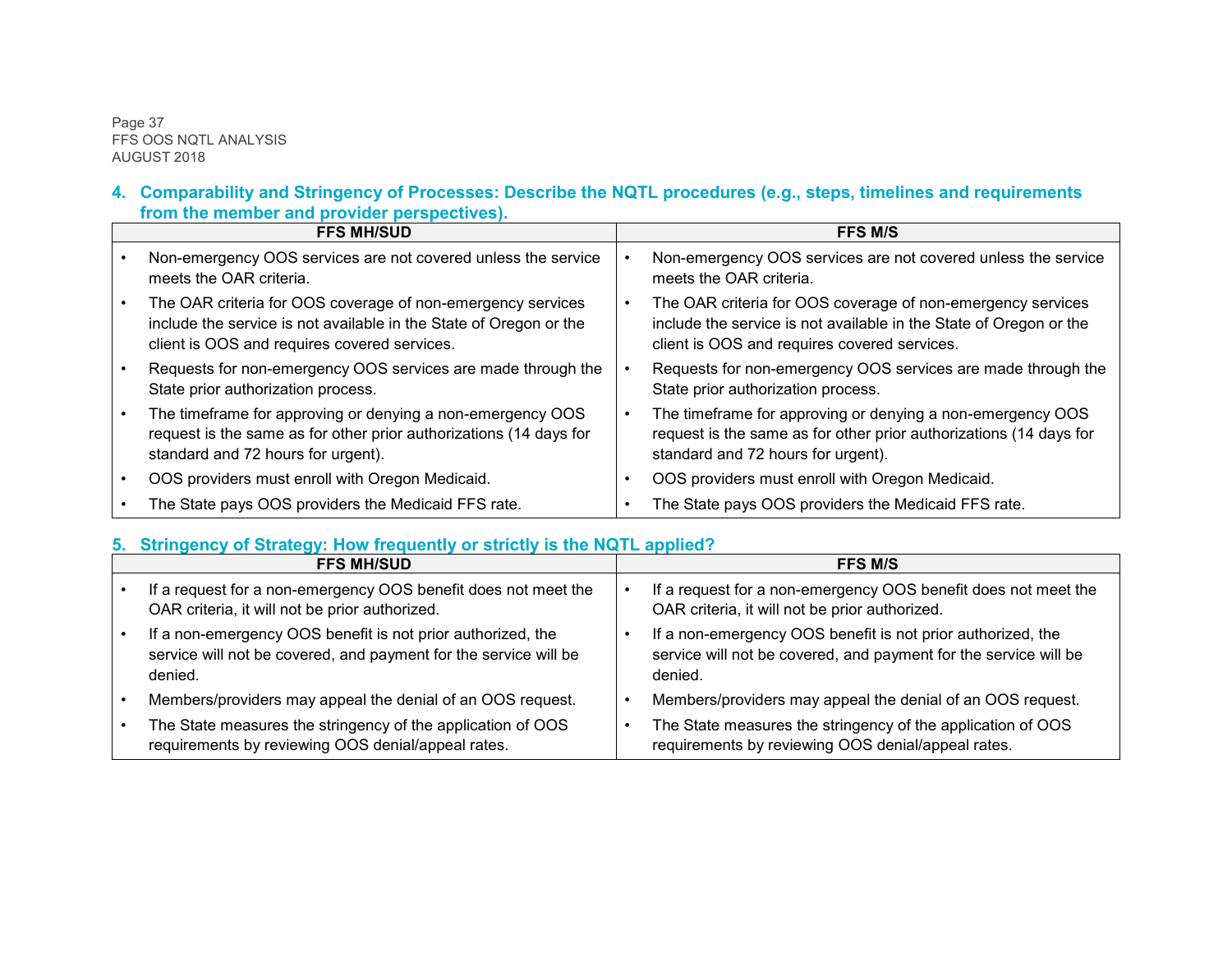Page 38 FFS OOS NQTL ANALYSIS AUGUST 2018

#### **6. Stringency of Evidentiary Standard: What standard supports the frequency or rigor with which the NQTL is applied?**

| <b>FFS MH/SUD</b> | FFS M/S |
|-------------------|---------|
| OAR               | OAR     |

#### **7. Compliance Determination for FFS**

**Comparability of Strategy and Evidence:** For both MH/SUD and M/S benefits the State seeks to maximize the use of in-State providers because the State has determined that they meet applicable requirements and they have a provider agreement, which includes agreement to comply with Oregon Medicaid requirements and accept DMAP rates. The State provides OOS coverage to provide needed MH/SUD and M/S benefits when they are not available in-State. For both non-emergency MH/SUD and M/S OOS benefits, the State requires prior authorization to determine medical necessity and to ensure no in-State providers are available to provide the benefit. The State's OOS coverage requirements are based on OAR. As a result, the strategy and evidence for OOS coverage of non-emergency inpatient and outpatient benefits are comparable for MH/SUD and M/S benefits.

**Comparability and Stringency of Processes:** Requests for non-emergency OOS MH/SUD and M/S benefits are made through the State's prior authorization process and are reviewed for medical necessity and in-State coverage. The prior authorization timeframes (14 days for standard requests and 72 hours for urgent requests) apply. OOS MH/SUD and M/S providers are reimbursed the Medicaid FFS rate. If the OOS provider is not enrolled in Oregon Medicaid, the provider must enroll in Oregon Medicaid. Both MH/SUD and M/S OOS providers are paid the Medicaid FFS rate. The processes for MH/SUD and M/S non-emergency OOS benefits are comparable and applied no more stringently to MH/SUD non-emergency OOS benefits.

**Stringency of Strategy and Evidence:** For both MH/SUD and M/S, if a request for a non-emergency OOS benefit does not meet applicable criteria, which are based on OAR, it will not be authorized, and payment for the service will be denied by the State. For both MH/SUD and M/S, members and providers may appeal the denial of an OOS request. The strategies and evidentiary standards for OOS are no more stringently applied to MH/SUD benefits than to M/S benefits.

**Compliance Determination:** As a result, the processes, strategies, and evidentiary standards for the application of OOS standards to nonemergency MH/SUD benefits are comparably and no more stringently applied, in writing and in operation, to non-emergency M/S benefits.